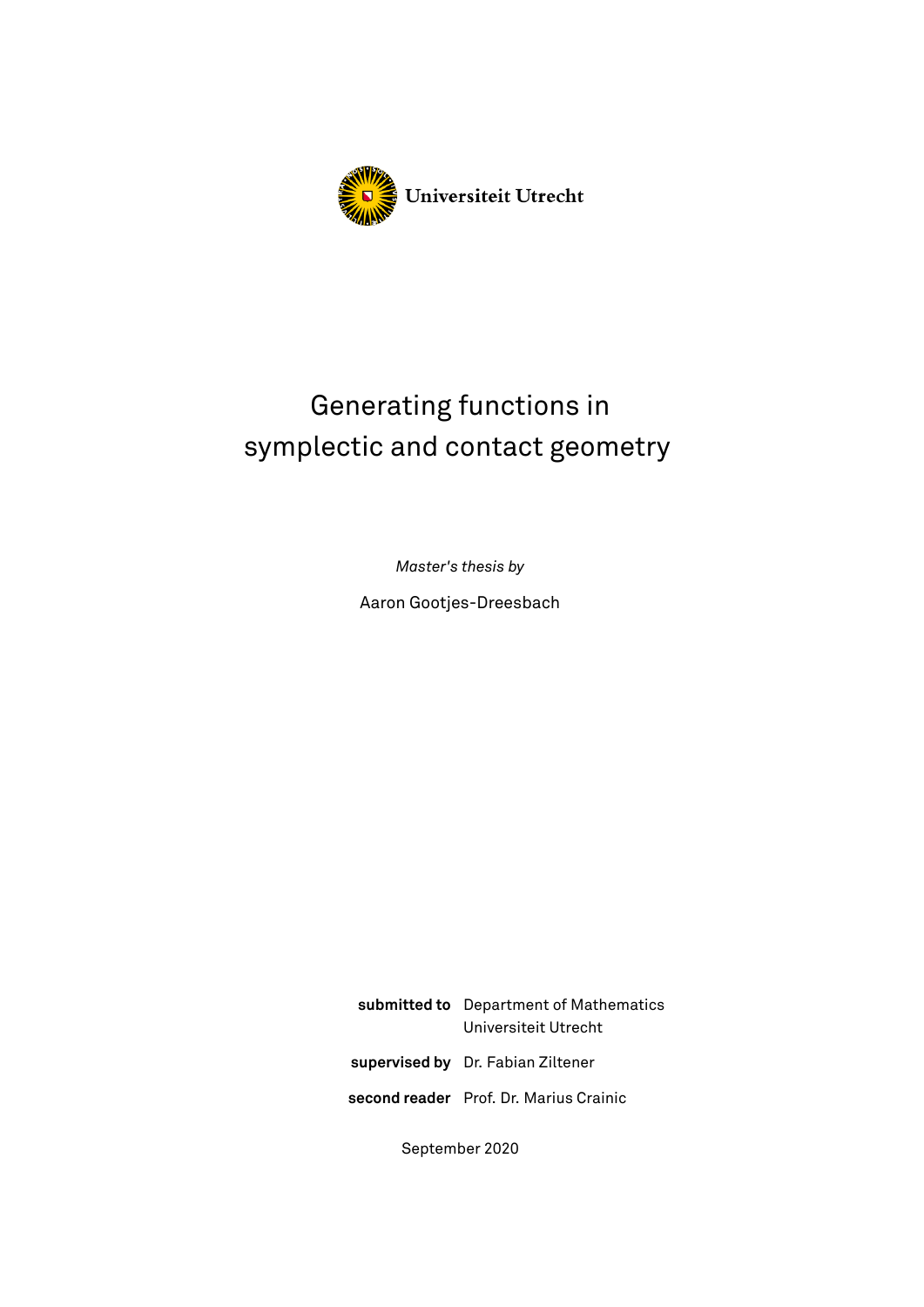*Updated version from February 4, 2021.*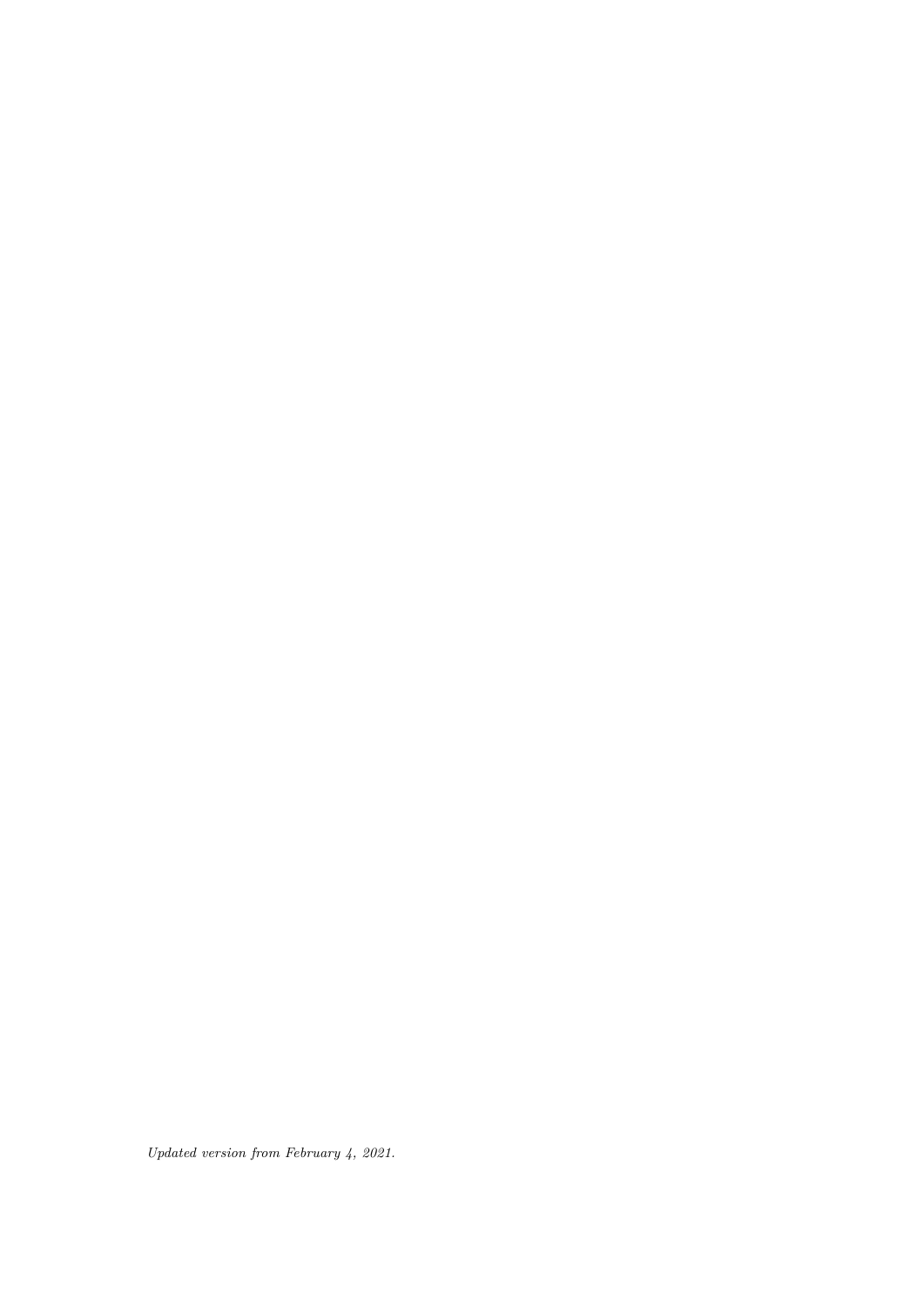#### **Abstract**

A *translated point* of a contactomorphism  $\phi$  on a contact manifold with contact form  $\alpha$  is a point p where  $\alpha$  is preserved under  $\phi$  and whose image under  $\phi$  lies in the same Reeb trajectory. They were introduced as a contact analogon for fixed points of Hamiltonian diffeomorphisms by Sheila Sandon in [\[San12\]](#page-60-0) and can be understood as a special case of leafwise fixed points. A contact version of the non-degenerate Arnol'd conjecture on spheres was established in [\[San13\]](#page-60-1) using a generating function approach. It turns out that Sandon's proof only works under the assumption that there exists a generating function whose sublevel set at zero has nontrivial homology. This thesis proves the result under this additional assumption and fills gaps in other parts of Sandon's argument.

#### **Contents**

| 1              |                                                         | <b>Introduction and Main Result</b>                                          | 1  |  |  |  |
|----------------|---------------------------------------------------------|------------------------------------------------------------------------------|----|--|--|--|
| $\bf{2}$       |                                                         | <b>Background and Context</b>                                                | 5  |  |  |  |
|                | 2.1                                                     |                                                                              | 5  |  |  |  |
|                | 2.2                                                     |                                                                              | 8  |  |  |  |
|                | 2.3                                                     | Symplectization of Manifolds with a Contact Form                             | 9  |  |  |  |
|                | 2.4                                                     |                                                                              | 11 |  |  |  |
|                | 2.5                                                     |                                                                              | 13 |  |  |  |
| 3              | Generating Functions in Symplectic and Contact Geometry |                                                                              |    |  |  |  |
|                | 3.1                                                     |                                                                              | 17 |  |  |  |
|                | 3.2                                                     |                                                                              | 19 |  |  |  |
|                | 3.3                                                     |                                                                              | 22 |  |  |  |
|                | 3.4                                                     | Lifting Contactomorphisms from $S^{2n-1}$ to $\mathbb{R}^{2n}$               | 27 |  |  |  |
|                | $3.5\,$                                                 | Generating Functions of Contactomorphisms on $S^{2n-1}$                      | 28 |  |  |  |
| $\overline{4}$ |                                                         | <b>Proof of the Main Result</b>                                              | 35 |  |  |  |
|                | 4.1                                                     | Cell Attachments and Parametric Morse Theory                                 | 35 |  |  |  |
|                | 4.2                                                     | Sublevel Sets of Composed Generating Functions                               | 42 |  |  |  |
|                | 4.3                                                     |                                                                              | 48 |  |  |  |
|                | A Appendix                                              |                                                                              |    |  |  |  |
|                |                                                         |                                                                              | 51 |  |  |  |
|                |                                                         | A.2 Lifting Contactomorphisms from $\mathbb{R}P^{2n-1}$ to $\mathbb{R}^{2n}$ | 53 |  |  |  |
|                | <b>References</b>                                       |                                                                              | 55 |  |  |  |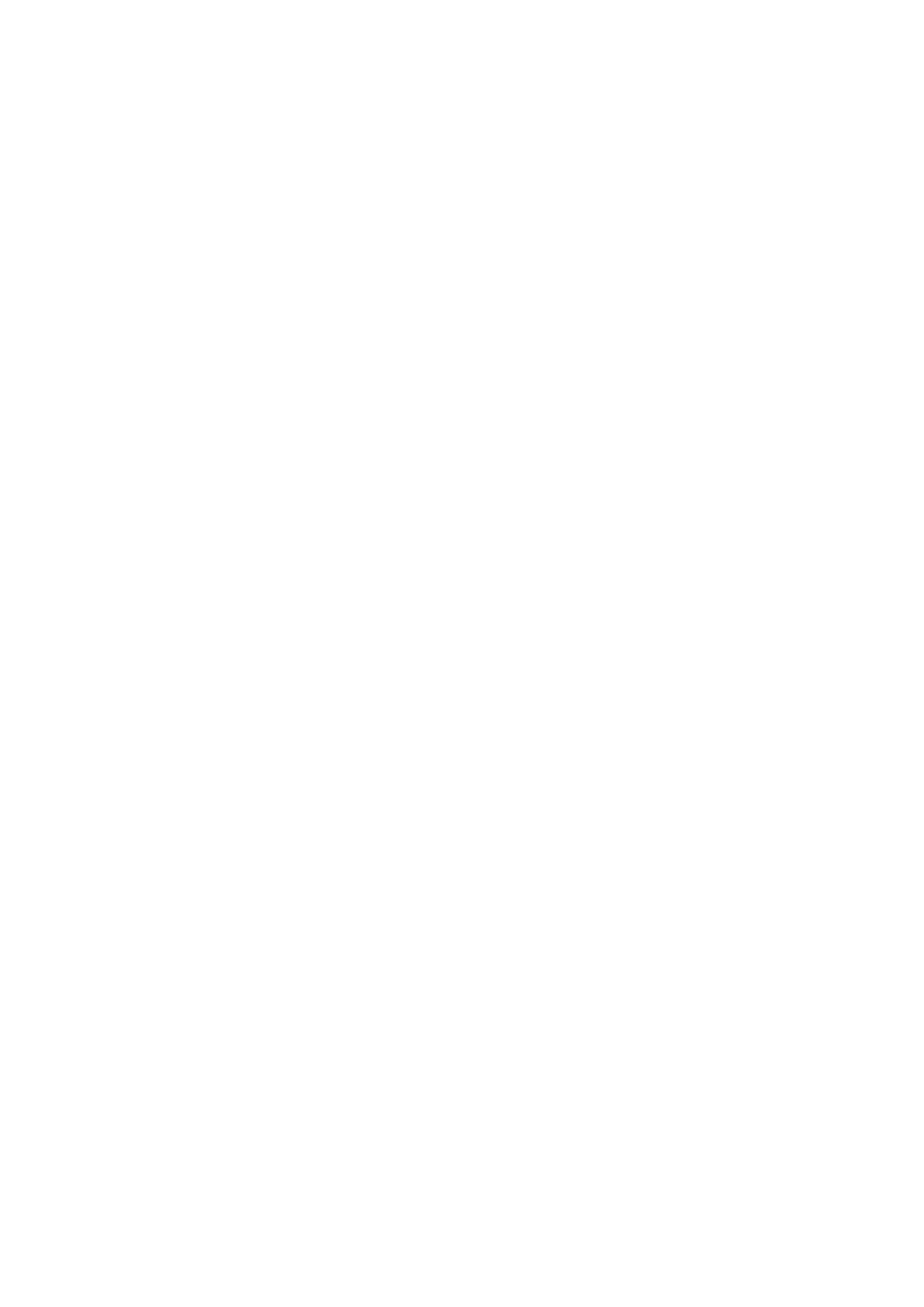# <span id="page-4-0"></span>**1 Introduction and Main Result**

A critical development in 19th century theoretical physics was the reformulation of classical mechanics as *Hamiltonian mechanics*. This more abstract approach allows for a deeper structural understanding of physical systems and paved the way for most of modern physics. Here, a system is encoded in terms of two objects, a *configuration space* and an *energy function.* The configuration space  $N$  contains all possible configurations the system can be in at any given instant in time. It gives rise to the larger *phase space* M of all possible states: A point in phase space is a pair of a point in configuration space (*generalized position*) and the infinitesimal change of the position that is in progress at that time (*generalized momentum*)<sup>[1](#page-4-1)</sup>. As an example, consider the pendulum depicted in Fig. [1.](#page-5-0) An energy function  $H : M \times \mathbb{R} \to \mathbb{R}$  yields for every state x at a given time t the total energy  $H_t(x)$ . A crucial physical insight is that H suffices to completely determine the dynamics of the system.

To understand how this works mathematically, we need the framework of *symplectic geometry.* Phase space is represented as a differentiable manifold M that carries as additional structure a closed and non-degenerate 2-form  $\omega$ . This *symplectic form* allows a function  $H : M \times \mathbb{R} \to \mathbb{R}$  to uniquely generate a time-dependent vector field  $X_t$  via the *Hamilton equations*

$$
\omega(X_t, \cdot) = -dH_t.
$$

This vector field can be integrated to the *Hamiltonian flow*  $\phi_t^H$  on the phase space M. In physics, this flow describes precisely how a system with the energy function  $H$  will evolve over time. After starting in the state  $x \in M$ , it will be found in the state  $\phi_t^H(x)$  once the time t has passed.

If we start from a configuration space described as a manifold  $N$ , then phase space is just the cotangent bundle  $M = T^*N$  together with the exterior derivative of the *Liouville form*  $\lambda_p := p \circ d_p \pi$  as the canonical choice for the symplectic form, where  $\pi : T^*N \to N$  is the canonical projection.

Consider now an energy function  $H: T^*N \to \mathbb{R}$  that does not depend on time. It turns out that this symmetry under translation in time implies that energy is a conserved quantity over time. So if E is a regular value of H, then  $H^{-1}(E)$  is a hypersurface containing all states of a fixed energy E that is preserved by the Hamiltonian flow. *Contact geometry* can be seen as the study of the naturally induced structure on such constant energy surfaces. In general, a *contact form* on a 2n – 1 dimensional manifold is a 1-form  $\alpha$  such that  $\alpha \wedge (d\alpha)^{n-1} \neq 0$ . This means geometrically that  $d\alpha$  has a unique null direction that is transverse to the kernel of  $\alpha$ . Appropriately normalized, we call this direction the *Reeb vector field* of  $\alpha$ , generating the *Reeb flow*. In the case of the constant energy surfaces, restricting the Liouville form  $\lambda$  to them indeed yields such a contact form<sup>[2](#page-4-2)</sup>. The Reeb flow is then nothing but the Hamiltonian flow restricted to the hypersurface.

<span id="page-4-1"></span> $1$ We only need to look at first-order derivatives here because Newton's equations of motion are differential equations of second order: All higher derivatives are redundant since they are determined by the configuration itself and first derivatives.

<span id="page-4-2"></span><sup>&</sup>lt;sup>2</sup>Technically,  $H^{-1}(E)$  needs to also be transverse to the *Liouville vector field*  $X_{\text{can}}$ , which in induced coordinates  $(q_i, p_i)$  on  $T^*N$  is  $\sum_i p_i \frac{\partial}{\partial p_i}$ . This is however a physically reasonable assumption: Otherwise, scaling the momentum of a state would not lead to a change in energy.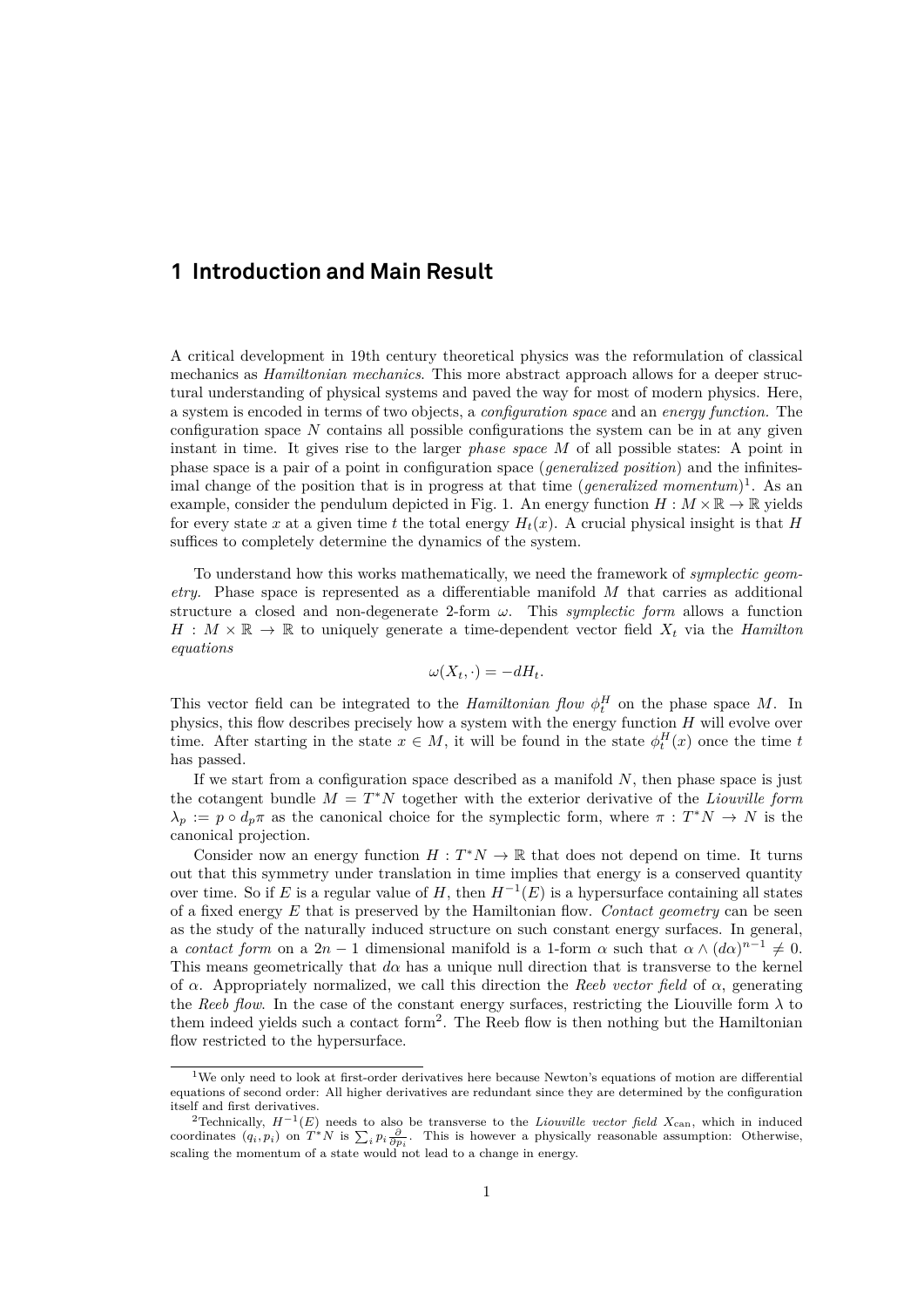

<span id="page-5-0"></span>FIG. 1. Consider a pendulum of length l and mass  $m$  in a gravitational field  $g$ . Its configuration space is given by the set  $N = S^1$  of all angles q to the vertical. The phase space is  $M = S^1 \times \mathbb{R} \simeq T^*N$ , and its elements  $(q, p)$  completely determine the state by also specifying the momentum p of the pendulum. The total energy  $H(p,q) = p^2/2m - lg \sin q$  generates the Hamiltonian vector field depicted on the right. Following its flow gives exactly the trajectories of the system, which are indicated for some initial conditions.

In physics, one often considers systems that are described using a time-independent energy function together with a short time-dependent perturbation, say on the interval [0, 1]. For some states  $x \in M$ , we might observe what looks like a huge coincident: After the perturbation, the system might be in a state that is different from  $x$  only by a shift in time in its original orbit instead of being fundamentally changed. Mathematically, this is an example of a *leafwise fixed point* of the Hamiltonian flow. A similar situation can occur when we limit our attention to a constant energy surface and perturb its dynamics for a short while. A *translated point* is a state that the perturbation affects only by shifting it in time.

Formally, a *contactomorphism* on a manifold M with contact form  $\alpha$  is a diffeomorphism  $\phi: M \to M$  that preserves the contact form up to scaling with a positive function. A *translated point*  $x \in M$  of  $\phi$  is a point where  $\alpha$  is preserved and whose image lies in the same orbit of the Reeb flow as x. Translated points can be seen as special cases either of leafwise fixed points or Reeb chords between Lagrangian submanifolds.

Translated points were introduced by Sheila Sandon in [\[San12\]](#page-60-0) as contact analogues to fixed points of Hamiltonian diffeomorphisms. She gave the following existence theorem in [\[San13\]](#page-60-1):

#### <span id="page-5-1"></span>1.1 Theorem. [\[San13\]](#page-60-1)

- (i) Every contactomorphism of  $S^{2n-1}$  which is contact isotopic to the identity and generic in the sense that all its translated points are non-degenerate has at least two translated points.
- (ii) Every contactomorphism of  $\mathbb{R}P^{2n-1}$  which is contact isotopic to the identity has at least 2n translated points.

For a precise definition of non-degeneracy of translated points, see Section 2.4. This theorem can be seen as a contact version of the Arnol'd conjecture for the sphere and real projective space. In [\[San13\]](#page-60-1), Sandon also gives proofs for the  $C^0$  and  $C^1$ -small cases of this conjecture, and in [\[Gra+17\]](#page-59-0) for contactomorphisms on lens spaces. The proof of this theorem essentially follows a path laid out by earlier work of Théret [\[Thé96;](#page-60-2) [Thé98\]](#page-60-3) and Givental [\[Giv90\]](#page-59-1): It proceeds by explicitly lifting the contactomorphism to a symplectic setting in  $\mathbb{R}^{2n}$ , constructing *generating functions* and then using Morse theoretic arguments. In the simplest case, a symplectomorphism on a manifold M is said to be generated by a smooth function  $f : M \to \mathbb{R}$ if there is an identification of the cotangent bundle  $T^*M$  with  $M \times M$  such that the 0-section coincides with the diagonal and the graph of the 1-form df coincides with the graph of the symplectomorphism. The proof requires a more general notion due to Hörmander where the generating function is defined on a fiber bundle over  $M$  [\[Hör71\]](#page-59-2).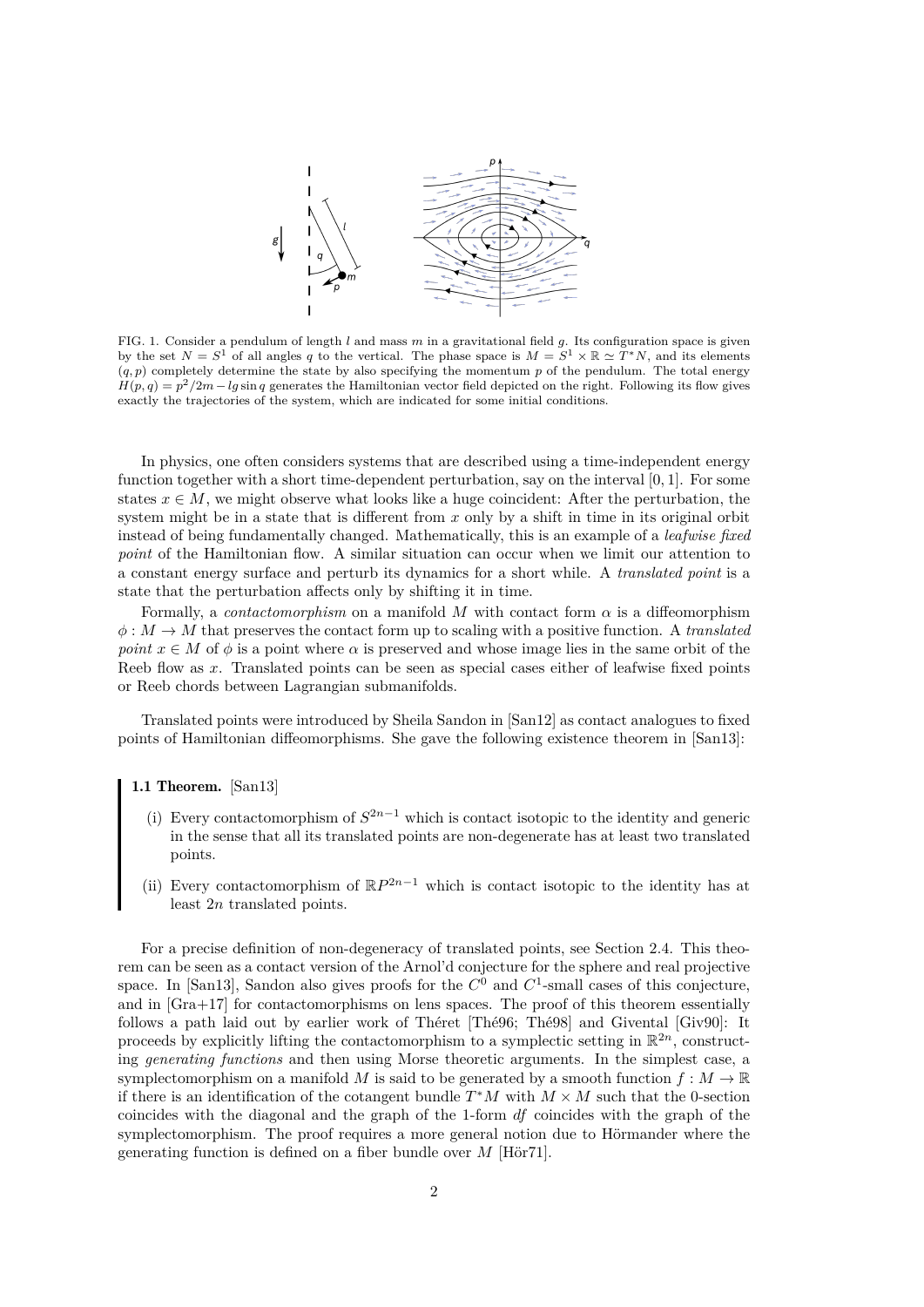This thesis is meant to recap the proof of part (i) of Theorem [1.1](#page-5-1) and to provide additional detail beyond the original publication. In this process, I uncovered a gap in the proof that Sandon and I have not been able to close so far (for details and a possible approach on the full theorem proposed by Sandon, consider Remark [4.21\)](#page-52-0). We will consider the following statement instead:

<span id="page-6-0"></span>**1.2 Theorem.** Let  $\phi$  be a contactomorphism on  $S^{2n-1}$  without degenerate translated points. Assume that  $\phi$  has a generating function  $F : S^{2n+k-1} \to \mathbb{R}$  such that the sublevel set  ${F#0 \leq 0}$  is either empty or an embedded submanifold with non-trivial homology. Then  $\phi$  has at least two translated points.

Here we have replaced the assumption that  $\phi$  is contact isotopic to the identity with the existence of a generating function with a particular associated sublevel set. While an exact understanding of this new assumption requires the definitions of Chapter 3, note that the critical difference here is the homological condition: It will turn out that if this was not required, existence of a contact isotopy would suffice to satisfy the assumptions of Theorem [1.2.](#page-6-0)

This thesis adds to Sandon's proof by providing more details throughout: It closes gaps and fixes minor errors in the parametric Morse theory arguments, homological considerations, the composition formula and existence of simple generating functions of lifts. More care is taken to state and prove many results more generally than done in [\[San13\]](#page-60-1) in order to make them applicable as stated to lifts of contactomorphisms. This is strictly speaking not the case in the original proof due to irregularity of the lift at the origin. We also modify the definition of nondegenerate translated points to be more natural. While coinciding with Sandon's definition in the context of her theorem, our Definition [2.18](#page-14-0) is more restrictive in general and motivated by the connection to leafwise fixed-points (compare Remark [2.19\)](#page-14-1). Finally, our Definition [3.22](#page-32-0) of generating functions *on the sphere* allows for a cleaner presentation of the proof.

The remainder of this thesis is divided into three chapters: The second chapter provides background and context to the main result. In particular, we introduce basic symplectic and contact geometry as well as translated points and the Arnol'd conjecture. The third chapter explains the method of generating functions of contactomorphisms on the sphere in several successive steps. Finally, we provide a form of parametric Morse theory and investigate the homology of sublevel sets of generating functions in order to prove the main result in the fourth chapter. The appendix lists all differences between this thesis and Sandon's original paper and discusses how contactomorphisms on real projective space can be lifted to Euclidean space. The latter is necessary for a similar generating function approach of real projective space, e.g. as in part (ii) of Theorem [1.1.](#page-5-1)

I would like to express deep gratitude to my advisor Fabian for his patience and countless helpful discussions. I am also very grateful to Sheila Sandon and Alexander Givental for kindly answering my questions on [\[San12\]](#page-60-0) and [\[Giv90\]](#page-59-1). The support of my parents, my sister and friends has been invaluable while writing this thesis.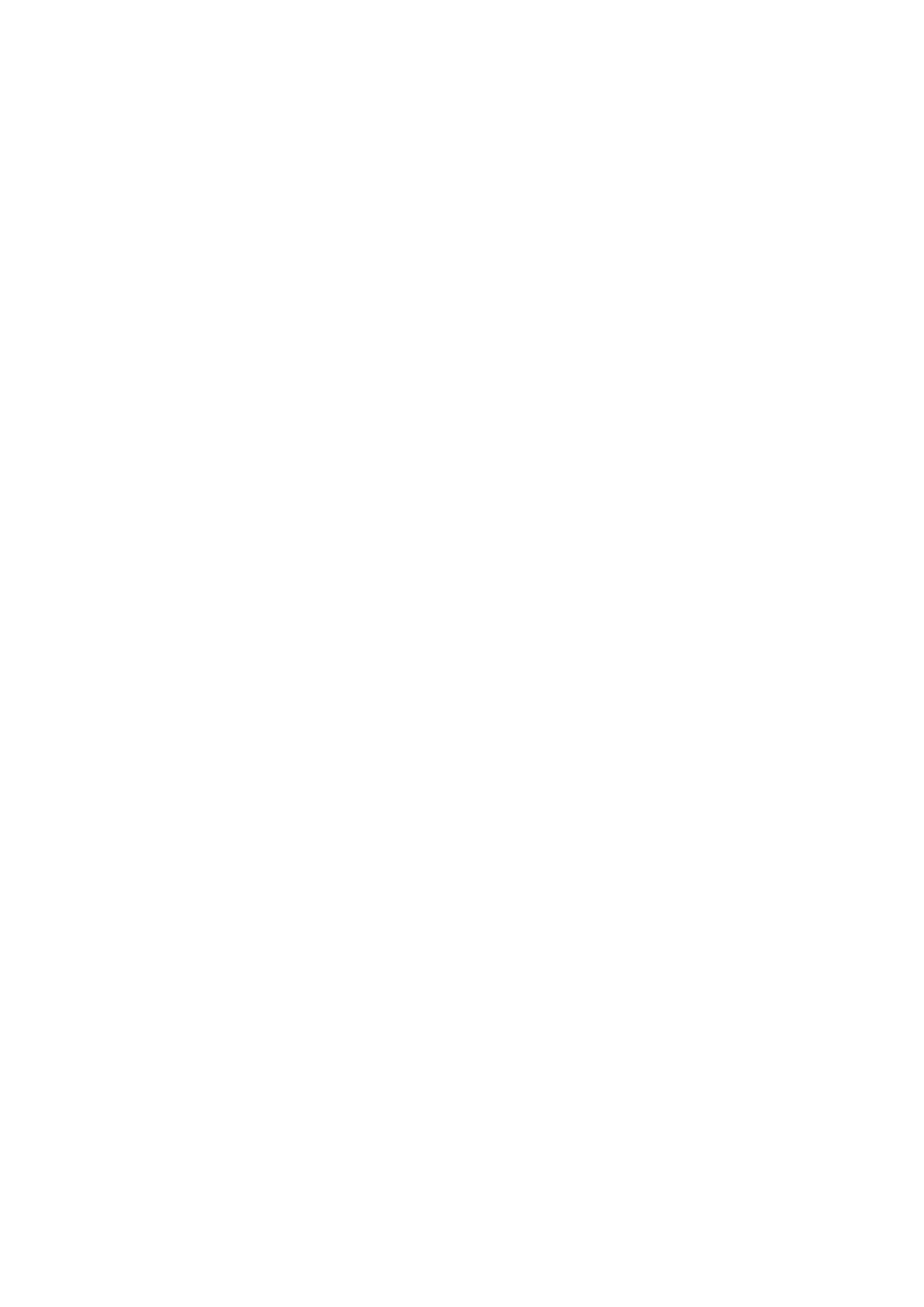# <span id="page-8-0"></span>**2 Background and Context**

In this chapter, we will recap essential concepts necessary to understand the statement of the main theorem and place it in a broader context. For the sake of brevity we will omit some proofs of standard results, instead referring to more thorough expositions in the literature.

The first two sections start by introducing basic notions of symplectic and contact geometry. In particular, we define symplectic reduction and the standard contact forms on spheres and real projective space that Sandon's result assumes. In the third section, we define symplectization as a way to associate a symplectic manifold to a given contact structure. This allows us to introduce translated points and discuss their interpretations and known existence results in the fourth section. Finally, we discuss the main theorem from the perspective of a contact version of the Arnol'd conjecture.

### <span id="page-8-1"></span>**2.1 Symplectic Geometry**

Symplectic geometry concerns itself with *symplectic manifolds:*

2.1 Definition. A symplectic manifold is a manifold M together with a closed and nondegenerate 2-form  $\omega$ . A symplectomorphism between symplectic manifolds  $(M, \omega)$  and  $(M', \omega')$  is a diffeomorphism  $\phi : M \to M'$  such that  $\phi^* \omega' = \omega$ .

Purely by linear algebra, the existence of a non-degenerate 2-form already implies that M is even-dimensional. In fact, all symplectic manifolds locally look alike:

<span id="page-8-2"></span>**2.2** (Standard symplectic structure on  $\mathbb{R}^{2n}$  as a local model). Using global coordinates  $z_j =$  $x_j + iy_j$  on  $\mathbb{R}^{2n} \simeq \mathbb{C}^n$ , we can define a symplectic 2-form

$$
\omega_{\text{std}} = \sum_{j=1}^{n} dx_j \wedge dy_j = \frac{1}{2i} \sum_{j=0}^{n} d\overline{z}_j \wedge dz_j.
$$

This is not just an example, but the unique local model: By a celebrated theorem due to Darboux (see e.g. Theorem 3.2.2 in [\[MS17\]](#page-59-3)), around every point of any given symplectic manifold there exists a neighbourhood that is symplectomorphic to an open subset of  $(\mathbb{R}^{2n}, \omega_{std})$ . Note also that this standard symplectic structure generalizes to the cotangent bundles of arbitrary manifolds, which we will come back to in Remark [3.5.](#page-22-1)

A central phenomenon in symplectic geometry is that a time-dependent function on M (e.g., the total energy of states of a mechanical system) induces a flow:

**2.3 Def.** & Prop. Consider a symplectic manifold  $(M,\omega)$ . A Hamiltonian function is a smooth map  $H : M \times \mathbb{R} \to \mathbb{R}, (x, t) \mapsto H_t(x)$ . It generates a unique time-dependent vector field  $X_t$  via the relation  $\omega(X_t, \cdot) = -dH_t$ . The flow  $\phi_t^H$  of  $X_t$  starting at the identity is called **Hamiltonian flow** and preserves  $\omega$  at every time. If it is additionally always surjective, it is called a **Hamiltonian isotopy.** A symplectomorphism  $\phi : M \to M$  is a **Hamiltonian diffeomorphism** if it is the time-1 map of a Hamiltonian isotopy, i.e.  $\phi = \phi_1^H$  for some H.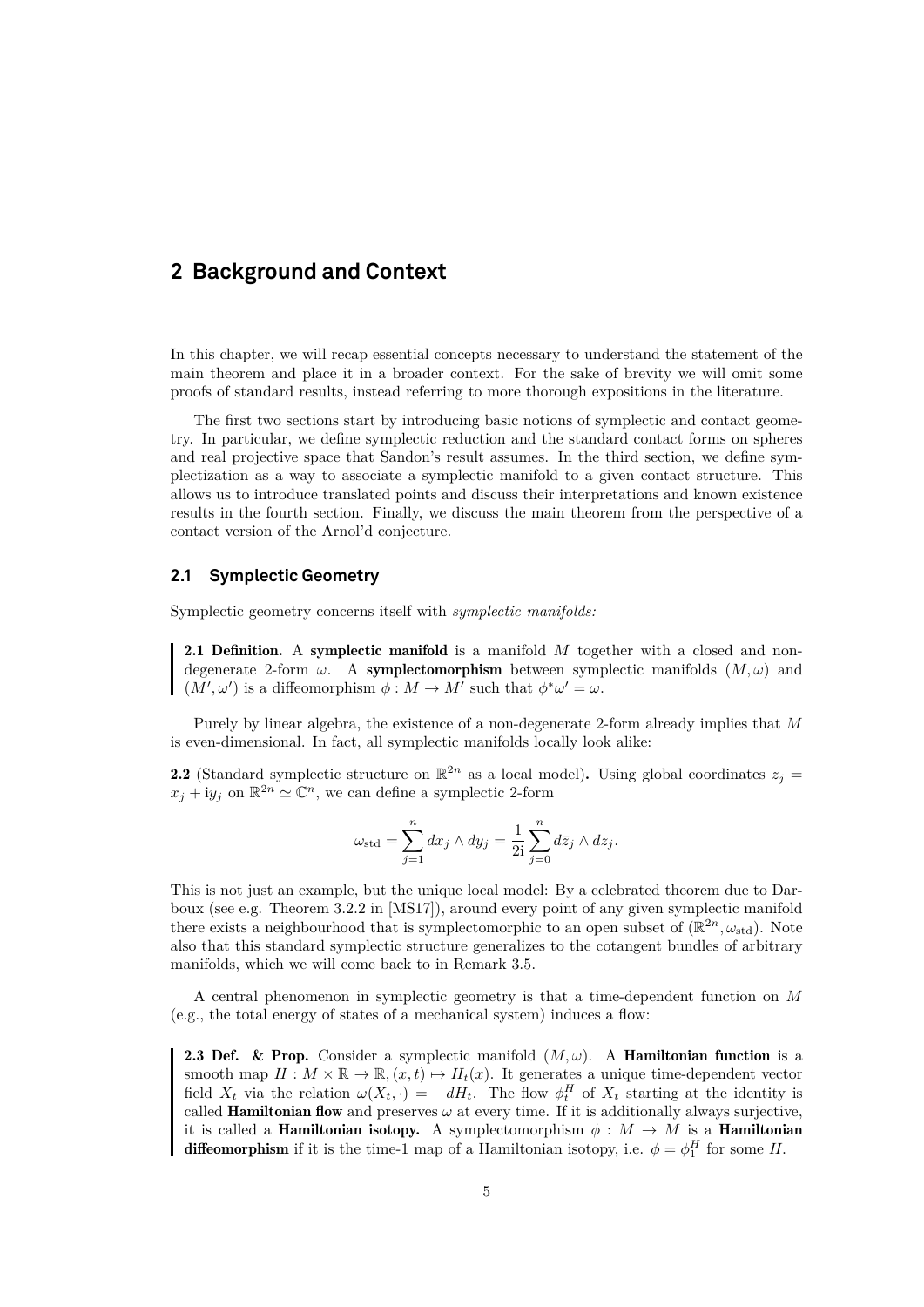*Proof.* The unique existence of  $X_t$  is an immediate consequence of non-degeneracy of  $\omega$  while the flow preserves it due to Cartan's magic formula and closedness of  $\omega$ . For more details see e.g. Section 3.1 of [\[MS17\]](#page-59-3).  $\Box$ 

The symplectic structure on a manifold allows us to distinguish between different kinds of submanifolds:

**2.4 Definition.** Given a symplectic form  $\omega$  on a manifold M and a subspace W of the tangent space in  $p \in M$ , we can define the  $\omega$ -orthogonal of W as

$$
W^{\omega} := \{ v \in T_p M \mid \forall w \in W : \omega(v, w) = 0 \}
$$

and say that the subspace  $W$  is

- symplectic if  $\omega_p|_W$  is non-degenerate,
- isotropic if  $W \subseteq W^{\omega}$ ,
- coisotropic if  $W^{\omega} \subseteq W$ ,
- Lagrangian if  $W^{\omega} = W$ .

Applying the definition of  $\omega$ -orthogonal pointwise yields an operation on vector subbundles of  $TM$ . We similarly say that a submanifold of M is symplectic, (co-)isotropic or Lagrangian if this holds for its tangent spaces in every point, respectively.

These definitions are clearly invariant under symplectomorphisms. The following properties and alternative characterizations are also often convenient:

<span id="page-9-0"></span>**2.5 Lemma.** For a symplectic form  $\omega$  on a 2n-dimensional manifold M, point  $p \in M$  and vector subspace  $W \subseteq T_pM$ , the following hold:

(i) 
$$
W = (W^{\omega})^{\omega}
$$

- (ii) dim  $W + \dim W^{\omega} = 2n$
- (iii) W symplectic  $\iff W^{\omega}$  symplectic  $\iff W \cap W^{\omega} = 0 \implies \dim W$  even
- (iv) W isotropic  $\iff W^{\omega}$  coisotropic  $\iff \omega|_{W} = 0 \implies \dim W \leq n$
- (v) W Lagrangian  $\iff$  W isotropic and coisotropic  $\iff$  dim  $W = n$  and W either isotropic or coisotropic

*Proof.* Follows immediately by linear algebra, for details see e.g. Section 2.1 of [\[MS17\]](#page-59-3).  $\Box$ 

Weinstein's approach [\[Wei81\]](#page-60-4) to symplectic geometry focuses on the central role of Lagrangian submanifolds in particular. We will see one example of this in Proposition [3.12,](#page-25-1) which tells us that we can decide whether a diffeomorphism is a symplectomorphism by checking whether its graph is Lagrangian.

Weinstein established a crucial normal form theorem for Lagrangian submanifolds. Our main argument does not require it, but we will refer to it in contextual remarks:

<span id="page-9-1"></span>**2.6 Theorem** (Weinstein Lagrangian neighbourhood theorem). Let  $M$  be a manifold with symplectic form  $\omega$  and a closed Lagrangian submanifold L. Then there exists a neighbourhood of L that is symplectomorphic to a neighbourhood of the 0-section in  $T^*L$  via a symplectomorphism that extends the map  $L \ni x \mapsto (x, 0) \in T^*L$ .

*Proof.* See e.g. Theorem 3.4.13 in [\[MS17\]](#page-59-3).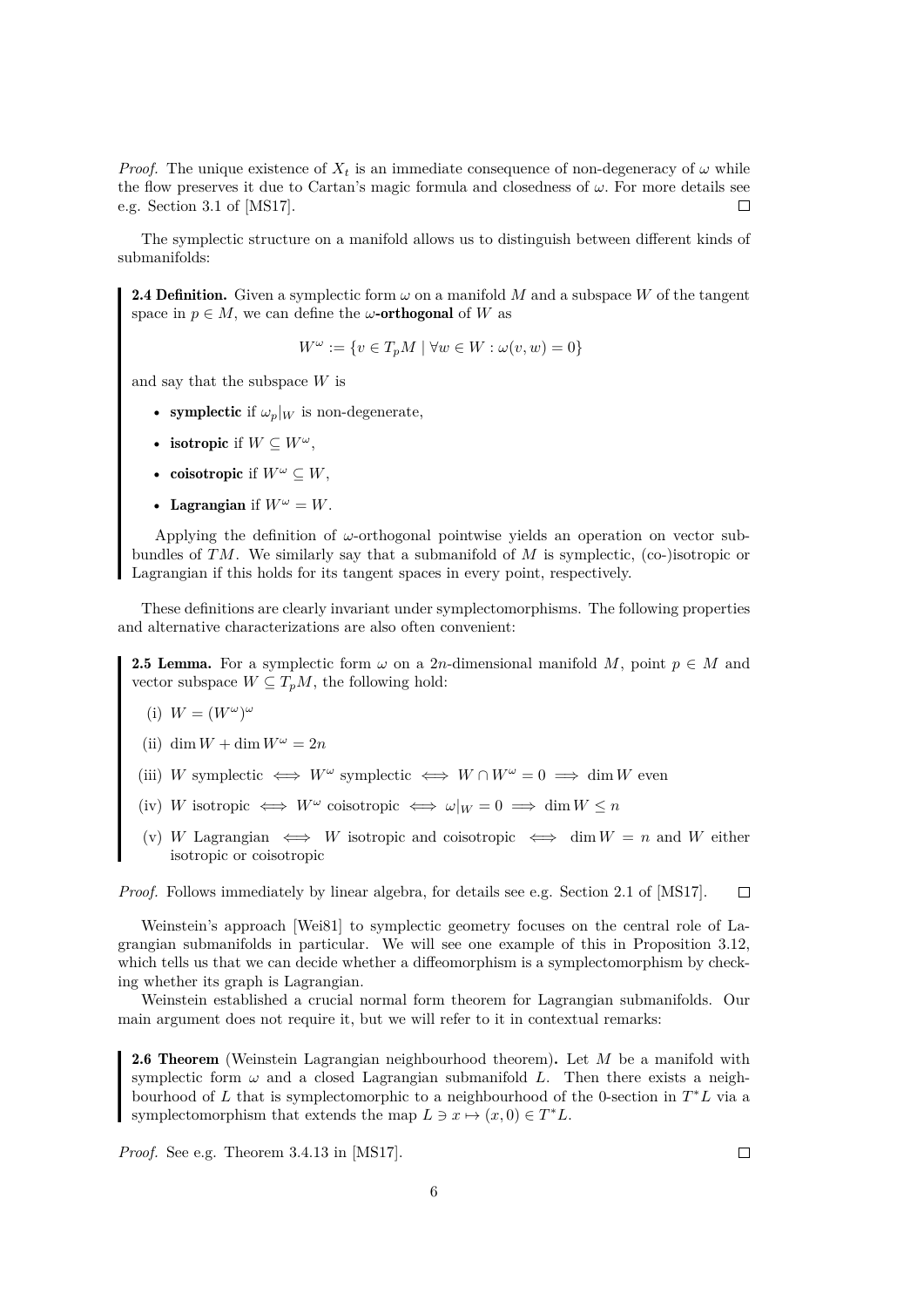Finally, we will require the notion of *symplectic reduction* of coisotropic submanifolds to define generating functions. Some of the directions tangent to the submanifold might need to be paired with transverse vectors in order for the symplectic form to not evaluate to zero. In the sense of Lemma [2.5](#page-9-0) (iv), these directions can be considered isotropic. To make this notion precise, consider the following:

**2.7 Proposition.** For a symplectic manifold  $(M, \omega)$  and a coisotropic submanifold N,  $N^{\omega}$  :=  $(TN)^{\omega}$  is an integrable distribution on N. By Frobenius' theorem, it determines a foliation  $\mathcal{F}_{N,\omega}$  of N.

**Definition.** We call  $\mathcal{F}_{N,\omega}$  the **characteristic foliation** with the **isotropic leaves**.

*Proof.* Following a standard calculation (e.g. [\[MS17,](#page-59-3) Lemma 5.4.1]) we check integrability by showing that  $(TN)^{\omega}$  is closed under the Lie bracket. This means that for all vector fields X, Y with values in  $(TN)^{\omega}$ ,  $p \in N$ , and  $Z_p \in T_pN$  it must follow that

$$
\omega([X_p, Y_p], Z_p) = 0.
$$

To see this, continue  $Z_p$  to a vector field Z on N and compute

$$
0 = d\omega(X, Y, Z)
$$
  
=  $\mathcal{L}_X(\omega(Z, Y)) + \mathcal{L}_Y(\omega(X, Z)) + \mathcal{L}_Z(\omega(Y, X))$   
+  $\omega([Y, Z], X) + \omega([Y, X], Z) + \omega([X, Y], Z)$   
=  $\omega([X, Y], Z)$ 

Symplectic reduction is, philosophically speaking, a way to quotient out these directions that are unpaired within the submanifold  $N$ . Under suitable assumptions, this reduces  $N$  to a manifold  $N_{\omega}$  with a canonical symplectic structure:

<span id="page-10-1"></span>**2.8 Definition.** Let  $\iota : N \hookrightarrow M$  be a coisotropic submanifold of a symplectic manifold  $(M, \omega)$ . The symplectic reduction  $N_{\omega}$  of N in M is the topological space  $N/\sim$ , where the quotient identifies points in N that lie in the same leaf of the foliation  $\mathcal{F}_{N,\omega}$ .

 $N$  is called **regular** if the following holds:

- For all  $p \in N$ , there is a submanifold  $S \subseteq N$  containing p that intersects every isotropic leaf at most once and satisfies  $T_qN = T_qS \oplus T_qN^{\omega}$  for all  $q \in S$ .
- $\,N_{\omega}$  is a Hausdorff space.

**Proposition.** For a regular coisotropic submanifold  $N$ , the symplectic reduction carries...

- a unique smooth manifold structure such that the projection  $\pi : N \to N_\omega$  is a submersion, and
- a unique symplectic form  $\bar{\omega}$  such that  $\pi^* \bar{\omega} = \iota^* \omega$ .

*Proof.* See e.g. Proposition 5.4.5 of [\[MS17\]](#page-59-3).

We again want to consider how Lagrangian submanifolds behave under this construction:

<span id="page-10-2"></span>**2.9 Lemma.** Let  $(M, \omega)$  be a symplectic manifold with a regular coisotropic submanifold N and Lagrangian submanifold L. If L is transverse to N, then  $\pi(L \cap N)$  is an immersed Lagrangian along the quotient map  $\pi$  of the symplectic reduction  $N_{\omega}$ .

<span id="page-10-0"></span>*Proof.* See e.g. Proposition 5.4.7 of [\[MS17\]](#page-59-3).

 $\Box$ 

 $\Box$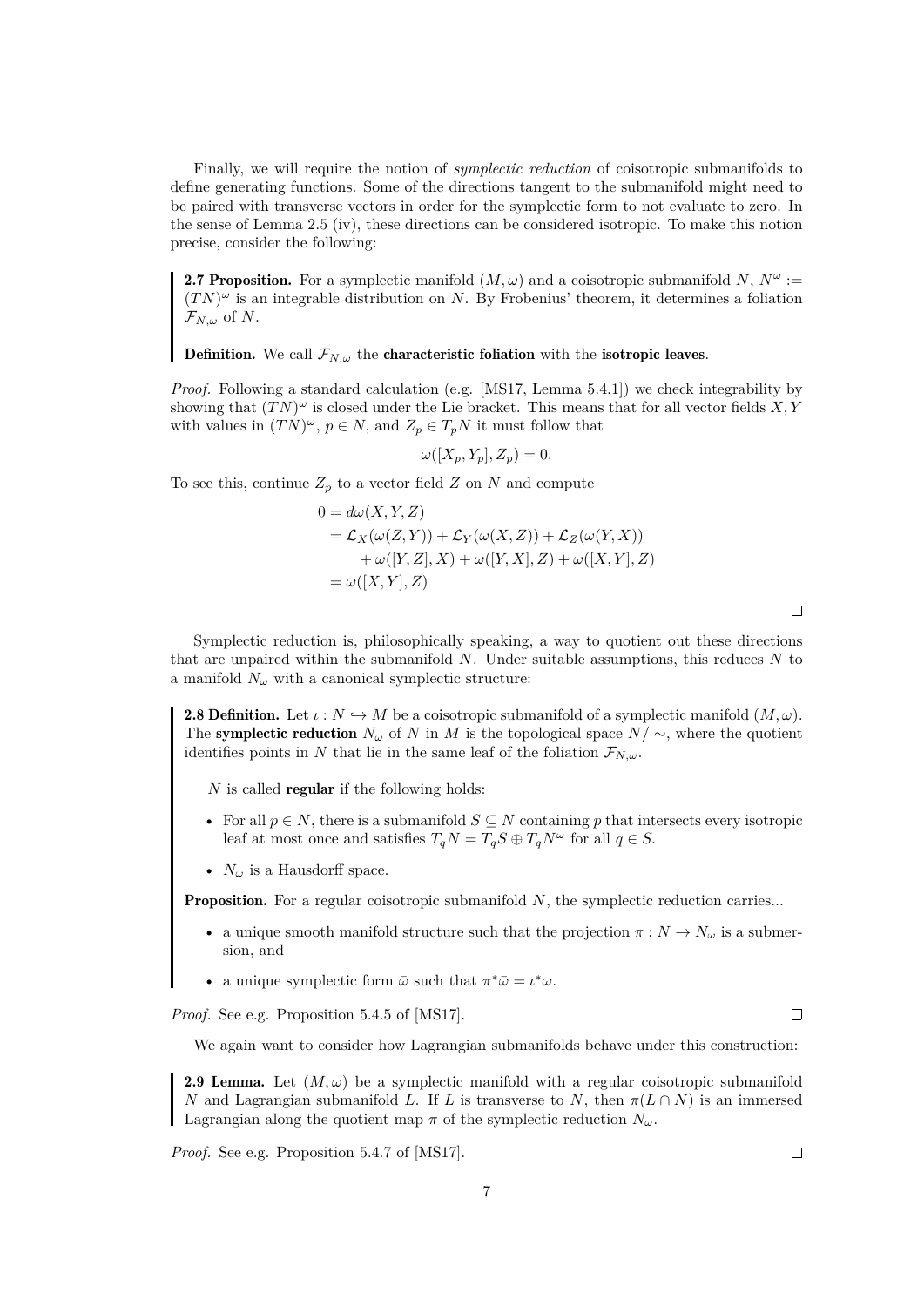#### **2.2 Contact Geometry**

*Contact structures* are defined as maximally non-integrable hyperplanes and are the natural odd-dimensional analogues to the even-dimensional symplectic structures. We will require the slightly stronger notion of a *contact form*:

**2.10 Definition.** A contact form on a manifold M of dimension  $2n - 1$  is a 1-form  $\alpha$  such that  $\alpha \wedge (d\alpha)^{n-1} \neq 0$ . A **contactomorphism** between manifolds with contact forms  $(M_i, \alpha_i)$ is a diffeomorphism  $\phi: M_1 \to M_2$  such that  $\phi^* \alpha_2 = e^g \alpha_1$  for some  $g: M_1 \to \mathbb{R}$ . If g vanishes,  $\phi$  is called **strict.** A **contact isotopy** on  $(M, \alpha)$  is an isotopy  $\phi$  such that every  $\phi_t$ is a contactomorphism.

There are various ways to associate contact forms to some symplectic structures and vice versa, see for example the discussion in the introduction for constant energy surfaces or Section 3.5 of [\[MS17\]](#page-59-3) for *prequantization*. We will consider *symplectization* in detail in the next section.

The contact condition on  $\alpha$  can geometrically be understood as a 'maximal' amount of twisting of the hyperplanes ker  $\alpha$  while moving along them, preventing the existence of integral submanifolds of dimension larger than n (see e.g. Section 5.1 of [\[Bla10\]](#page-58-1)). In particular it implies that  $d\alpha$  has a unique null direction transverse to ker  $\alpha$ , which gives rise to a canonical flow associated with a contact form:

**2.11 Def. & Prop.** The exterior derivative  $d\alpha$  of a contact form has a unique null direction that is transverse to ker  $\alpha$ . The **Reeb vector field** of  $\alpha$  is the normalized vector field along this direction, i.e. the unique  $X^{\alpha} \in \mathfrak{X}(M)$  such that  $\iota_{X^{\alpha}} d\alpha = 0$  and  $\alpha(X^{\alpha}) = 1$ . The **Reeb** flow  $R^{\alpha}$  generated by  $X^{\alpha}$  is a contact isotopy.

*Proof.* See e.g. 1.1.9 and 2.3.2 of [\[Gei08\]](#page-59-4).

Similarly to the symplectic case, time-dependent functions on a contact manifold generate flows:

<span id="page-11-0"></span>**2.12 Def.** & Prop. For every smooth time-dependent function  $H_t : M \to \mathbb{R}$ , there exists a unique contact isotopy starting at the identity and generated by a vector field  $X_t$  that satisfies  $\alpha(X_t) = H_t$ . The function  $H_t$  is then referred to as the (contact) Hamiltonian that generates the isotopy, and every contact isotopy starting at the identity arises this way. We can uniquely characterize the vector field  $X_t$  by  $\iota_{X_t} d\alpha = dH_t(R_a)\alpha - dH_t$  and  $\alpha(X_t) = H_t$ .

*Proof.* See e.g. Section 2.3 of [\[Gei08\]](#page-59-4).

We again have a standard contact form on Euclidean space as a local model:

**2.13** (Standard contact structure on  $\mathbb{R}^{2n+1}$  as local model). Using global coordinates  $x_j, y_j$ and z on  $\mathbb{R}^{2n+1}$ , we can define a contact form

$$
\alpha_{\rm std} = dz - \sum_{j=1}^{n} y_j \wedge dx_j.
$$

It is straightforward to check that the unit vector field  $\partial/\partial z$  is the Reeb vector field and translation in that direction is the Reeb flow. By a contact version of Darboux' Theorem (e.g. 2.5.1 in [\[Gei08\]](#page-59-4)), every point of any given contact manifold has a neighbourhood that is strictly contactomorphic to a subset of  $(\mathbb{R}^{2n+1}, \alpha_{\text{std}})$ .

This standard symplectic form furthermore induces contact forms on odd-dimensional spheres and real projective spaces that are the topic of Theorem [1.1:](#page-5-1)

 $\Box$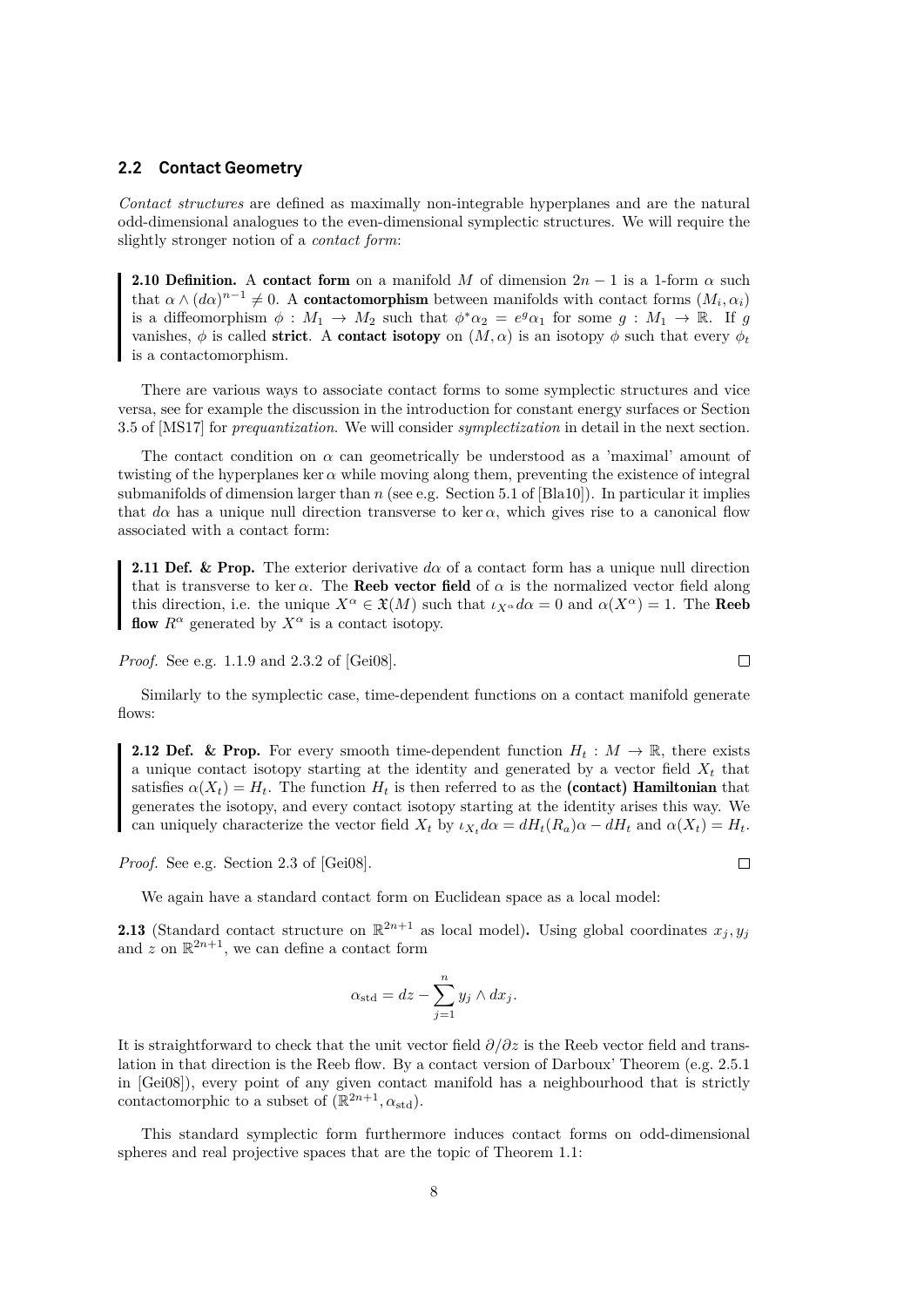**2.14** (Contact form on  $S^{2n-1}$ ). Note that the standard symplectic structure on  $\mathbb{R}^{2n} \simeq \mathbb{C}^n$  from [2.2](#page-8-2) can be written as  $d\lambda$ , where

$$
\lambda = \sum_{j=1}^{n} (x_j dy_j - y_j dx_j) = \sum_{j=1}^{n} \frac{\overline{z}_j dz_j - z_j d\overline{z}_j}{2i}
$$

is the Liouville form expressed in complex coordinates  $z_i = x_j + iy_j$ . Restricting  $\lambda$  to the unit  $(2n-1)$ -sphere yields a contact form  $\alpha_{\text{std}}$  on it. It is straightforward to verify that the Reeb vector field is given by  $(-y_1, ..., -y_n, x_1, ..., x_n)$  and its flow is  $z \mapsto \exp(it)z$ , which in particular is  $2\pi$ -periodic.

<span id="page-12-2"></span>**2.15** (Contact form on  $\mathbb{R}P^{2n-1}$ ). Note that  $\mathbb{R}P^{2n-1}$  is the result of quotienting out the antipodal discrete  $\mathbb{Z}_2$  action on the sphere, i.e. there is a double cover

$$
\pi: S^{2n-1} \to S^{2n-1}/\mathbb{Z}_2 \simeq \mathbb{R}P^{2n-1}.
$$

The standard contact form  $\tilde{\alpha}$  on  $\mathbb{R}P^{2n-1}$  arises by pushing the standard contact form of  $S^{2n-1}$ along this map, as the latter is invariant under the  $\mathbb{Z}_2$  action. The Reeb vector field and flow are correspondingly also given by the pushforward along  $\pi$  and the induced map on the quotient, respectively.

### <span id="page-12-0"></span>**2.3 Symplectization of Manifolds with a Contact Form**

*Symplectization* is a way to relate a symplectic manifold to any given manifold with contact form. This will allow us to use techniques of symplectic geometry in the search for translated points. The statements in this section are based on [\[MS17\]](#page-59-3) and [\[San14\]](#page-60-5), but reformulated here as a functor.

<span id="page-12-1"></span>**2.16 Definition** (Symplectization functor). Let  $(M, \alpha)$  and  $(N, \beta)$  be manifolds with contact forms, and  $\phi: (M, \alpha) \to (N, \beta)$  a contactomorphism such that  $\phi^* \alpha = e^g \alpha$  for some  $g: M \to$ R.

- The symplectization  $\mathcal{S}(M, \alpha)$  of  $(M, \alpha)$  is the manifold  $M \times \mathbb{R}$  equipped with the 2-form  $\omega_{\alpha} := d(e^{\theta} \alpha)$ , where  $\theta$  is the coordinate on R.
- The symplectization of  $\phi$  is the map  $\mathcal{S}\phi : M \times \mathbb{R} \to N \times \mathbb{R}$  defined by

$$
(p, \theta) \mapsto (\phi(p), \theta - g(p)).
$$

Proposition. S forms a functor from the category of manifolds with contact forms and contactomorphisms to the category of symplectic manifolds with symplectomorphisms. This means that  $\mathcal{S}(M,\alpha)$  is a symplectic manifold,  $\mathcal{S}\phi$  is a symplectomorphism, symplectization of contactomorphisms and composition commute and  $\mathcal{S} \mathrm{Id}_{(M,\alpha)} = \mathrm{Id}_{\mathcal{S}(M,\alpha)}$ .

*Proof.* We first show that  $\mathcal{S}(M, \alpha)$  is a symplectic manifold. Since  $\omega_{\alpha}$  is clearly exact, we only need to show non-degeneracy. To this end, let  $2n - 1 = \dim M$  and check that

$$
(d(e^{\theta}\alpha))^n = (e^{\theta}d\theta \wedge \alpha + e^{\theta}d\alpha)^n = ne^{n\theta}d\theta \wedge \alpha \wedge (d\alpha)^{n-1}
$$

does not vanish, which follows immediately by the contact condition.

To see that  $S\phi$  is a symplectomorphism, we calculate

$$
(\mathcal{S}\phi)^*\omega = d\left((\mathcal{S}\phi)^*e^{\theta}\alpha\right) = d(e^{\theta-g}\phi^*\alpha) = d(e^{\theta-g}e^g\alpha) = \omega.
$$

Symplectization and composition commute immediately by construction and the identity on  $M$  is clearly mapped to the identity on  $\mathcal{S}M$ .  $\Box$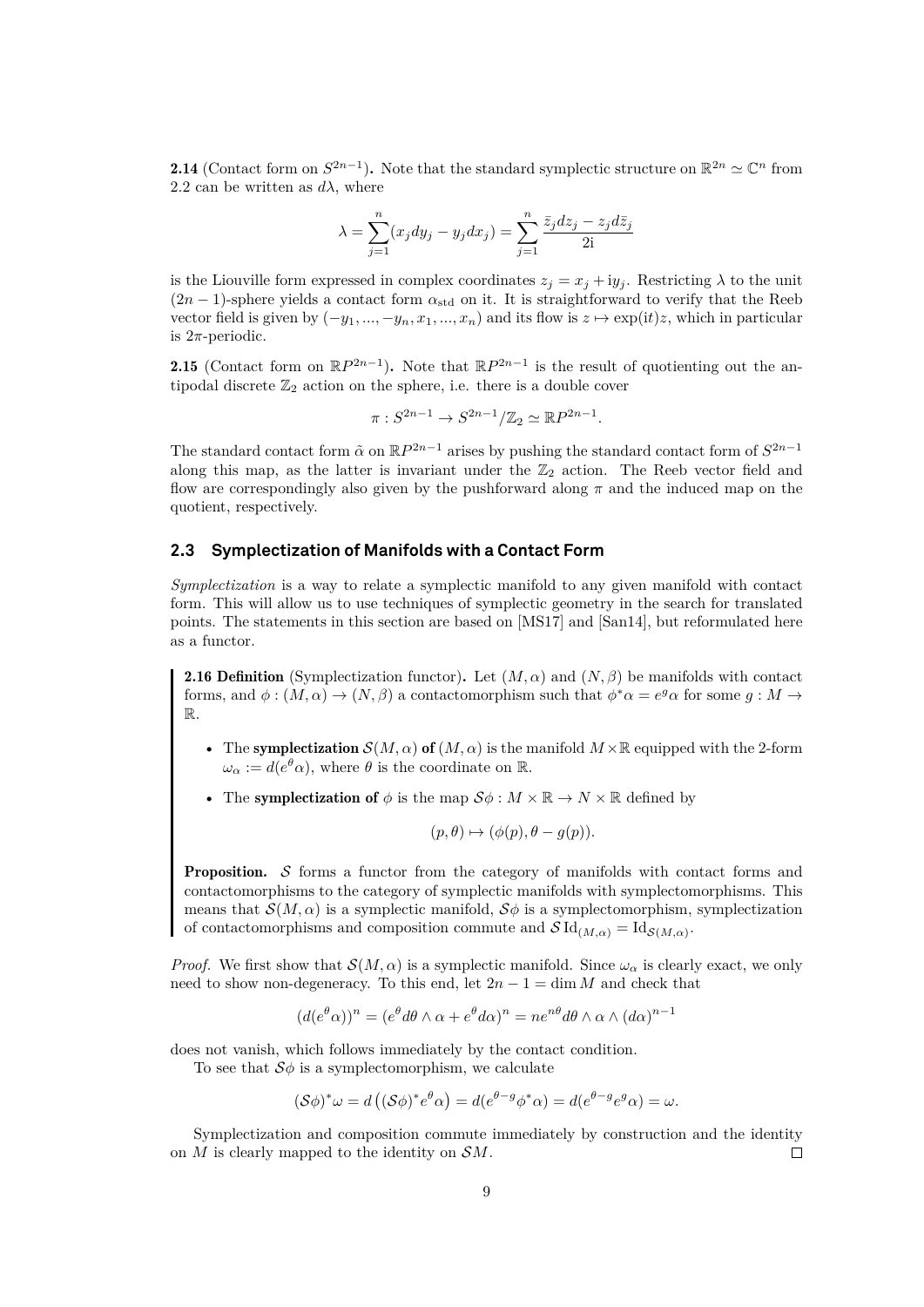Note that one can already define a symplectization for the weaker contact structure, independently of a contact form. This is often referred to as *intrinsic symplectization*, see e.g. [\[MS17\]](#page-59-3).

We can lift a contact Hamiltonian to obtain a symplectic Hamiltonian:

<span id="page-13-3"></span>**2.17 Definition.** Let  $(M, \alpha)$  be a manifold with contact form and  $H_t \in C^{\infty}(M)$  a timedependent function. We define its lift to the symplectization  $\mathcal{S}(M, \alpha)$  to be the function

$$
SH_t: M \times \mathbb{R} \to \mathbb{R}
$$

$$
(p, \theta) \mapsto e^{\theta} H_t(p).
$$

**Proposition.** Let  $\phi_t$  be a contact isotopy generated by a contact Hamiltonian  $H_t$ . Then the symplectization  $\mathcal{S}\phi_t$  is generated by the symplectic Hamiltonian  $\mathcal{S}H_t$ .

*Proof.* The fact that  $H_t$  generates  $\phi_t$  means that there is a unique vector field  $X_t$  on M generating  $\phi_t$  such that  $\alpha(X_t) = H_t$ . If  $g_t$  are chosen such that  $\phi_t^* \alpha = e^{g_t} \alpha$ , then the symplectizations of  $\phi_t$  are given by

$$
\mathcal{S}\phi_t(p,\theta)=(\phi_t(p),\theta-g_t(p)).
$$

Differentiating yields the vector field

$$
\tilde{X}_t := \left(X_t, -\frac{d}{dt}g_t\right).
$$

We are done if we show that this is the vector field generated by  $\mathcal{S}H_t$ , i.e.  $\omega_\alpha(\tilde{X}_t, \cdot) = -d(\mathcal{S}H_t)$ . Using the definitions of  $\omega_{\alpha}$  and  $\mathcal{S}H_t$  and dividing by  $e^{\theta}$ , this is equivalent to

$$
(d\theta \wedge \alpha + d\alpha)(\tilde{X}_t, \cdot) = -H_t d\theta - dH_t.
$$

Evaluating the left hand vector field insertion and using  $\alpha(X_t) = H_t$ , we see that this is equivalent to

<span id="page-13-1"></span>
$$
d\alpha(X_t, \cdot) - \frac{d}{dt}g_t \alpha = -dH_t.
$$
\n(1)

To verify that this equation holds, we first compute:

$$
\begin{aligned}\n\left(\frac{d}{dt}g_t\right)\phi_t^*\alpha &= \frac{d}{dt}(e^{g_t}\alpha) = \frac{d}{dt}\phi_t^*\alpha \\
&= \phi_t^*\left(\mathcal{L}_{X_t}\alpha\right) \\
&= \phi_t^*\left(d(\alpha(X_t)) + d\alpha(X_t, \cdot)\right) \\
&= \phi_t^*\left(dH_t + d\alpha(X_t, \cdot)\right)\n\end{aligned}
$$

For the first two equalities, we use  $\phi_t^* \alpha = e^{g_t} \alpha$ . The third equality follows from the following general expression for the time derivative of a pullback of a family of forms  $\beta_t$  along a flow  $\phi_t$ :

<span id="page-13-2"></span>
$$
\frac{d}{dt}\phi_t^* \beta_t = \phi_t^* \left( \mathcal{L}_{X_t} \beta_t + \frac{d}{dt} \beta_t \right). \tag{2}
$$

Finally, we use Cartan's magic formula and  $\alpha(X_t) = H_t$  for the last two equalities.

Pushing forward and canceling the pull-back now yields Eq. [\(1\)](#page-13-1).

 $\Box$ 

<span id="page-13-0"></span>Note that this analogy between symplectic and contact isotopies is not perfect: All contact isotopies are generated by Hamiltonians, while this is not true for all symplectic isotopies (see e.g. [\[Gei08\]](#page-59-4)).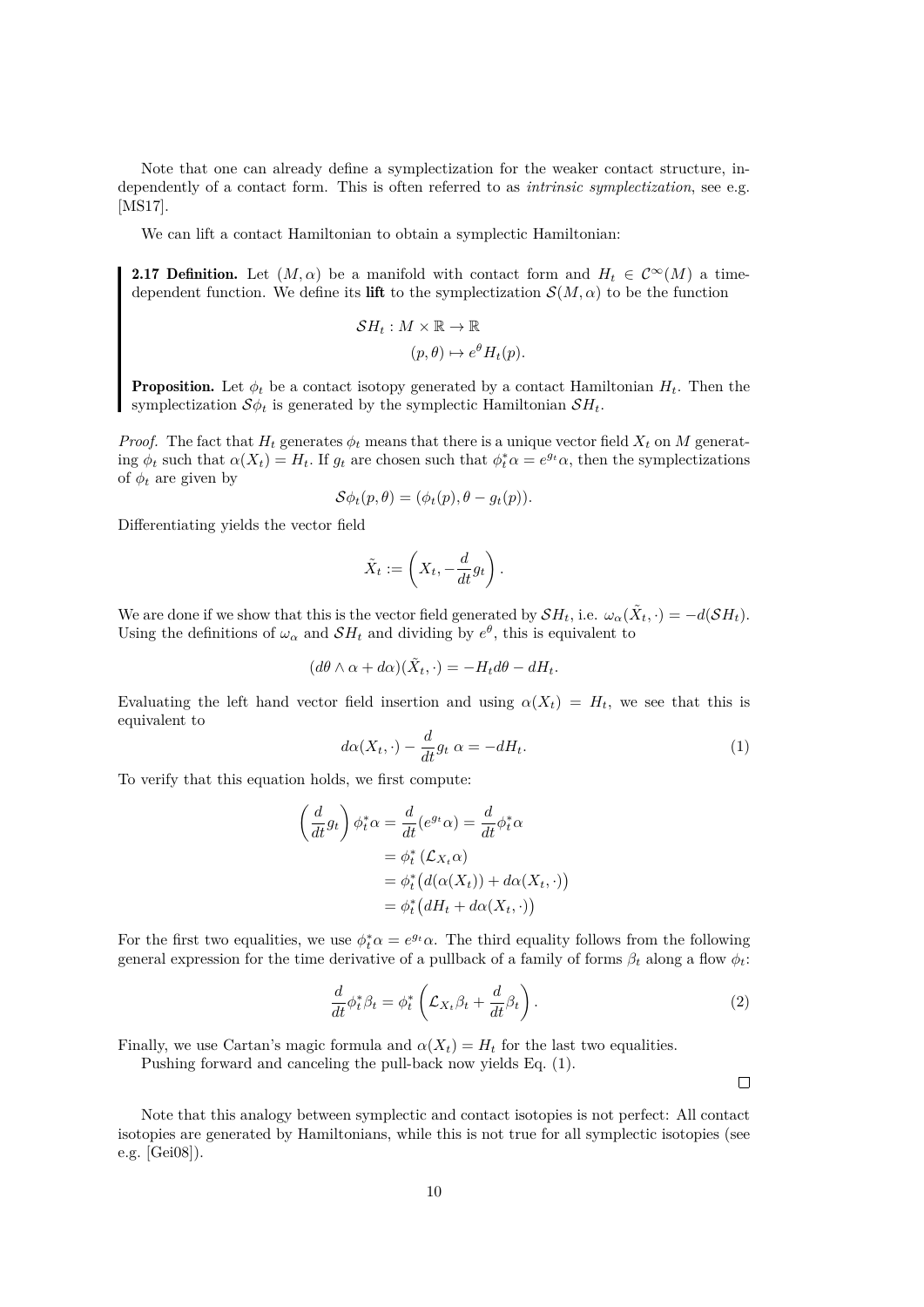#### **2.4 Translated Points of Contactomorphisms**

Sandon introduced a notion of *translated points* in [\[San12\]](#page-60-0) as a contact analogue for fixed points in the symplectic setting:

<span id="page-14-0"></span>**2.18 Definition** (Discriminant and translated points). Consider a contactomorphism  $\phi$  on a manifold M with contact form  $\alpha$  and a function g such that  $\phi^* \alpha = e^g \alpha$ .

- A discriminant point of  $\phi$  is a fixed point  $p = \phi(p)$  for which  $g(p) = 0$  holds. A discriminant point p is **non-degenerate** if  $\exists X \in T_pM : d\phi(X) = X$  and  $X(q) = 0$ .
- A translated point is a point p such that there exists *at least one*  $t \in \mathbb{R}$  such that p is a discriminant point of  $R_t^{\alpha} \phi$ , where  $R^{\alpha}$  is the Reeb flow on M. A translated point p is **non-degenerate** if, for *any* t such that p is a discriminant point of  $R_t^{\alpha} \phi$ , p is a non-degenerate discriminant point.

<span id="page-14-1"></span>2.19 (Comparison to Sandon's definition). Our definitions match those of Sandon except in one point: For non-degeneracy of a translated point, Sandon only requires non-degeneracy as a discriminant point of  $R_{-t}^{\alpha} \phi$  for a single t, namely the smallest one such that p is a discriminant point of  $R^{\alpha}_{-t}\phi$ . Our definition is stronger and assumes non-degeneracy for all such t. We consider our definition more natural and consistent with the notion of non-degeneracy of leafwise fixed points in [\[Zil10\]](#page-60-6) (compare Proposition [2.21\)](#page-14-2).

For the purposes of our main result, this makes no difference: If  $t_1$  and  $t_2$  are two times where the definition for a translated point  $p$  applies, then the maps under consideration differ by  $\Phi := R^{\alpha}_{(t_2-t_1)}$  and we must have  $\Phi(p) = p$ . It is clear that the differential of the Reeb flow on the sphere  $z \mapsto \exp(it)z$  is the identity at all its fixed points p. For this reason, the degeneracy conditions at any suitable  $t$  are equivalent. The same holds for real projective space, the other subject of [\[San13\]](#page-60-1).

Sandon also points out that we can view translated points as special cases of *leafwise fixed points* or interpret them in terms of *Reeb chords*:

**2.20 Definition** (Leafwise fixed points). Let N be a coisotropic submanifold of a symplectic manifold  $(M, \omega)$ . For  $x \in N$  write  $N_x \subseteq N$  for the isotropic leaf through x. A leafwise fixed **point** of a symplectomorphism  $\phi : M \to M$  is a point  $x \in N$  such that  $\phi(x) \in N_x$ .

<span id="page-14-2"></span>2.21 Proposition (Characterization of discriminant and translated points by symplectization). Let  $\phi$  be a contactomorphism on a manifold M with contact form  $\alpha$ .

- (i)  $p \in M$  is a discriminant point of  $\phi$  if and only if  $(p, \theta)$  is a fixed point of  $\mathcal{S}\phi$  for any (equivalently all)  $\theta \in \mathbb{R}$ . Non-degeneracy of the former corresponds to non-degeneracy of the latter<sup>[3](#page-60-7)</sup> in the directions tangent to  $M$ .
- (ii)  $p \in M$  is a translated point of  $\phi$  if and only if  $(p, \theta)$  is a leafwise fixed point of  $S\phi$  with regard to the coisotropic submanifold  $M \times {\theta}$  of  $\mathcal{S}(M,\alpha)$  for any (equivalently all)  $\theta \in \mathbb{R}$ . Non-degeneracy of the former corresponds to non-degeneracy of the latter<sup>[4](#page-14-3)</sup> in the directions tangent to M.

<span id="page-14-3"></span><sup>&</sup>lt;sup>3</sup>Note that by a non-degenerate fixed point of  $\psi$  we mean a fixed point  $x = \psi(x)$  such that the graph of  $\psi$ intersects the diagonal transversally in  $(x, \psi(x))$ , or equivalently such that one is not an eigenvalue of  $d_x\psi$ .

<sup>4</sup>Refer to Section 2.4 of [\[Zil10\]](#page-60-6) for the definition of non-degenerate leafwise fixed points based on the linear holonomy of a foliation. Note that part (ii) of this proposition has no bearing on the proof of our main result.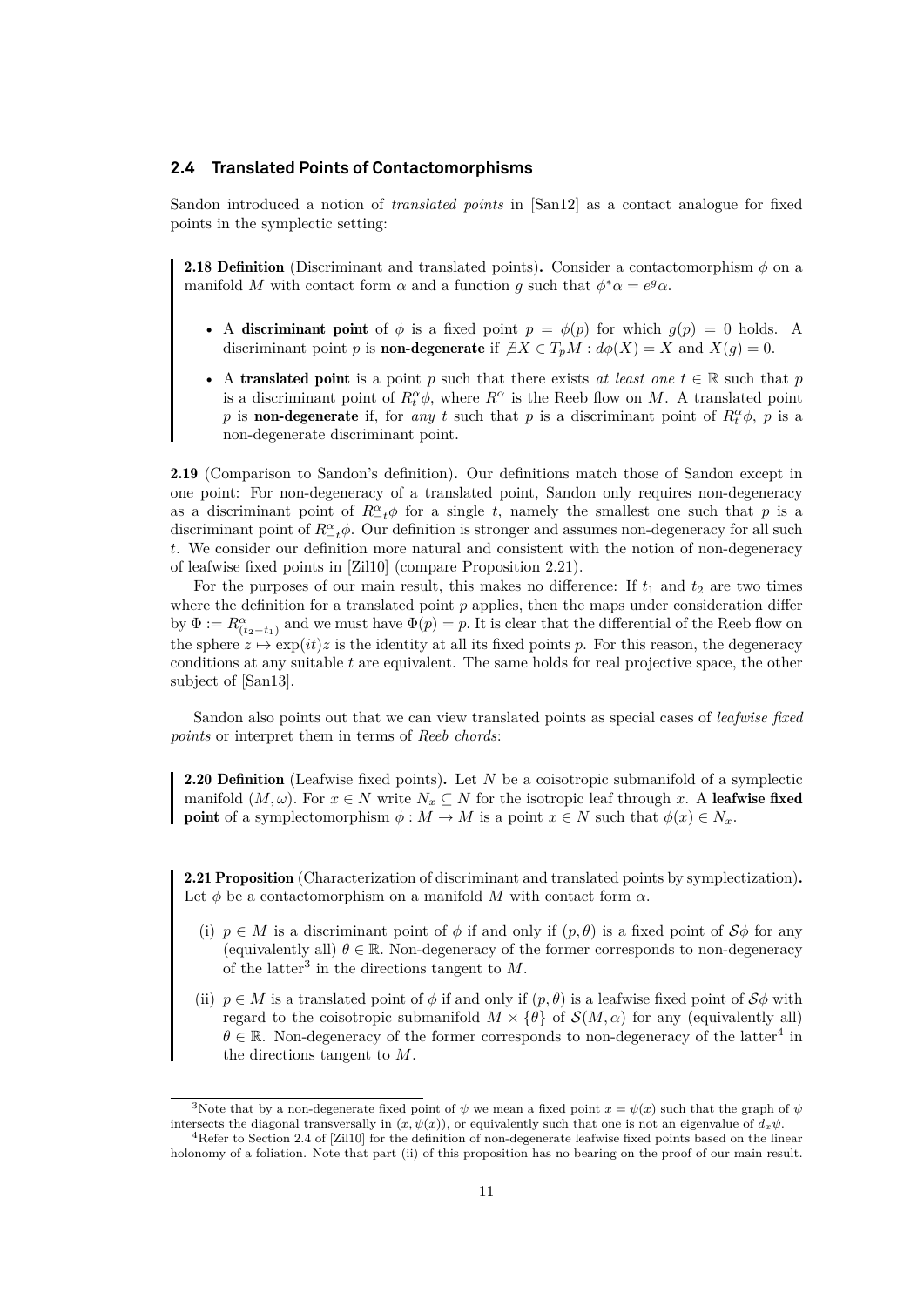*Proof.* Recall that  $S\phi : M \times \mathbb{R} \to M \times \mathbb{R}$  is defined by

$$
\mathcal{S}\phi(p,\theta)=(\phi(p),\theta-g(p)),
$$

where  $g: M \to \mathbb{R}$  is the map such that  $\phi^* \alpha = e^g \alpha$ . Compute the derivative for  $X \in T_pM, Y \in$  $T_{\theta}$ R:

$$
d_{(p,\theta)}(\mathcal{S}\phi)(X,Y) = (d_p\phi X, Y - d_p gX).
$$

Regarding (i): By the definition of  $\mathcal{S}\phi$ ,  $(p, \theta)$  is a fixed point if and only if  $\phi(p) = p$  and  $q(p) = 0$ , irrespective of  $\theta$ . This is exactly the condition for p to be a discriminant point. This is non-degenerate by definition if there exists no  $X \in T_pM \setminus \{0\}$  such that  $(d_p\phi, d_p g)(X) = (X, 0)$ . By our computation of the derivative of  $S\phi$ , this is equivalent to

$$
d_{(p,\theta)}(\mathcal{S}\phi)(X,0) = (X,0)
$$

or in other words that there is no eigenvector  $(X, 0)$  of  $d_{(p,\theta)}(\mathcal{S}\phi)$  with eigenvalue one. This is nondegeneracy of  $(p, \theta)$  along M. Note that every fixed point of  $\mathcal{S}\phi$  is automatically degenerate in the R−direction.

Regarding (ii): For this part of the proof we will be working in the context of Section 2 of [\[Zil10\]](#page-60-6). Pick any  $\theta \in \mathbb{R}$ .

Note first that if X is the Reeb vector field on  $(M, \alpha)$ , then the Reeb vector field on  $(M \times {\theta}, e^{\theta} \alpha)$  is  $(e^{-\theta} X, 0)$ . Pairing this with any vector  $(Y, 0)$  tangent to  $M \times {\theta}$  pairs to zero under the symplectic form on  $M \times \mathbb{R}$ , i.e.  $d(e^{\theta} \alpha)((X, 0), (Y, 0)) = 0$ . It follows that  $(X, 0)$ lies in the symplectic complement of the tangent space of the coisotropic submanifold. In other words, the characteristic foliation of the coisotropic submanifold  $M \times {\theta}$  coincides with the Reeb foliation on the contact manifold  $(M \times {\theta}, e^{\theta} \alpha)$ .

Since  $\mathcal{S}R_t^{\alpha}(p,\theta) = (R_t^{\alpha}(p),\theta)$  for the Reeb flow  $R_t^{\alpha}$  on M, the last paragraph implies that two points  $(p_i, \theta) \in M \times {\theta}$  lie in the same leaf of the characteristic foliation exactly when there exists a t such that  $R_t^{\alpha}(p_1) = p_2$ .

By definition and (i),  $p \in M$  is a translated point of  $\phi$  on M if and only if there is a t such that  $(p, \theta)$  is a fixed point of  $\mathcal{S}R_t^{\alpha} \mathcal{S}\phi$ . By the previous paragraph, this is the case if  $\mathcal{S}\phi(p, \theta)$ lies in the same isotropic leaf as  $(p, \theta)$ , i.e. if  $(p, \theta)$  is a leafwise fixed point.

The only thing left to show is that the notions of non-degeneracy match. Note first that the spaces  $N_x\mathcal{F}$  from [\[Zil10\]](#page-60-6) can here be identified with the symplectic complement  $(X,0)_{(p,\theta)}^{\omega}$ of the vector field  $(X,0)$  at  $x=(p,\theta)\in N$  with respect to the symplectic form  $\omega:=d(e^{\theta}\alpha)$ . For any path within an isotropic leaf connecting two points  $(p, \theta)$  and  $(R_t^{\alpha}(p), \theta)$ , the linear holonomy map hol<sup>F</sup> from [\[Zil10\]](#page-60-6) is in this context just the map on  $(X,0)_{(p,\theta)}^{\omega}$  induced by  $d_{(p,\theta)}(\mathcal{S}R_t^{\alpha})$ . This induced map is well-defined since the Reeb flow preserves the Reeb vector field and  $\omega$ .

A translated point  $p \in M$  is non-degenerate by definition and (i) if and only if the map  $d_{(p,\theta)}\mathcal{S}(R_t^{\alpha}\phi)$  has no eigenvalue one.  $d_{(p,\theta)}\mathcal{S}\phi$  preserves the Reeb vector field since  $g(p)=0$ , and the Reeb flow always preserves it. It follows that the above condition need only be checked on the subspace  $(X,0)_{(p,\theta)}^{\omega}$ . This is now precisely equivalent to Eq. (2.7) of [\[Zil10\]](#page-60-6).  $\Box$ 

2.22 (Translated points as Reeb chords). A Reeb chord on a manifold equipped with a contact form is a section of an integral curve of the Reeb vector field that starts and ends on Legendrian submanifolds.

Now fix a contactomorphism  $\phi$  on a manifold M equipped with contact form  $\alpha$  such that  $\phi^* \alpha = e^g \alpha$ . Following Sandon [\[San12\]](#page-60-0), consider the contact product, i.e. the manifold  $M \times M \times \mathbb{R}$  with contact form  $A = e^{\theta} \alpha_1 - \alpha_2$ , where  $\theta$  is the coordinate on  $\mathbb{R}$  and  $\alpha_i$ are  $\alpha$  pulled back along the first and second projection, respectively. A translated point now corresponds to a Reeb chord between the diagonal  $\Delta := \{(q, q, 0) \mid q \in M\}$  and the graph  $\mathrm{gr}_{\phi} := \{ (q, \phi(q), g(g)) \mid q \in M \}.$  To see this, note that a translated point corresponds precisely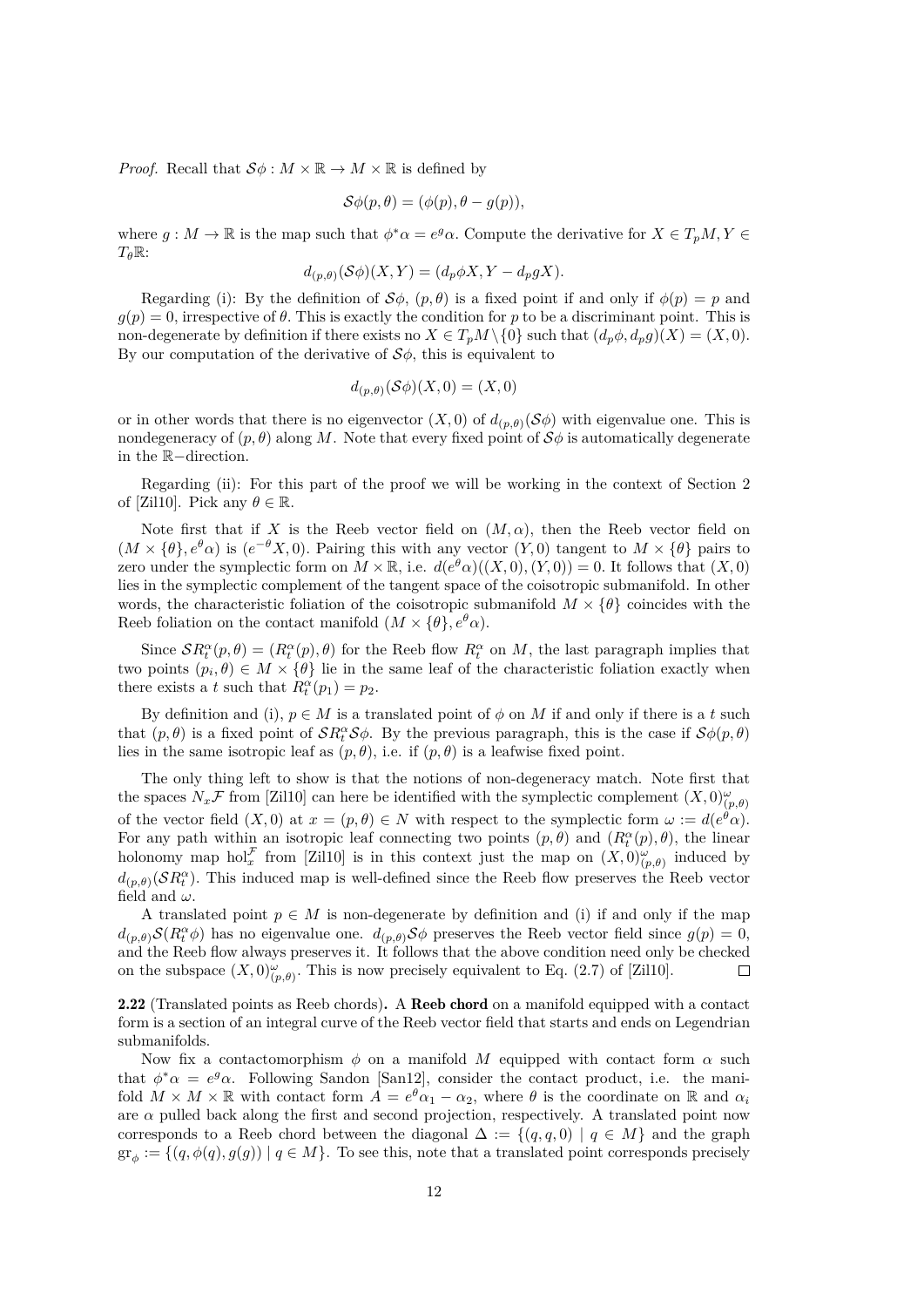to a point  $(q, R_t^{\alpha}, 0) \in \text{gr}_{\phi}$  for some time t, and the Reeb flow on  $M \times M \times \mathbb{R}$  can be expressed by the flow  $R^{\alpha}$  on M as  $R^{A} = (0, -R^{\alpha}, 0)$ .

We want to give a short overview of related existence results in the literature:

2.23 (Existence results of translated points). We first consider a number of results known before the introduction of translated points that could be used to prove their existence due to their interpretation as either Reeb chords and leafwise fixed points:

While many theorems give existence of **Reeb chords** connecting a Legendrian submanifold with itself, for translated points we require a chord between a Legendrian submanifold and a contact deformation of it. One such theorem for the 0-section in the 1-jet bundle is due to Chekanov [\[Che96\]](#page-58-2), on which some of Sandon's results in [\[San12\]](#page-60-0) build.

The problem of finding **leafwise fixed points** was introduced by Moser [\[Mos78\]](#page-59-5). The special case of translated points fixes the codimension of the coisotropic submanifold to one, so we will not consider the numerous results for minimal and maximal codimension here.

Moser's original result was generalized by Banyaga [\[Mos78;](#page-59-5) [Ban80\]](#page-58-3) to show existence of leafwise fixed points for closed coisotropic submanifolds provided that the symplectomorphism is  $C<sup>1</sup>$ -small. A decade later, a fruitful line of research was opened with Hofer's introduction of his metric on the group of Hamiltonian symplectomorphisms [\[Hof90\]](#page-59-6). Assuming smallness of the symplectomorphism with regard to this metric instead, he originally showed existence for hypersurfaces of restricted contact type in  $\mathbb{R}^{2n}$ . This result was subsequently extended to hold under weaker assumptions on the manifolds [\[Gin+07;](#page-59-7) [Dra08;](#page-58-4) [Ker08;](#page-59-8) [Gür10;](#page-59-9) [Zil10;](#page-60-6) [AF10a;](#page-58-5) [AM10;](#page-58-6) [Kan12\]](#page-59-10), often giving a homological lower bound on the number of leafwise fixed points. Instead of  $C<sup>1</sup>$  or Hofer-smallness, [\[Zil17\]](#page-60-8) considers Hamiltonian symplectomorphisms that are  $C<sup>0</sup>$ -close to the identity for general closed coisotropic submanifolds. Some theorems consider very concrete manifolds [\[Mer11;](#page-59-11) [AF12a;](#page-58-7) [AF10b;](#page-58-8) [AM+11\]](#page-58-9) or use a symmetry of the Hamiltonian isotopy [\[EH89;](#page-59-12) [AF12b\]](#page-58-10).

Since they were introduced, a number of results have appeared that are specific to **translated** points. In her original paper [\[San12\]](#page-60-0), Sandon uses [\[Che96\]](#page-58-2) to establish existence of translated points for compactly supported contactomorphisms that are contact isotopic to the identity and defined on either  $\mathbb{R}^{2n+1}$  or  $\mathbb{R}^{2n} \times S^1$ , and then shows a contact analogue of a result due to Viterbo [\[Vit92\]](#page-60-9) for *iterated* translated points. Like the main theorem of this thesis, most existence results of translated points can be understood as contact versions of the Arnol'd conjecture in special cases (compare the next section and in particular Remark [2.29\)](#page-18-0). [\[San13\]](#page-60-1) also gives proofs of the contact Arnol'd conjecture for the  $C^0$  and  $C^1$  cases. A very similar approach to this paper is taken in [\[Gra+17\]](#page-59-0), yielding the conjecture by defining an analogue to the non-linear Maslov index for lens spaces. In [\[AM13;](#page-58-11) [AFM15;](#page-58-12) [Ter18;](#page-60-10) [MN18;](#page-59-13) [MU19\]](#page-59-14), bounds on the number of translated points are derived by making assumptions on the contact manifold. [\[She17\]](#page-60-11) introduces a contact version of the Hofer metric and proves that contactomorphisms that are small with respect to this metric implies bounds on the number of translated points, given that some assumptions on the manifold are met.

#### <span id="page-16-0"></span>**2.5 The Symplectic and Contact Arnol'd Conjectures**

For time-independent Hamiltonian functions, critical points correspond to fixed points of the generated Hamiltonian diffeomorphism. Arnol'd [\[Arn65\]](#page-58-13) conjectured that this link between fixed points and functions on the underlying manifold holds more generally:

**2.24 Conjecture** (Arnol'd). Any Hamiltonian symplectomorphism  $\phi : M \to M$  on a closed symplectic manifold M has at least as many fixed points as the minimal number of critical points of smooth functions on it:

$$
\#Fix(\phi) \geq Crit(M) := \min\{\#Crit(f) \mid f \in C^{\infty}(M, \mathbb{R})\}
$$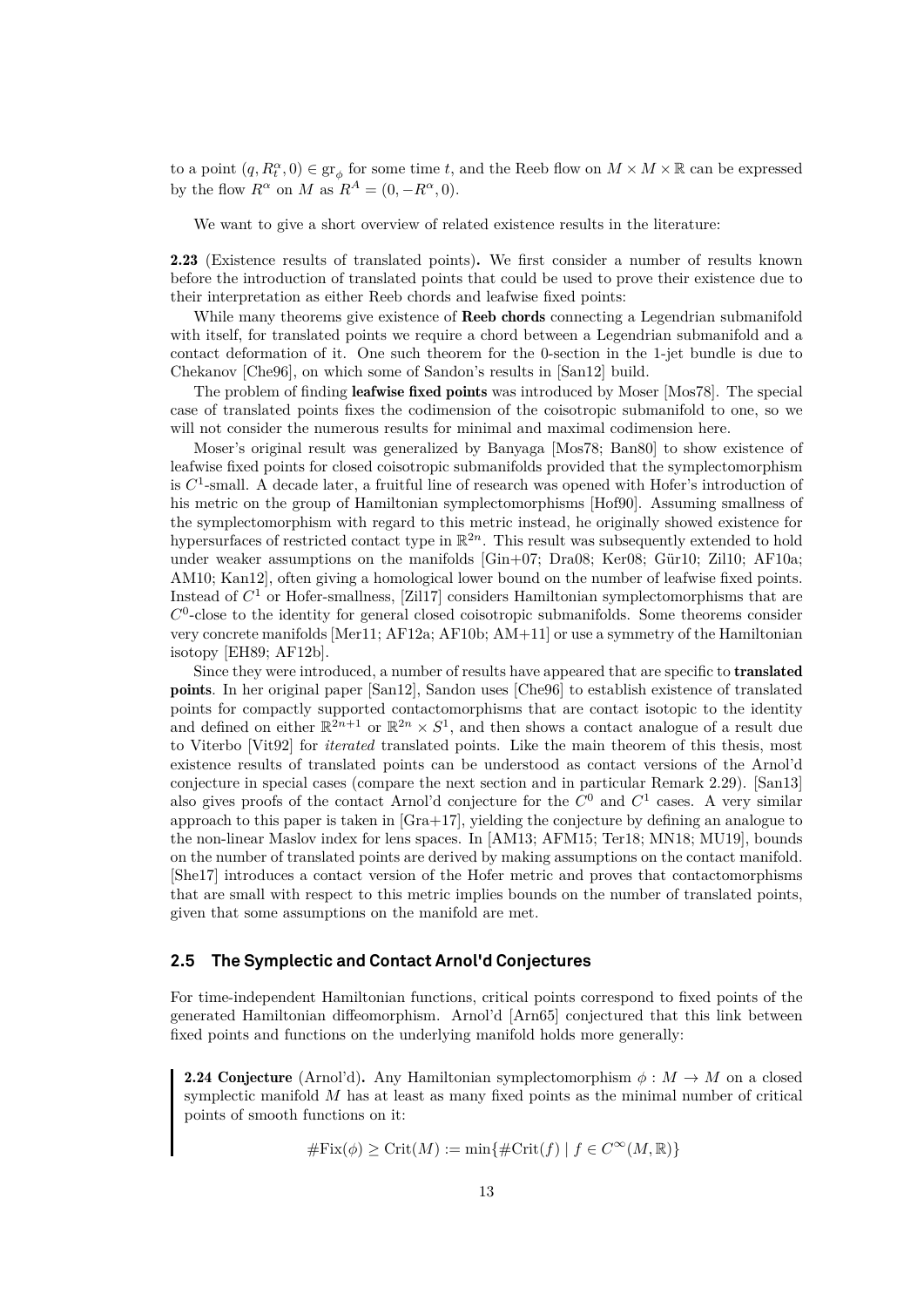Since its inception, this conjecture has been central to many developments in symplectic topology such as Floer homology. While significant progress has been made on it, in full generality it remains open.

2.25 (Versions of the Arnol'd conjecture). Note that using Lyusternik-Schnirelman theory, one can establish that  $Crit(M)$  is larger than the *cup length* cup(M), i.e. the maximal number of cohomology classes of 1-forms on  $M$  such that their cup product does not vanish (see e.g. [\[Cor+03\]](#page-58-14)). So the Arnol'd conjecture in particular implies the *weak Arnol'd conjecture* that

$$
\# \text{Fix}(\phi) \ge \text{cup}(M).
$$

Since the link between fixed points and critical points in the time-independent case preserves degeneracy, it is natural to also consider the *non-degenerate Arnol'd conjecture*. It states that if  $\phi$  is generic in the sense that it has only non-degenerate fixed points, there exist at least as many of them as a Morse function on the manifold must have critical points:

$$
\# \text{Fix}(\phi) \ge \widetilde{\text{Crit}}(M) := \min\{\# \text{Crit}(f) \mid f \in C^{\infty}(M, \mathbb{R}), f \text{ is Morse}\}
$$

Note that a Morse function is just a smooth map  $M \to \mathbb{R}$  such that every critical point is non-degenerate. By the Morse inequality (see e.g. [\[Mil63\]](#page-59-15)), this would in particular imply a version of the *weak non-degenerate Arnol'd conjecture*. This posits that, if  $\phi$  has only nondegenerate fixed points, we have

$$
\# \mathrm{Fix}(\phi) \ge \sum_{k=0}^{\dim M} \beta_k(M, \mathbb{F}),
$$

where the sum on the right side is taken over the k-th Betti numbers of the manifold with respect to some field F.

Note that if we consider a non-compact manifold in the (strong) Arnol'd conjecture instead, it holds trivially: Every non-compact smooth manifold admits a smooth real-valued function without critical points, see e.g. Theorem 4.8 of [\[Hir61\]](#page-59-16).

2.26 (Progress on the Arnol'd conjectures). A generating function approach implies the Arnol'd conjecture in the case that  $\phi$  is sufficiently close to the identity in the  $C^1$ -topology (see e.g. Chapter 9 of [\[MS17\]](#page-59-3)). After being proven by Eliashberg for Riemannian surfaces and by Conley and Zehnder for tori, the weak non-degenerate Arnol'd conjecture was established using *Floer homology*.

For overviews and references on these and more results, consider Chapter 11 of [\[MS17\]](#page-59-3), page 153 of [\[AD14\]](#page-58-15) and [\[Sal99\]](#page-60-12).

Based on Section [2.4,](#page-13-0) translated points can be seen as an analogue to fixed points of Hamiltonian diffeomorphisms when moving from the symplectic to the contact setting. This prompted Sheila Sandon to formulate the following contact version of the Arnol'd conjecture [\[San12\]](#page-60-0):

<span id="page-17-0"></span>2.27 Conjecture (Contact Arnol'd). The number of translated points of a contactomorphism on a compact manifold that is contact isotopic to the identity is at least the minimal number of critical points of functions on M.

**2.28** (Relation to the main theorem). We will now argue that  $\widetilde{\mathrm{Crit}}(S^n) = 2$  and  $\mathrm{Crit}(\mathbb{R}P^n) =$  $n + 1$ . It follows that Theorem [1.1](#page-5-1) is just the non-degenerate contact Arnol'd conjecture for the sphere and the full contact Arnol'd conjecture for real projective space.

For the *n*-sphere with  $n > 0$ , we have  $\mathrm{Crit}(S^n) = \mathrm{Crit}(S^n) = 2$ : Any function on it must have at least a maximum and minimum by compactness, and the projection on any axis is a function with no more critical points than that.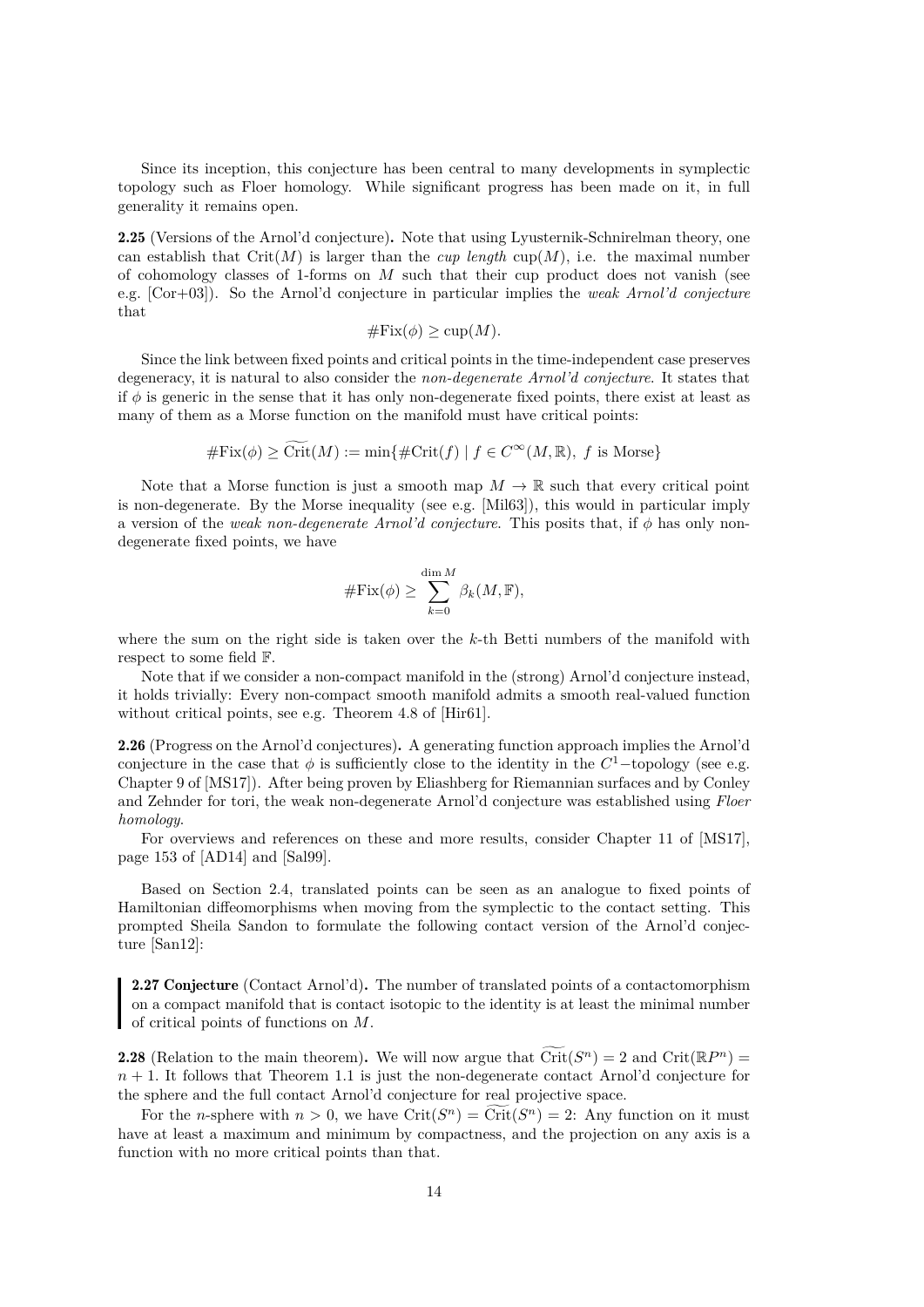For  $\mathbb{R}P^n$ , we need to put in slightly more work that we only outline here. The *Lyusternik-Schnirelman category* of real projective space is

$$
LS(\mathbb{R}P^n)=n,
$$

see e.g. Example  $1.8(2)$  of  $[Cor+03]$ . Combining the Lyusternik-Schnirelman Theorem and Takens' Theorem (Theorem 1.15 and Proposition 7.26 of [\[Cor+03\]](#page-58-14), respectively) yields

$$
1 + LS(M) \leq \text{Crit}(M) \leq 1 + \text{dim}(M)
$$

for a smooth connected manifold M. For  $M = \mathbb{R}P^n$ , this indeed implies  $\widetilde{\mathrm{Crit}}(\mathbb{R}P^n) \geq$ Crit( $\mathbb{R}P^{n}$ ) = n + 1. For the other direction in the non-degenerate case or to avoid Tak-ens' theorem altogether, we could also follow Example 3.8 in [\[Mat02\]](#page-59-17). It shows that for  $a_i \in \mathbb{R}$ pairwise distinct but otherwise arbitrary,

$$
(x_0:...:x_n)\mapsto \frac{\sum a_i x_i^2}{|x|^2}
$$

is a Morse function on  $\mathbb{R}P^n$  with exactly  $n+1$  critical points (the equivalence classes of the standard unit vectors).

<span id="page-18-0"></span>2.29 (Progress on the contact Arnol'd conjecture). Completely analogously to the symplectic case, Sandon also proves the  $C^0$  and  $C^1$ -small version of this conjecture in [\[San13\]](#page-60-1) using simple generating functions. [\[Gra+17\]](#page-59-0) builds on the methods of [\[San13\]](#page-60-1) to show the conjecture for lens spaces. A Rabinowitz-Floer homology approach to translated points is taken in [\[AM13\]](#page-58-11). Building on this, [\[AFM15\]](#page-58-12) shows a non-degenerate weak contact Arnol'd conjectures under the assumption that the contact manifold has no contractible closed Reeb orbits. This is generalized to all *hypertight* contact manifolds in [\[MN18\]](#page-59-13). [\[She17\]](#page-60-11) establishes the weak Arnol'd conjecture given smallness under a Hofer-norm for contactomorphisms. [\[Ter18\]](#page-60-10) shows cuplength estimates without non-degeneracy assumptions for certain prequantization spaces.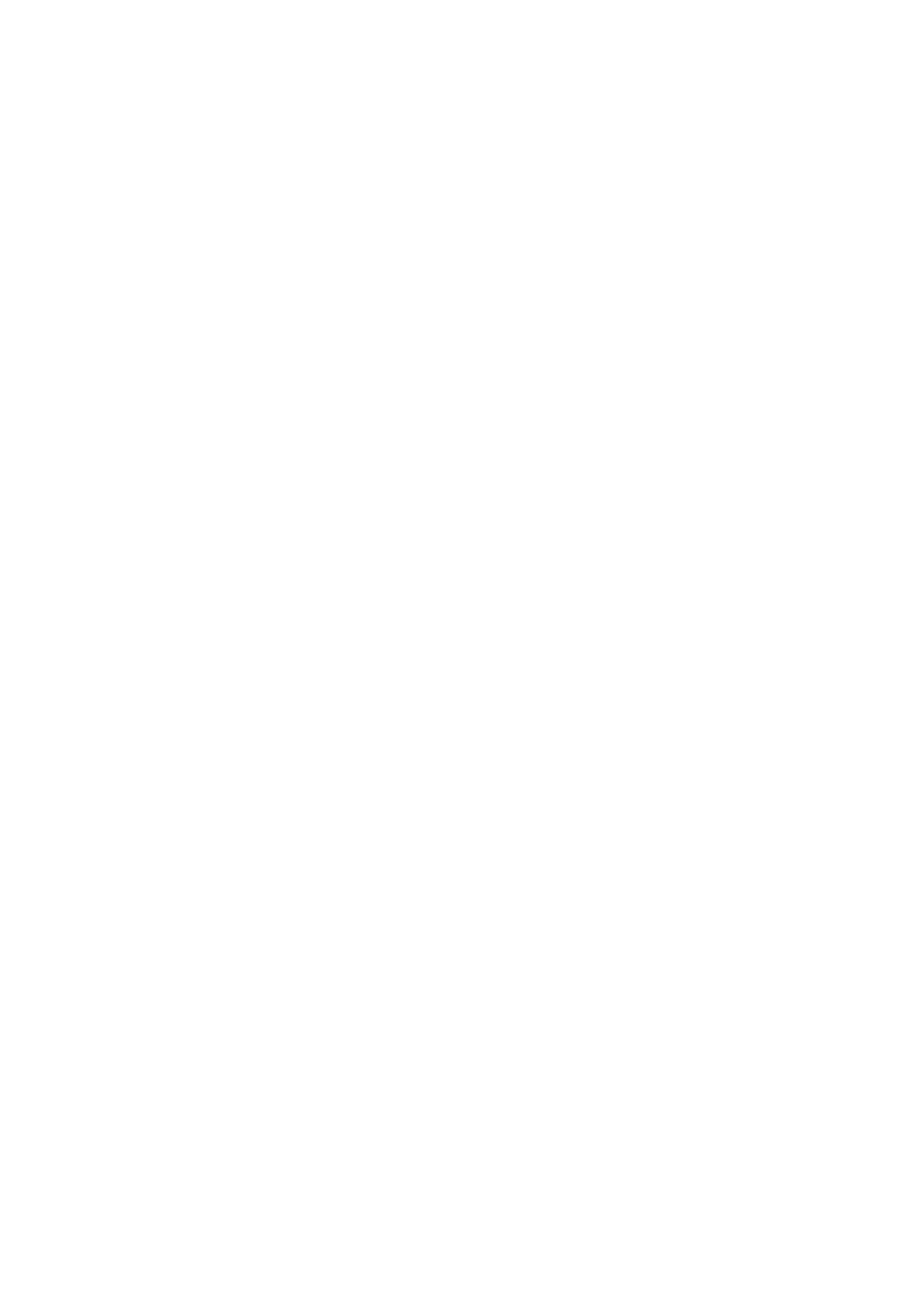# <span id="page-20-0"></span>**3 Generating Functions in Symplectic and Contact Geometry**

This chapter introduces the theory of generating functions of contactomorphisms on the sphere. This notion is based on a generalization of classical generating functions of symplectic geometry to fiber bundles due to Hörmander [\[Hör71\]](#page-59-2) which was subsequently applied to the contact setting among others by Sheila Sandon. In the generating function approach, *some* differentiable functions  $F: S^{2n+k-1}$  determine maps  $\phi: S^{2n-1} \to S^{2n-1}$ . Philosophically, the idea is that the graph of the differential  $dF$  is a set that, after some identification and reduction steps, equals the graph of the map  $\phi$ .

The four central features of this theory that we need for our proof can be summarized as follows:

- (i) The Reeb flow on the sphere has a particularly nice family of generating functions that are restrictions of quadratic forms to the unit sphere.
- (ii) For functions  $(F_j : S^{2n+k_j-1} \to \mathbb{R})_{j\in\{1,2\}}$  that generate  $\phi_j$ , there is a composition operation '#' such that  $F_1 \# F_2 : S^{2n+(4n+k_1+k_2)-1} \to \mathbb{R}$  generates  $\phi_1 \circ \phi_2$ .
- (iii) If  $\phi$  is contact isotopic to the identity, then it has a generating function.
- (iv) Critical points  $(\zeta, \nu) \in S^{2n+k-1} \subseteq \mathbb{R}^{2n+k}$  of F with value 0 correspond one-to-one to discriminant points  $\zeta/|\zeta| \in S^{2n-1}$  of  $\phi$ .

We build up to a definition of generating functions of contactomorphisms in several steps throughout this chapter. We start by discussing *exact* symplectic structures due to their close connection to *simple* generating functions. In the second section, we introduce generating functions of subsets of cotangent bundles. An identification of  $T^*\mathbb{R}^{2n} \simeq \mathbb{R}^{2n} \times \mathbb{R}^{2n}$  then allows us to extend this notion to maps on  $\mathbb{R}^{2n}$  in the following section. Section 4 describes a method of lifting contactomorphisms on the sphere to symplectomorphisms in Euclidean space. We conclude by defining generating functions of contactomorphisms and proving the four key results.

#### <span id="page-20-1"></span>**3.1 Exact Symplectic Structures**

We now introduce a stronger type of symplectic structure that assumes the existence of a primitive of the symplectic form, generalizing the Liouville 1-form on the cotangent bundle. Exact symplectic structures are of particular interest in the context of *simple* generating functions, which will be introduced in the next section. In the larger context of our proof of the main result, we will crucially need Lemma [3.2](#page-21-0) to construct generating functions for small contact isotopies. This short exposition is based on [\[San14\]](#page-60-5) and [\[MS17\]](#page-59-3).

**3.1 Definition.** An exact symplectic manifold is a manifold M with a Liouville form  $\lambda$  such that  $\omega = -d\lambda$  is a symplectic form on M. A symplectomorphism  $\phi$  between exact symplectic manifolds  $(M_1, \lambda_1)$  and  $(M_2, \lambda_2)$  is exact if  $(\phi^* \lambda_2 - \lambda_1)$  is exact.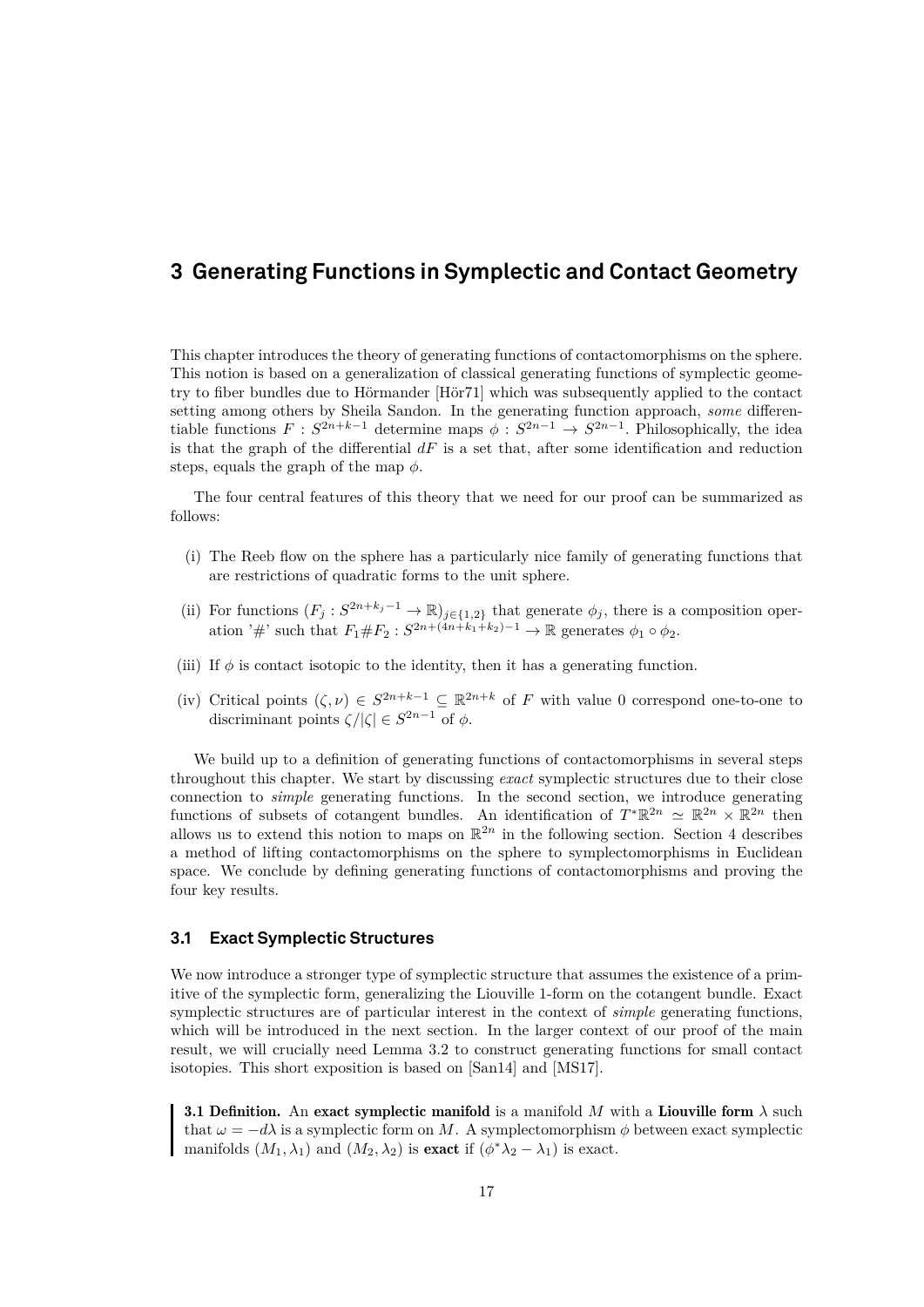Note that for a symplectomorphism  $\phi$  between exact symplectic manifolds,  $(\phi^*\lambda_2 - \lambda_1)$  is already automatically closed.

On an exact symplectic manifold, symplectic isotopies are Hamiltonian precisely if the change in the pullback of the Liouville form is given by the exterior derivative of an action integral:

<span id="page-21-0"></span>3.2 Lemma (Characterization of Hamiltonian isotopies on exact symplectic manifolds). Let  $(M, \omega = -d\lambda)$  be an exact symplectic manifold. A symplectic isotopy  $(\phi_t)_{t\in[0,1]}$  starting at the identity is a Hamiltonian isotopy if and only if there exists a smooth family of functions  $S_t \in C^{\infty}(M)$  such that  $\phi_t^* \lambda - \lambda = dS_t$ . In this case, the  $S_t$  are (up to a constant) given by

$$
S_t = \int_0^t (\lambda(X_s) + H_s) \circ \phi_s ds,
$$

where  $X_t$  and  $H_t$  are the vector field and the Hamiltonian function that generate  $\phi_t$ , respectively.

*Proof.* We follow [\[San14,](#page-60-5) Lemma 2.5] and [\[MS17,](#page-59-3) Proposition 9.3.1]. Assume first that  $\phi_t$  is a Hamiltonian isotopy generated by  $X_t$ , which is in turn generated by  $H_t$  via  $\omega(X_t, \cdot) = -dH_t$ . We calculate the change in  $\phi_t^* \lambda - \lambda$ :

$$
\frac{d}{dt} (\phi_t^* \lambda - \lambda) = \frac{d}{dt} \phi_t^* \lambda = \phi_t^* (\mathcal{L}_{X_t} \lambda)
$$
  
\n
$$
= \phi_t^* \Big( d(\lambda(X_t)) + \iota_{X_t} d\lambda \Big)
$$
  
\n
$$
= \phi_t^* \Big( d(\lambda(X_t)) - \omega(X_t, \cdot) \Big)
$$
  
\n
$$
= \phi_t^* \Big( d(\lambda(X_t)) + dH_t \Big) = \frac{d}{dt} dS_t.
$$

Here we have used the general expression for change in pullbacks along isotopies again (compare Eq. [\(2\)](#page-13-2)), as well as Cartan's magic formula, the definition of  $\omega$ , the fact that  $H_t$ generates  $X_t$  and the definition of  $S_t$  from the statement of the lemma. Since  $\phi_t^* \lambda - \lambda$  and  $dS_t$ both vanish for  $t = 0$ , they must be equal at all times.

Now assume conversely that  $\phi_t^* \lambda - \lambda = dS_t$  for a symplectic isotopy  $\phi_t$  generated by the vector field  $X_t$  and any smooth  $S_t$ . Define the map

$$
H_t := -\lambda(X_t) + \left(\frac{d}{dt}S_t\right) \circ \phi_t^{-1}.
$$

We claim that this generates  $X_t$  and thereby makes  $\phi_t$  a Hamiltonian isotopy. Indeed

$$
-dH_t = d(\lambda(X_t)) - (\phi_t^{-1})^* \frac{d}{dt} dS_t = d(\lambda(X_t)) - (\phi_t^{-1})^* \frac{d}{dt} (\phi_t^* \lambda - \lambda) = -\iota_{X_t} d\lambda = \omega(X_t, \cdot),
$$

where we just computed the exterior derivative, used the assumption, and then the formula for pullbacks along isotopies and Cartan's magic formulas. We can then apply the argument of the first half of the proof to show that  $S_t$  must be given by the action integral, up to a constant.

This means in particular: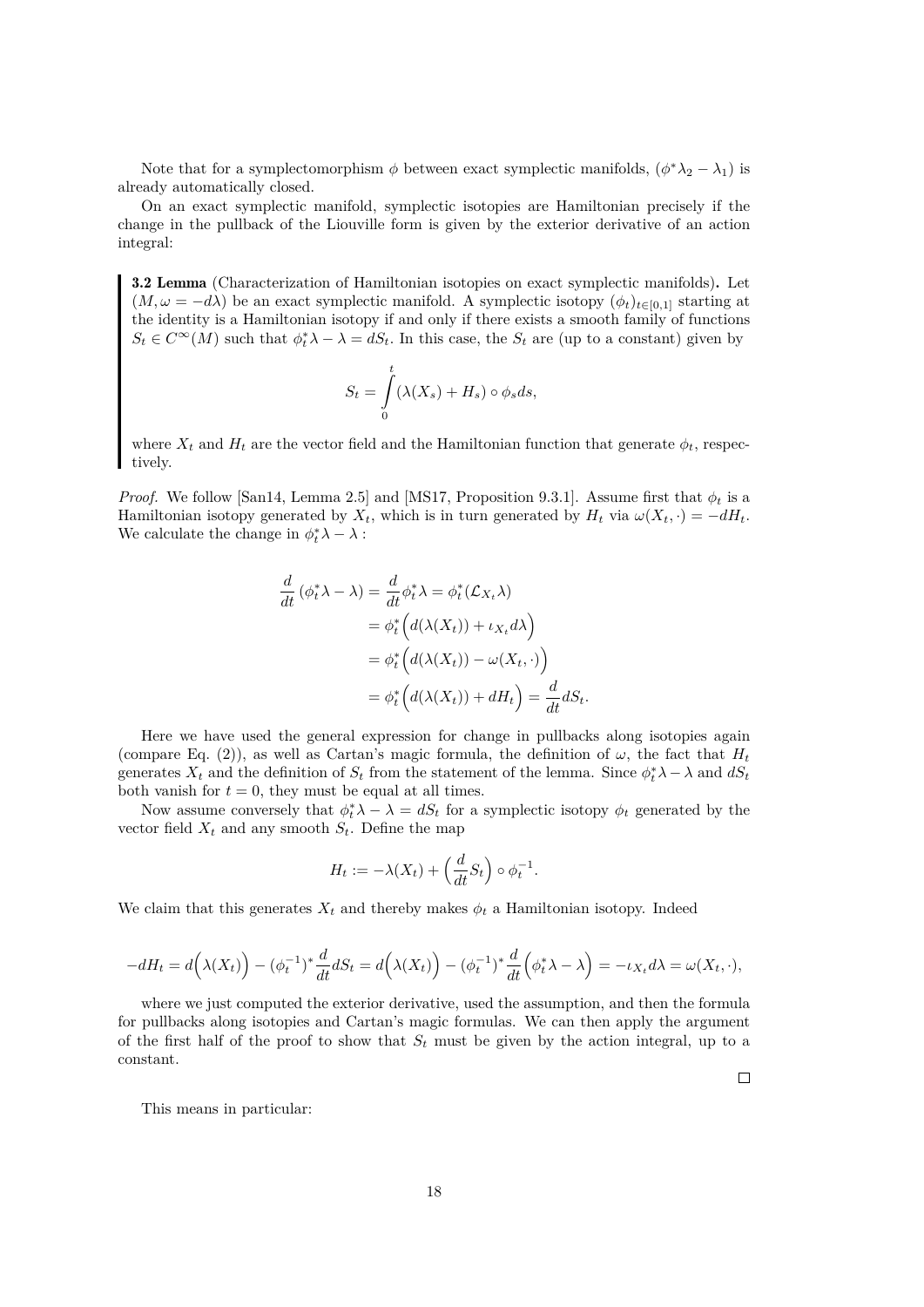<span id="page-22-5"></span>3.3 Corollary. Every Hamiltonian symplectomorphism on an exact symplectic manifold is also an exact symplectomorphism.

The notion of exactness can also be extended to Lagrangian submanifolds:

<span id="page-22-2"></span>**3.4 Definition.** A Lagrangian submanifold  $\iota: L \rightarrow M$  of an exact symplectic manifold  $(M, \omega = -d\lambda)$  is exact if  $\iota^*\lambda$  is exact (it is always closed).

Proposition. Exactness of a Lagrangian submanifold is preserved under exact symplectomorphisms.

*Proof.* Assume  $\phi: (M_1, \lambda_1) \to (M_2, \lambda_2)$  is an exact symplectomorphism such that  $\phi^* \lambda_2 - \lambda_1 =$ dη, and  $\iota: L \hookrightarrow M_1$  is an exact Lagrangian submanifold. Its image is then embedded via  $\phi\iota: L \hookrightarrow M_2$ . Now

$$
(\phi \iota)^* \lambda_2 = \iota^* \left( \phi^* \lambda_2 \right) = \iota^* \left( \lambda_1 + d\eta \right) = \iota^* \lambda_1 + d\eta,
$$

so  $\iota: L \hookrightarrow M_1$  is exact if and only if  $\phi \iota: L \hookrightarrow M_2$  is.

The canonical example of exact symplectic structures is the cotangent bundle with the Liouville form:

<span id="page-22-1"></span>**3.5** (Exact symplectic structure on the cotangent bundle). Given a smooth manifold  $M$ , define on the cotangent bundle  $\pi : T^*M \to M$  the Liouville form

$$
\lambda_{can}(X) = \alpha(\pi_* X)
$$

for a tangent vector X based at  $\alpha \in T^*M$ . This is the unique 1-form such that for all  $\alpha \in \Omega^1(M)$ ,

<span id="page-22-4"></span>
$$
\alpha^* \lambda_{can} = \alpha,\tag{3}
$$

where we regard  $\alpha$  as a map  $M \to T^*M$  when taking the pullback (see e.g. Lemma 1.4.1) of [\[Gei08\]](#page-59-4)). This induces an exact symplectic structure  $\omega_{can} = -d\lambda_{can}$  on the cotangent bundle. Note that the zero section and fibers are exact Lagrangian submanifolds. Moreover, every deformation of the zero section by a Hamiltonian diffeomorphism is also an exact Lagrangian by [3.2](#page-21-0) and [3.4.](#page-22-2) The converse of this statement is known as the Nearby Lagrangian Conjecture.

### <span id="page-22-0"></span>**3.2 Generating Functions of Subsets of**  $T^*M$

Generally speaking, a generating function on some smooth manifold  $M$  is a function that characterizes a subset of the cotangent bundle  $T^*M$ . Under sufficiently nice circumstances, this subset is automatically a Lagrangian submanifold. The aim is to have a correspondence of critical points of the generating function to intersections of the Lagrangian with the zero section, allowing us to study its geometry through Morse theory. Here, we will first consider *simple generating functions* defined on M itself, and then a more general framework due to Hörmander [\[Hör71\]](#page-59-2) where the function is defined on a fiber bundle over M.

This and the following section are mostly based on expositions in [\[San13;](#page-60-1) [San14;](#page-60-5) [Thé98;](#page-60-3) [Gra+17\]](#page-59-0). However, definitions and propositions have been significantly reformulated for a careful separation of generating functions of subsets of  $T^*M$  and maps on  $\mathbb{R}^{2n}$ , and much more care was taken to make the statements applicable as stated to where they are used. This is necessary<sup>[5](#page-22-3)</sup> since the lift of the contactomorphism to which this theory will be applied fails to be smooth at 0. We also add a number of proofs that were omitted in these sources.

The crucial observation to generate Lagrangian submanifolds from functions is that graphs of a closed differential form are Lagrangian. To be precise:

<span id="page-22-3"></span><sup>5</sup>Sandon acknowledges this, but only argues by analogy to the regular case.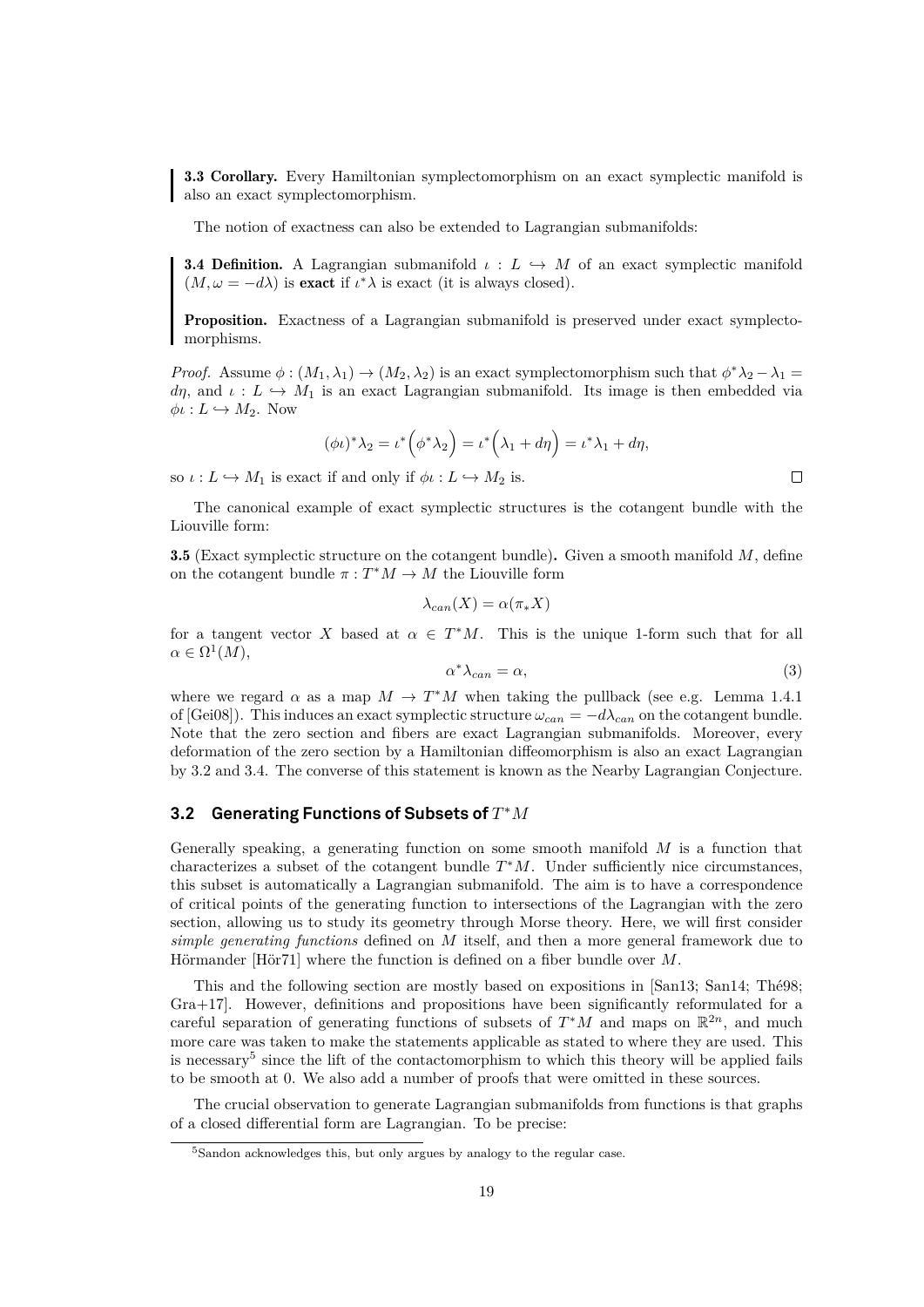<span id="page-23-0"></span>**3.6 Definition** (Simple generating forms and functions). We say a submanifold of  $T^*M$  arises from the simple generating form  $\alpha$  if it is given by the graph  $\Gamma_{\alpha}$  of  $\alpha$ , and a submanifold arises from the **simple generating function**  $f \in C^{\infty}(M)$  if it is given by the graph  $\Gamma_{df}$  of df.

**Proposition.** Consider the submanifolds  $\Gamma_{\alpha}$  generated by the 1-form  $\alpha \in \Omega^1(M)$  and  $\Gamma_{df}$ generated by  $f \in C^{\infty}(M)$  and equip  $T^*M$  with the canonical exact symplectic structure from Remark [3.5.](#page-22-1) Then the following holds:

- (i)  $\Gamma_\alpha$  is Lagrangian if and only if  $\alpha$  is closed,
- (ii)  $\, \Gamma_{\alpha} \,$  is exact Lagrangian if and only if  $\alpha$  is exact,
- (iii) critical points x of f correspond precisely to intersections of  $\Gamma_{df}$  with the zero section in  $T^*M$ . x is non-degenerate if and only if the intersection is transverse.

*Proof.* Regarding  $\alpha$  as as an inclusion  $M \hookrightarrow T^*M$  with image  $\Gamma_\alpha$ , we can use Eq. [\(3\)](#page-22-4) to compute the pullback of the symplectic form along  $\alpha$ :

$$
\alpha^* \omega = \alpha^* d\lambda = d(\alpha^* \lambda) = d\alpha
$$

Since the pullback of  $\omega$  along an immersion vanishes if and only if the restriction to its image is zero and since  $\dim \Gamma_\alpha = \frac{1}{2} \dim T^*M$ , Lemma [2.5](#page-9-0) (iv,v) allow us to conclude part (i) of the statement. Similarly,  $\alpha^* \lambda = \alpha$  immediately establishes part (ii).

To show (iii), assume  $f \in C^{\infty}(M)$  is a simple generating function, i.e.  $\alpha = df$ . A critical point is a point  $x \in M$  where df does not have full rank, which is equivalent to  $d_x f = 0$  since f is scalar. But this just means that  $\alpha$  and the zero section intersect at x.

Consider local coordinates  $q \in \mathbb{R}^n$  around x and induced coordinates  $(q, p) \in \mathbb{R}^n \times (R^n)^*$  of  $T^*M$ . The graph  $\Gamma_{df}$  is given by  $(q, p)$  with  $p = \partial f / \partial q$  in these coordinates. The intersection with the zero section at x is transverse if the tangent directions  $\partial^2 f/\partial^2 q \in (R^n)^* \times (R^n)^*$  of the graph span all directions in  $(R^n)^*$  when inserting arbitrary  $v \in \mathbb{R}^n$ . This is exactly the same as the Hessian matrix of  $f$  having full rank, i.e.  $x$  being non-degenerate.

We want to consider a more general situation and enlarge the domain of our generating functions to a fiber bundle  $p : E \to M$ . To relate this to the cotangent space of M, we consider a submanifold  $N_E$  of  $T^*E$  that philosophically adds an artificial parameter to the bundle  $T^*M$ :

**3.7 Definition.** Define for a fiber bundle  $p : E \to M$  the fiber conormal bundle

$$
N_E := \{ (e, \alpha) \in T^*E \mid \alpha|_{\ker d_e p} = 0 \}.
$$

**Proposition.**  $N_E$  is a regular coisotropic submanifold of the cotangent bundle  $T^*E$  equipped with the canonical symplectic form. The symplectic reduction of  $N_E$  is symplectomorphic to the cotangent bundle  $T^*M$  of the base space via the map

$$
\Psi_E: T^*M \to (N_E)_{\omega}
$$

that is defined by  $\Psi_E(\beta) = [\beta(dp|_{TE})]$  for all  $\beta \in T^*M$ . Definition. Define the symplectic map

$$
\pi_E : N_E \to T^*M
$$

by setting  $\pi_E := \Psi_E^{-1} \circ \pi_0$ , where  $\pi_0 : N_E \to (N_E)_{\omega}$  is the quotient map of the symplectic reduction.

*Proof.* It is straightforward to check in canonical coordinates of  $T^*E$  that  $N_E$  is a coisotropic submanifold. In particular, the distribution  $N_E^{\omega}$  is integrable. Note that two forms  $\alpha_e \in (N_E)_{e}$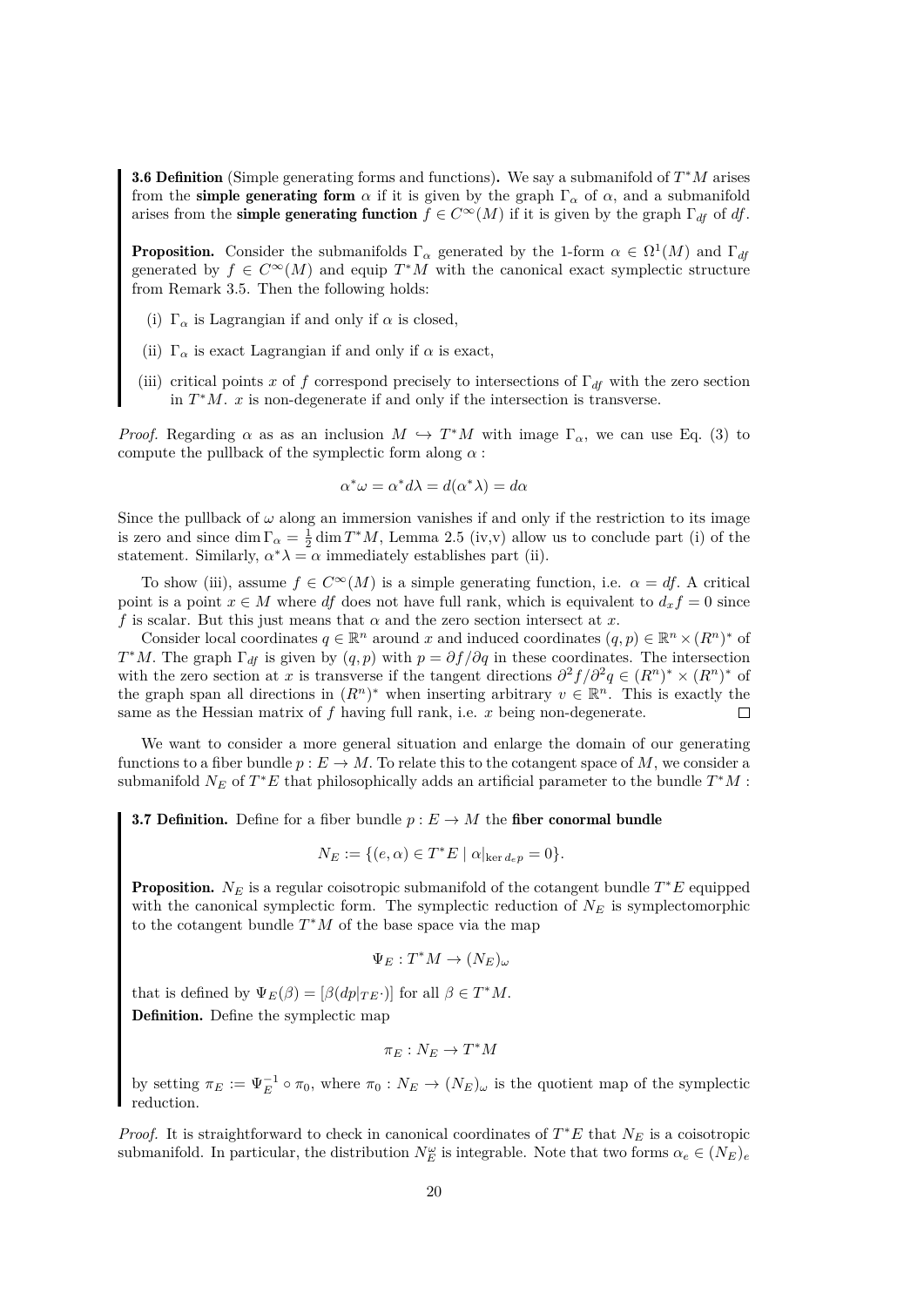and  $\alpha'_{e'} \in (N_E)_{e'}$  lie in the same leaf if and only if  $p(e) = p(e')$  and for all  $X \in T_eE, X' \in T_{e'}E$ with  $dpX = dpX'$  we have that  $\alpha_e(X) = \alpha'_{e'}(X')$ . This means leaves contain forms that differ only in their position along the artificial fiber but otherwise match each other on lifts of vectors from TM.

For regularity of  $N_E$ , we need to check the two conditions of Definition [2.8.](#page-10-1) Given any  $\alpha_e \in (N_E)_e$ , we can take for S a section  $\alpha$  of  $N_E$  that extends  $\alpha_e$ . Transversality and the Hausdorff property of the quotient space follow in canonical coordinates by our characterization of the leaves.

By the Proposition in [2.8,](#page-10-1) we can conclude that  $(N_E)_{\omega}$  carries a smooth manifold structure and symplectic form  $\bar{\omega}$  that is induced by the smooth quotient map. This also makes the map  $\Psi_E$  smooth and symplectic. To see that it also is a diffeomorphism, one can check explicitly that it is a bijection and, in canonical coordinates, that it is a local diffeomorphism.  $\Box$ 

**3.8 Definition.** Consider the fiber conormal bundle  $N_E$  of  $p : E \to M$  and let  $F : E \to \mathbb{R}$  be differentiable. We define the set of fiber critical points

 $\Sigma_F := \left\{ e \in E \mid e \text{ critical point of } F|_{p^{-1}(p(e))} \right\}$ 

and the map[6](#page-24-0)

$$
i_F: \Sigma_F \to T^*M
$$

$$
e \mapsto \pi_E(d_eF).
$$

We now say that F is a (Hörmander) generating function of the image  $i_F(\Sigma_F)$ .

3.9 (Relation to simple generating functions). Note that simple generating functions of Defini-tion [3.6](#page-23-0) are a special case of Hörmander generating functions: By setting  $E = M$  and  $p = Id_M$ , we have that  $N_E = T^*M$ ,  $\Sigma_F = M$ ,  $\pi_E = \text{Id}_{T^*M}$  such that  $i_F(\Sigma_F)$  is the graph of dF.

Note that  $\{d_e F \mid e \in \Sigma_F\} = dF \cap N_E$ . If this intersection is transverse, this generalized setup still yields immersed Lagrangian submanifolds:

<span id="page-24-1"></span>**3.10 Lemma.** Let  $F: E \to M$  be a generating function on the fiber bundle  $p: E \to M$ . If F is smooth and dF is transverse to  $N_E$  around a given point  $e \in \Sigma_F$ , then  $i_F$  is a Lagrangian immersion around e.

*Proof.* By Proposition [3.6](#page-23-0) part (i),  $dF$  is a Lagrangian submanifold of  $T^*E$ . By assumption, a neighbourhood of  $d_eF$  in  $dF$  intersects  $N_E$  transversally. By Lemma [2.9,](#page-10-2) the image of that neighbourhood intersected with  $N_E$  under the quotient map  $\pi_0 : N_E \to (N_E)_{\omega}$  is an immersed Lagrangian. Since  $i_F$  is, up to identification of e with  $d_eF$ , given by the composition of  $\pi_0|_{\Sigma_F}$ with the symplectomorphism  $\Psi_E^{-1}$ , we are done.  $\Box$ 

<span id="page-24-2"></span>3.11 Proposition (Critical points correspond to intersections with the zero section). Let  $F: E \to M$  be a generating function on the fiber bundle  $p: E \to M$ .

- (i)  $e \in E$  is a critical point of F if and only if  $e \in \Sigma_F$  and  $i_F(e) = 0$ , i.e. if  $i_F(\Sigma_F)$ intersects the 0-section of  $T^*M$  at  $p(e)$ . If  $i_F$  is injective, every intersection at  $x \in M$ corresponds to exactly one critical point of F in  $p^{-1}(x)$ .
- (ii) If F is smooth around a critical point  $e \in E$ , dF intersects  $N_E$  transversally around e and  $U \subseteq \Sigma_F$  is a neighbourhood of e small enough such that  $i_F(U) \subseteq T^*M$  is a submanifold, then the following holds: The corresponding intersection of  $i_F(U)$  with the

<span id="page-24-0"></span><sup>&</sup>lt;sup>6</sup>This is a well-definition since  $d_e F \in N_E$  by construction of  $\Sigma_F$ .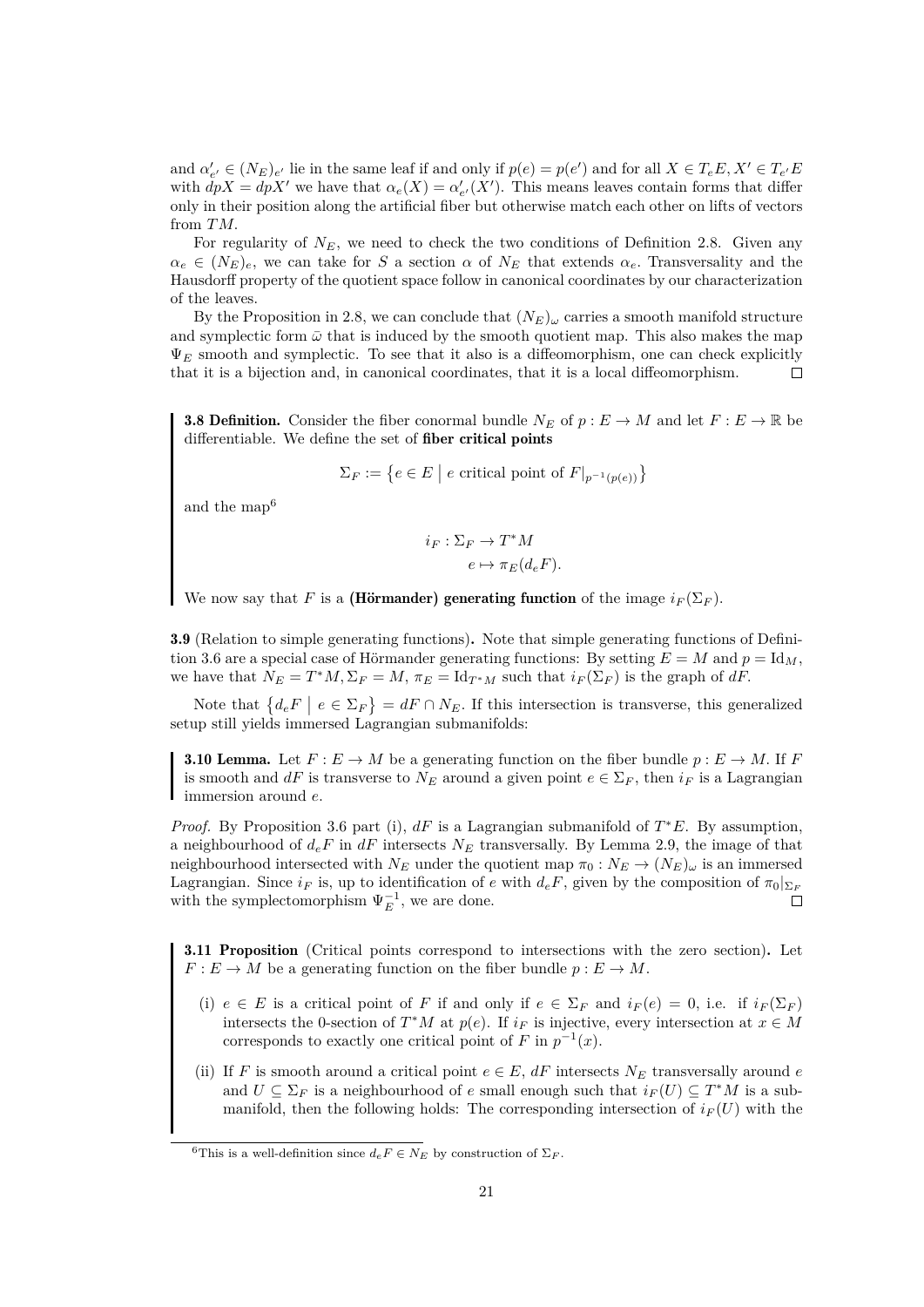zero section in  $T^*_{p(e)}M$  is transverse if and only if the critical point e is non-degenerate. This equivalence also holds when considering transversality and non-degeneracy along any subspace of  $T^*_{p(e)}M$ .

*Proof.*

Regarding (i): Since we have  $d_eF = 0$  by definition for a critical point  $e \in E$ , we immediately get  $e \in \Sigma_F$  and  $i_F(e) = 0$ . If conversely  $e \in \Sigma_F$  and  $i_F(e) = 0$ , the first condition implies that  $d_eF$  vanishes in the fiber direction, while the second guarantees that  $\pi_0(d_eF) = 0$  for the quotient map  $\pi_0 : N_E \to (N_E)_{\omega}$ . This means  $d_eF$  coincides with a zero form on lifts from the base space M, i.e. it vanishes horizontally too and  $d_eF = 0$ .

If  $i_F$  is injective, then there can just be one  $e \in \Sigma_F$  with  $i_F(e) = 0$  for every intersection at  $p(e) = x$ .

Regarding (ii): Consider the case where  $E = \mathbb{R}^a \times \mathbb{R}^b$  and write  $(\zeta, \nu) \in \mathbb{R}^a \times \mathbb{R}^b$ . This case implies (ii) by imitating the following argument in local coordinates induced by coordinates on M:

In this situation, we have

$$
dF = \{ (\zeta, \nu, \partial_{\zeta} F(\zeta, \nu), \partial_{\nu} F(\zeta, \nu)) \in E \times E \mid (\zeta, \nu) \in E \},
$$
  
\n
$$
N_E = \mathbb{R}^a \times \mathbb{R}^b \times \mathbb{R}^a \times \{0\} \subseteq E \times E,
$$
  
\n
$$
\Sigma_F = dF \cap N_E,
$$
  
\n
$$
i_F(\Sigma_F) = \{ (\zeta, \partial_{\zeta} F(\zeta, \nu)) \in \mathbb{R}^a \times \mathbb{R}^a \mid (\zeta, \nu) \in \Sigma_F \}.
$$

At a critical point  $(\zeta, \nu)$  of F, we have  $\partial F/\partial(\zeta, \nu) = 0$  such that  $i_F(\zeta, \nu, 0, 0) = (\zeta, 0)$ . Note that this is consistent with part (i) of this proposition. The critical point is non-degenerate precisely if the maps

$$
\frac{\partial F}{\partial \zeta} : \mathbb{R}^a \times \mathbb{R}^b \to (\mathbb{R}^a)^* \quad \text{and} \quad \frac{\partial F}{\partial \nu} : \mathbb{R}^a \times \mathbb{R}^b \to (\mathbb{R}^b)^*
$$

are submersions at that point. In our concrete situation, the second of these being a submersion is exactly transversality of the intersection of  $dF$  and  $N_E$  (compare Lemma [3.17\)](#page-27-0), which holds by assumption. The first being a submersion is precisely transversality of the intersection of  $i_F(\Sigma_F)$  and the zero section. This argument also works when considering transversality and non-degeneracy along any subspace of  $T^*_{p(e)}M$ .  $\Box$ 

# <span id="page-25-0"></span> $3.3$  Generating Functions of Maps on  $\mathbb{R}^{2n}$

In this section, we expand our discussion of generating functions to maps on Euclidean space. Under sufficiently nice circumstances, this map is automatically a symplectomorphism with regard to the standard symplectic structure. We will in particular see that we can relate critical points of the generating function to fixed points of the symplectomorphism and discuss a composition formula approach to proving the existence of generating functions for a given symplectomorphism.

Like the previous section, this is mostly based on expositions in [\[San13;](#page-60-1) [San14;](#page-60-5) [Thé98;](#page-60-3) [Gra+17\]](#page-59-0), but definitions and propositions have been significantly reformulated and omitted proofs were added.

The central observation to extend our theory to symplectomorphisms is that some Lagrangian submanifolds of signed symplectic product spaces  $\overline{M}_1 \times M_2$  correspond to symplectomorphisms  $\phi : M_1 \to M_2$ :

<span id="page-25-1"></span>3.12 Lemma (Symplectomorphisms as Lagrangian submanifolds). For two symplectic manifolds  $(M_i, \omega_i)$ ,  $i \in \{1, 2\}$ , let  $M_1 \times M_2$  be the product space  $M_1 \times M_2$  equipped with the 2-form

$$
\tilde{\omega} = -p_1^*\omega_1 + p_2^*\omega_2,
$$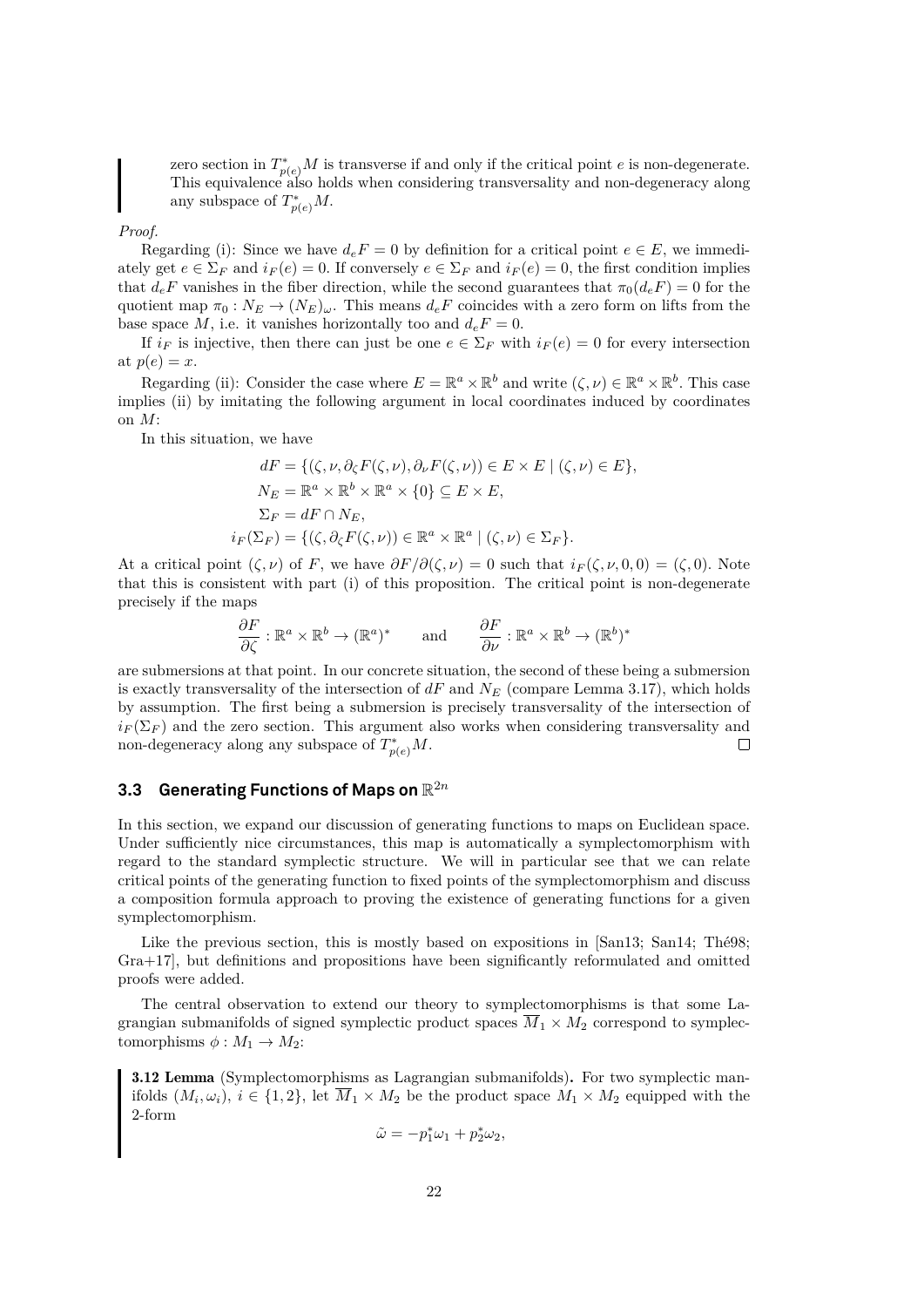where  $p_i: M_1 \times M_2 \to M_i$  are the projection maps.

- (i)  $\tilde{\omega}$  is a symplectic form.
- (ii) The graph  $\Gamma_{\phi}$  of a smooth map  $\phi : M_1 \to M_2$  is an embedded submanifold of  $M_1 \times M_2$ . It is a Lagrangian submanifold if and only if  $\phi$  is a symplectomorphism.
- (iii) If  $\phi$  is a symplectomorphism on  $(M_1, \omega_1) = (M_2, \omega_2)$ , then the diagonal  $\Delta$  in  $\overline{M}_1 \times M_2$ is another Lagrangian submanifold. Fixpoints of  $\phi$  then correspond precisely to points of the Lagrangian intersection  $\Gamma_{\phi} \cap \Delta$ . This intersection is transverse exactly when the fixed point is non-degenerate.

*Proof.* We recall standard arguments, see e.g. Proposition 3.8 of [\[Can03\]](#page-58-16).

Regarding (i):  $\tilde{\omega}$  is a smooth 2-form by construction, closed by compatibility of pullback and exterior derivative, and non-degenerate by a straightforward computation.

Regarding (ii): A smooth submanifold embedding is given by the map  $\iota : M_1 \to \overline{M}_1 \times M_2$ defined as  $p \mapsto (p, \phi(p))$ . Note that since  $p_1 \iota = \mathrm{Id}_{M_1}$  and  $p_2 \iota = \phi$ , we have

$$
\iota^*\tilde{\omega} = -\omega_1 + \phi^*\omega_2.
$$

Now  $\Gamma_{\phi}$  is Lagrangian if and only if  $\iota^*\tilde{\omega}=0$ , which by the above is exactly the case when  $\omega_1 = \phi^* \omega_2.$ 

Regarding (iii): The diagonal is Lagrangian: For the smooth embedding  $\iota': M_1 \to \overline{M}_1 \times M_1$ defined by  $p \mapsto (p, p)$  we have  $p_1 \iota' = p_2 \iota' = \mathrm{Id}_{M_1}$ , so in particular

$$
\iota'^*\tilde{\omega} = -\omega_1 + \omega_1 = 0.
$$

The rest of the statement follows immediately by definition of (non-degenerate) fixed points.  $\Box$ 

Say we have a symplectic identification of a neighbourhood of the graph of  $\phi$  with an open set in the cotangent bundle in a way that maps the diagonal onto the zero section. If the image of the graph is a submanifold generated by some generating function  $F$ , then we can say that F also generates  $\phi$ . In the compact case, the Weinstein Lagrangian neighbourhood Theorem [2.6](#page-9-1) can provide such an identification for  $\phi$  C<sup>1</sup>-small. We instead follow [\[Gra+17\]](#page-59-0) and choose an explicit global identification specifically for Euclidean space:

<span id="page-26-0"></span>**3.13** (Symplectic identification for Euclidean space). We can define a symplectomorphism  $\tau$ :  $\overline{\mathbb{R}^{2n}} \times \mathbb{R}^{2n} \to T^*\mathbb{R}^{2n}$  from the signed symplectic product in the sense of Lemma [3.12](#page-25-1) to the cotangent space of  $\mathbb{R}^{2n}$  with the canonical symplectic form by setting

$$
\tau(x, y, X, Y) = \left(\frac{x + X}{2}, \frac{y + Y}{2}, Y - y, X - x\right).
$$

In complex notation, this reads

$$
\tau(z,Z) = \left(\frac{z+Z}{2}, i(z-Z)\right).
$$

The diagonal in  $\overline{\mathbb{R}^{2n}} \times \mathbb{R}^{2n}$  is mapped to the zero section in  $T^*\mathbb{R}^{2n}$ .

**3.14 Definition.** Let  $\phi$  be a map on  $\mathbb{R}^{2n}$ . We say a differentiable function  $F: \mathbb{R}^{2n} \times \mathbb{R}^k \to \mathbb{R}$ defined on the trivial vector bundle  $p: \mathbb{R}^{2n} \times \mathbb{R}^k \to \mathbb{R}^{2n}$  is a (Hörmander) generating function of  $\phi$  if

$$
i_F(\Sigma_F) = \tau(\Gamma_\phi) \subseteq T^* \mathbb{R}^{2n},
$$

i.e. it generates the graph  $\Gamma_{\phi} \subseteq \overline{\mathbb{R}^{2n}} \times \mathbb{R}^{2n}$  of  $\phi$  up to identification via  $\tau$ . If  $k = 0$ , we say F is a **simple** generating function of  $\phi$ .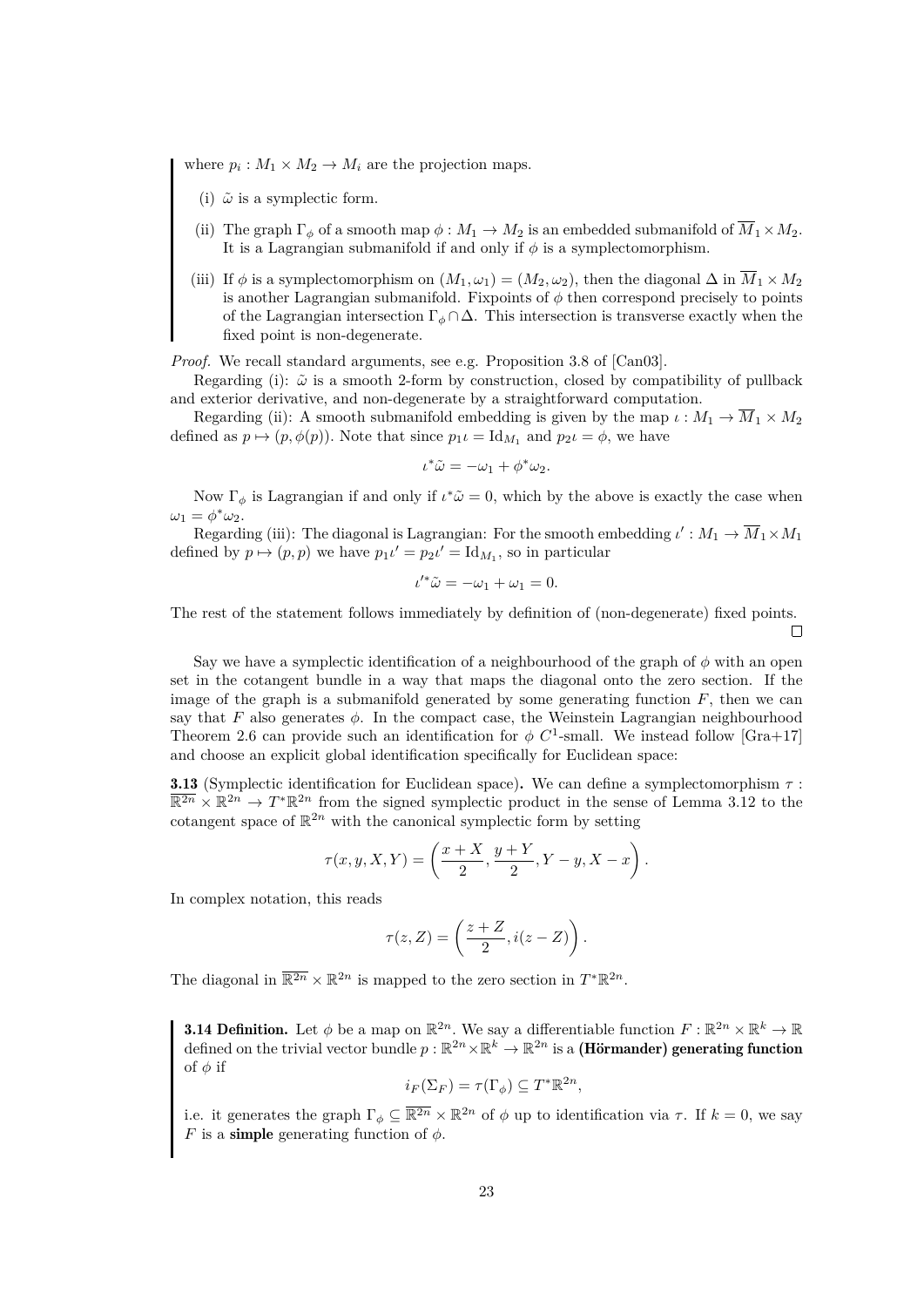<span id="page-27-3"></span>3.15 (Relation to other definitions in the literature). Note that our *simple* generating functions are essentially a coordinate-free version of the *generating functions of type V* in [\[MS17\]](#page-59-3). They were used in Chaperon's proof of the Conley-Zehnder theorem, and using a Weinstein neighbourhood instead of our identification  $\tau$  allows one to use analogous generating functions for the  $C<sup>1</sup>$ -small versions of the Arnol'd conjecture and its contact version (see e.g. [\[San13\]](#page-60-1)).

Our definition of *Hörmander* generating functions is somewhat more general than those typically found in the literature (e.g. [\[Thé98;](#page-60-3) [San13;](#page-60-1) [Gra+17\]](#page-59-0)). These also assume for generating functions of subsets of  $T^*M$  that F is smooth and dF intersects  $N_E$  transversally. We have seen in Lemma [3.10](#page-24-1) that this turns  $i_F$  into a Lagrangian immersion. For generating functions of maps on Euclidean space, the literature commonly requires that  $i_F$  is even an embedding[7](#page-27-1) . The reason for our more general definition is that we need to apply results to generating functions of lifted contactomorphisms, which do not satisfy any of these strong assumptions. We can therefore only speak of generated *subsets* and *maps* instead of *Lagrangian submanifolds* and *symplectomorphisms*, respectively. While [\[Thé98\]](#page-60-3) and [\[San13\]](#page-60-1) argue mostly by analogy that necessary results essentially continue to hold, we separate granularly which additional assumptions are needed for any given part of the argument.

In particular, we will see that injectivity of  $i_F$  is needed for a one-to-one correspondence of critical points of F to fixed points of  $\phi$  (Prop. [3.18\(](#page-28-0)i)). The transversality of dF and  $N_E$  is required both for notions of non-degeneracy to match under this correspondence (Prop. [3.18\(](#page-28-0)iii)) and for the generated map to preserve the symplectic form (Lemma [3.16\)](#page-27-2).

<span id="page-27-2"></span>**3.16 Lemma.** Let  $F: \mathbb{R}^{2n} \times \mathbb{R}^k \to \mathbb{R}$  be a generating function of a map  $\phi: \mathbb{R}^{2n} \to \mathbb{R}^{2n}$ . If F is smooth and dF transverse to  $N_{\mathbb{R}^{2n}\times\mathbb{R}^k}$  around some point  $(\zeta,\nu)\in\mathbb{R}^{2n}\times\mathbb{R}^k$ , then  $\phi$  is smooth and preserves the standard symplectic form around  $\zeta$ .

*Proof.* By applying Lemma [3.12](#page-25-1) (ii) locally, we only need to show that the graph  $\zeta \mapsto (\zeta, \phi(\zeta))$ is a Lagrangian immersion. Since  $\tau$  is a symplectomorphism and  $i_F(\Sigma_F) = \tau(\Gamma_{\phi})$ , this immediately follows from Lemma [3.10.](#page-24-1)  $\Box$ 

Now that we restrict ourselves to the Euclidean setting, we can write down concrete expressions for the objects used to define generating functions:

<span id="page-27-0"></span>**3.17 Lemma** (Formulae for the Euclidean setting). Let  $F : \mathbb{R}^{2n} \times \mathbb{R}^k \to \mathbb{R}$  be a generating function of a map  $\phi$  on  $\mathbb{R}^{2n}$  with respect to the trivial fiber bundle  $p : \mathbb{R}^{2n} \times \mathbb{R}^k \to \mathbb{R}^{2n}$ . We then have

$$
\Sigma_F = \{ (\zeta, \nu) \in \mathbb{R}^{2n} \times \mathbb{R}^k \mid \frac{\partial F}{\partial \nu}(\zeta, \nu) = 0 \},
$$
  

$$
i_F(\zeta, \nu) = \left( \zeta, \frac{\partial F}{\partial \zeta}(\zeta, \nu) \right),
$$

and the intersection of  $dF$  and  $N_{\mathbb{R}^{2n}\times\mathbb{R}^k}$  at  $(\zeta,\nu)\in\Sigma_F$  is transverse if and only if  $\frac{\partial F}{\partial\nu}$ :  $\mathbb{R}^{2n} \times \mathbb{R}^k \to (\mathbb{R}^k)^*$  is a submersion at  $(\zeta, \nu)$ .

*Proof.* The first equation follows by the definition of  $\Sigma_F$  since the total derivative of  $F|_{p^{-1}(p(\zeta,\nu))}$ can be canonically identified with  $\frac{\partial F}{\partial \nu}$ .

By definition,  $i_F(e) := \Psi_E^{-1} \pi_0(d_e F)$ , where  $\pi_0 : N_E \to (N_E)_{\omega}$  is the quotient map of the symplectic reduction. For  $E = \mathbb{R}^{2n} \times \mathbb{R}^k$  and  $e = (\zeta, \nu) \in \Sigma_F$ , it follows that  $d_e F =$  $(\zeta, \nu, \frac{\partial F}{\partial \zeta}, 0) \in T^*E = \mathbb{R}^{2n} \times \mathbb{R}^k \times \mathbb{R}^{2n} \times \mathbb{R}^k$ . The second equation of the lemma follows since  $\pi_0$  projects out the last factor and  $\Psi_E^{-1}$  the second.

The intersection of dF and  $N_E = \mathbb{R}^{2n} \times \mathbb{R}^k \times \mathbb{R}^{2n} \times \{0\}$  at  $e \in \Sigma_F$  is transverse iff these spaces together span all directions of  $T^*E$ . N<sub>E</sub> clearly spans all but the last factor. So we have

<span id="page-27-1"></span><sup>&</sup>lt;sup>7</sup>Strictly speaking, [\[San13\]](#page-60-1) only requires the image of  $i_F$  to be an embedded submanifold.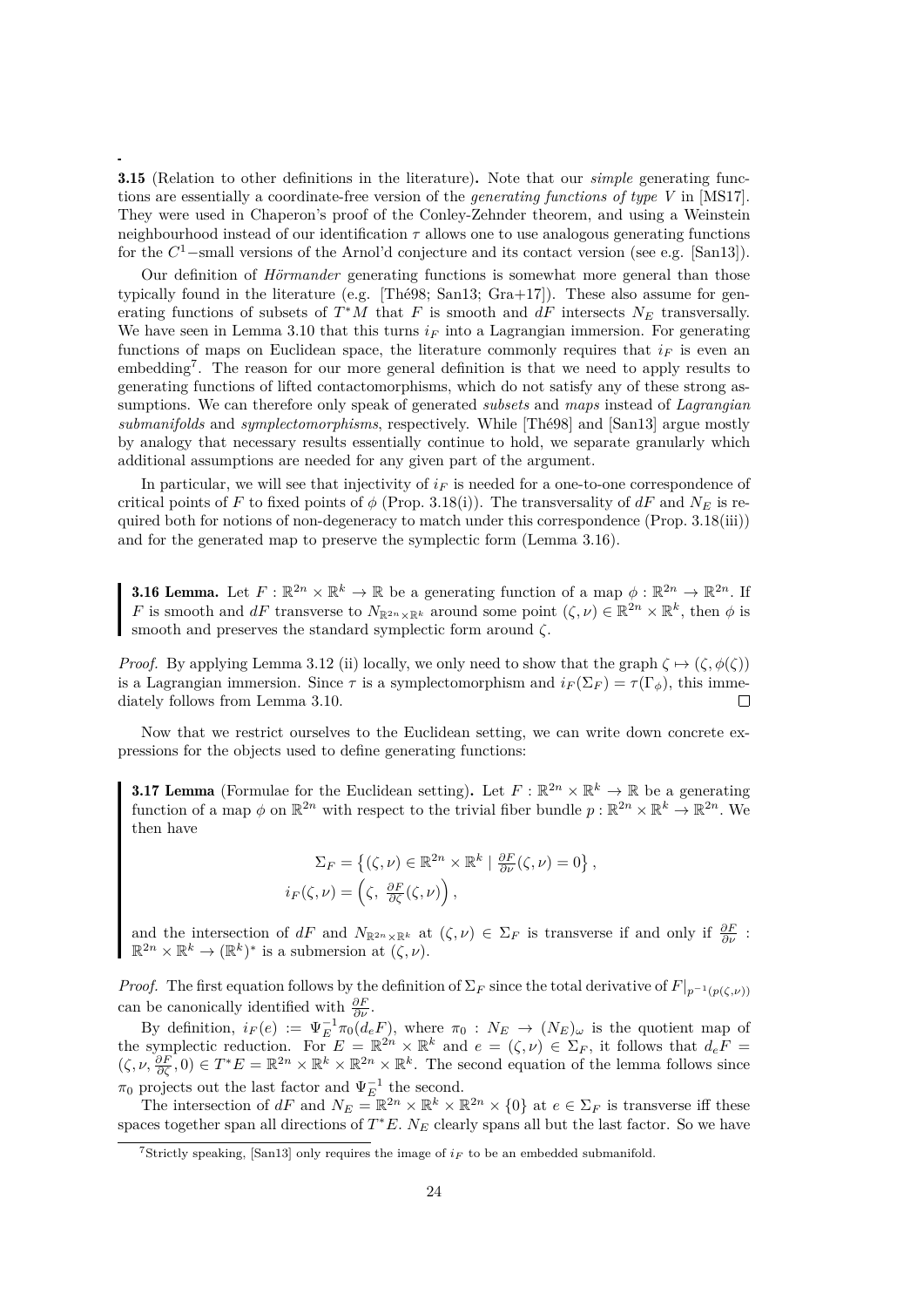transversality iff the tangent spaces of dF restricted to that factor, i.e. the image of  $d(\frac{\partial F}{\partial \nu})$ , span all of  $\mathbb{R}^k$ . This is exactly regularity of  $\frac{\partial F}{\partial \nu}$ .

<span id="page-28-0"></span>**3.18 Proposition** (Critical points correspond to fixed points). Let  $F : \mathbb{R}^{2n} \times \mathbb{R}^k \to \mathbb{R}$  be a generating function of a map  $\phi$  on  $\mathbb{R}^{2n}$ .

- (i)  $(\zeta, \nu)$  is a critical point of F if and only if  $\zeta$  is a fixed point of  $\phi$ . If  $i_F$  is injective, then this is a one-to-one correspondence.
- (ii) If F is smooth around a critical point  $(\zeta, \nu) \in \mathbb{R}^{2n} \times \mathbb{R}^k$  of F, and  $dF$  intersects  $N_{\mathbb{R}^{2n} \times \mathbb{R}^k}$ transversally at  $d_{(\zeta,\nu)}F$ , then  $(\zeta,\nu)$  is a non-degenerate critical point if and only if  $\zeta$  is a non-degenerate fixed point of  $\phi$ . This equivalence also holds along any subspace of T ∗  $p_{(e)}^*M$ .

*Proof.* Regarding (i): Fixed points  $\zeta \in \mathbb{R}^{2n}$  of  $\phi$  correspond one-to-one to points  $(\zeta, \zeta)$  where the graph  $\Gamma_{\phi}$  intersects the diagonal. Under the identification map  $\tau$ , this corresponds to points  $(\zeta, 0)$  in  $T^*\mathbb{R}^{2n}$ , i.e. intersections with the zero section. The statement now follows by Proposition [3.11](#page-24-2) (i), which tells us that these intersections correspond to critical points of F and that this correspondence is one-to-one if  $i_F$  is injective.

Regarding (ii): Under the identifications via  $\tau$  and  $i_F$ , transversality of an intersection is preserved. The statement follows by Proposition [3.11](#page-24-2) (iii).  $\Box$ 

A central tool to construct generating functions is the following:

<span id="page-28-2"></span>**3.19 Proposition** (Composition formula). Let  $F_1 : \mathbb{R}^{2n} \times \mathbb{R}^{k_1} \to \mathbb{R}$  and  $F_2 : \mathbb{R}^{2n} \times \mathbb{R}^{k_2} \to \mathbb{R}$ be generating functions of the maps  $\phi_1$  and  $\phi_2$  on  $(\mathbb{R}^{2n}, \omega_{\text{std}})$  and define

 $F_1 \# F_2 : \mathbb{R}^{2n+2n+2n+k_1+k_2} \to \mathbb{R}$  $(q; \zeta_1, \zeta_2, \nu_1, \nu_2) \mapsto F_1(\zeta_1, \nu_1) + F_2(\zeta_2, \nu_2) - 2 \omega_{\text{std}}(\zeta_1 - q, \zeta_2 - q).$ 

- (i)  $F_1 \# F_2$  is a generating function for the composition  $\phi := \phi_2 \phi_1$ .
- (ii) If  $i_{F_1}$  and  $i_{F_2}$  are injective, then  $i_{F_1 \# F_2}$  is as well.
- (iii) Let  $(q,\zeta_1,\zeta_2,\nu_1,\nu_2) \in \Sigma_{F_1\#F_2}$  and assume for  $j=1,2$  that around  $(\zeta_j,\nu_j)$ ,  $F_j$  is smooth,  $dF_j$  intersects  $N_{\mathbb{R}^{2n}\times\mathbb{R}^{N_j}}$  transversally. Then around  $(q, \zeta_1, \zeta_2, \nu_1, \nu_2) \in \Sigma_{F_1\#F_2}$ ,  $F_1 \# F_2$  is smooth and  $d(F_1 \# F_2)$  intersects  $N_{\mathbb{R}^{2n} \times \mathbb{R}^{2n} \times \mathbb{R}^{k_1} \times \mathbb{R}^{k_2}}$  transversally.

*Proof.* We roughly follow the proof of Proposition 2.2 in [\[Gra+17\]](#page-59-0). For brevity, we write  $F := F_1 \# F_2$ . Note that F is differentiable since  $F_1$  and  $F_2$  are.

Before proving parts (i)-(iii), we first find more convenient characterizations of the elements in  $\Sigma_F$  and the map  $i_F$ . Compute the components of the vertical derivative of F at  $(q, \zeta_1, \zeta_2, \nu_1, \nu_2)$ :

$$
\begin{aligned}\n\frac{\partial F}{\partial \zeta_1} &= \frac{\partial F_1}{\partial \zeta_1} + 2i(\zeta_2 - q), & \frac{\partial F}{\partial \nu_1} &= \frac{\partial F_1}{\partial \nu_1}, \\
\frac{\partial F}{\partial \zeta_2} &= \frac{\partial F_2}{\partial \zeta_2} - 2i(\zeta_1 - q), & \frac{\partial F}{\partial \nu_2} &= \frac{\partial F_2}{\partial \nu_2}.\n\end{aligned}
$$

By Lemma [3.17,](#page-27-0) we therefore have

<span id="page-28-1"></span>
$$
(q, \zeta_1, \zeta_2, \nu_1, \nu_2) \in \Sigma_F \quad \Longleftrightarrow \quad \begin{cases} (\zeta_1, \nu_1) \in \Sigma_{F_1} \text{ and } (\zeta_2, \nu_2) \in \Sigma_{F_2}, \\ \frac{\partial F_1}{\partial \zeta_1} = -2i(\zeta_2 - q), \\ \frac{\partial F_2}{\partial \zeta_2} = 2i(\zeta_1 - q). \end{cases} \tag{4}
$$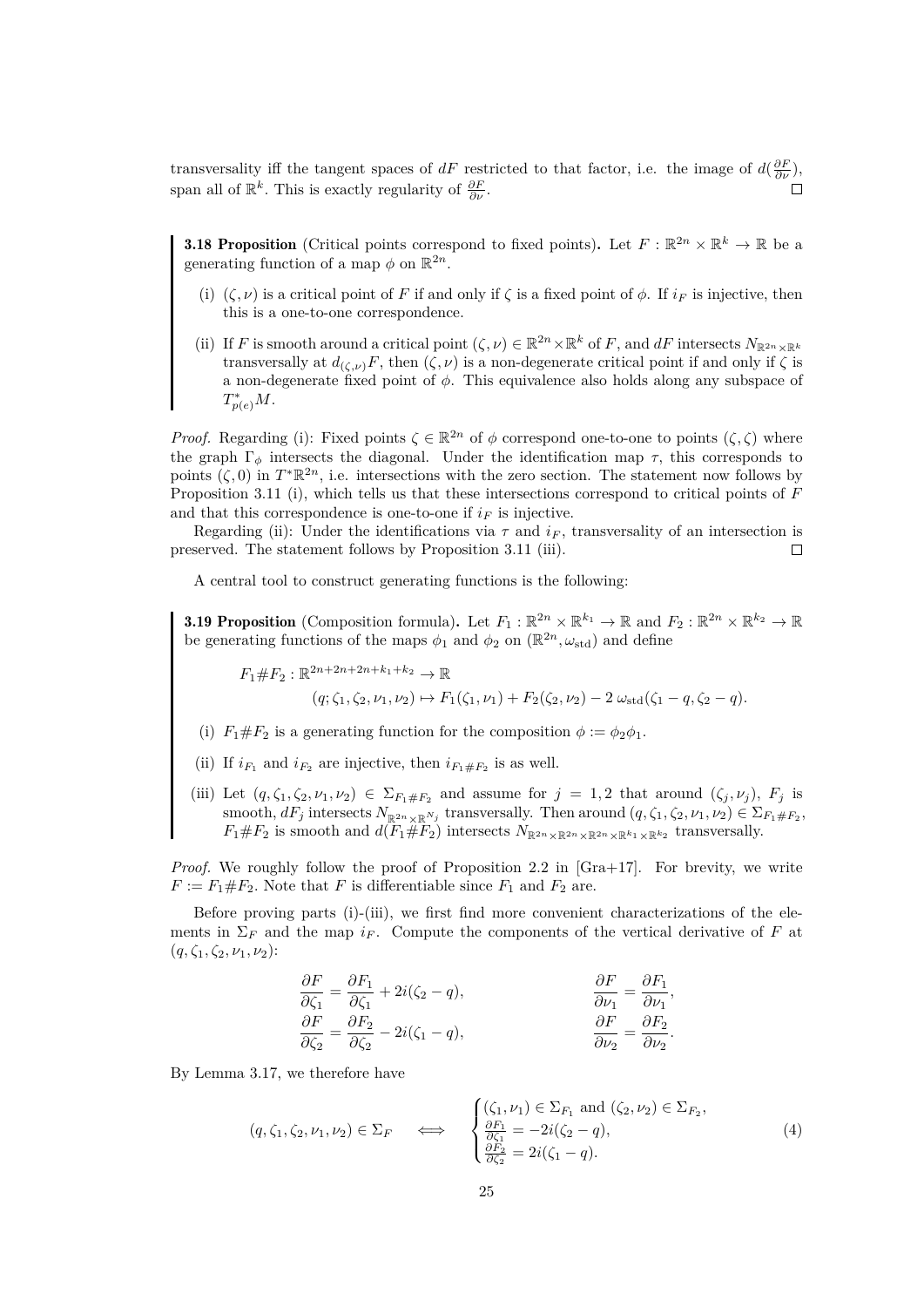Since the  $F_j$  are generating functions of  $\phi_j$ ,  $(\zeta_j, \nu_j) \in \Sigma_F$  is equivalent to the existence of  $z_j \in \mathbb{R}^{2n}$  such that  $(\zeta_j, \nu_j) \in i_{F_j}^{-1}(\tau(z_j, \phi_j(z_j)))$ . By Lemma [3.17](#page-27-0) and definition of  $\tau$ , the latter is equivalent to

<span id="page-29-1"></span>
$$
\left(\zeta_j, \frac{\partial F_j}{\zeta_j}(\zeta_j, \nu_j)\right) = \left(\frac{z_j + \phi_j(z_j)}{2}, i(z_j - \phi_j(z_j))\right). \tag{5}
$$

Using this equation, we can reformulate the remaining conditions on the right hand side of Eq. [\(4\)](#page-28-1) in a straightforward computation to get<sup>[8](#page-29-0)</sup>

<span id="page-29-4"></span>
$$
(q, \zeta_1, \zeta_2, \nu_1, \nu_2) \in \Sigma_F \iff \exists z_1, z_2 \in \mathbb{R}^{2n} : \begin{cases} \forall j \in \{1, 2\} : (\zeta_j, \nu_j) \in i_{F_j}^{-1} \big( \tau(z_j, \phi_j(z_j)) \big), \\ q = (z_1 + \phi(z_1))/2, \\ z_2 = \phi_1(z_1). \end{cases}
$$
(6)

We can also use Eq.  $(5)$  and eliminate  $z_2$  to restate this in a more convenient but less suggestive way:

<span id="page-29-2"></span>
$$
(q, \zeta_1, \zeta_2, \nu_1, \nu_2) \in \Sigma_F \quad \Longleftrightarrow \quad \exists z_1 \in \mathbb{R}^{2n} : \begin{cases} q = (z_1 + \phi(z_1))/2, \\ \zeta_1 = (z_1 + \phi_1(z_1))/2, \\ \zeta_2 = (\phi_1(z_1) + \phi(z_1))/2, \\ \frac{\partial F_1}{\partial \zeta_1}(\zeta_1, \nu_1) = i(z_1 - \phi_1(z_1)), \\ \frac{\partial F_2}{\partial \zeta_2}(\zeta_2, \nu_2) = i(\phi_1(z_1) - \phi(z_1)). \end{cases} (7)
$$

To express  $i_F$  more conveniently, we first compute the horizontal derivative of F:

$$
\frac{\partial F}{\partial q}(q,\zeta_1,\zeta_2,\nu_1,\nu_2)=2i(\zeta_1-\zeta_2).
$$

For  $(q, \zeta_1, \zeta_2, \nu_1, \nu_2) \in \Sigma_F$ , Eq. [\(7\)](#page-29-2) with  $z_1 := i_{F_1}(\zeta_1, \nu_1)$  and Lemma [3.17](#page-27-0) then give

<span id="page-29-3"></span>
$$
i_F(q, \zeta_1, \zeta_2, \nu_1, \nu_2) = \left(\frac{z_1 + \phi(z_1)}{2}, \ i(z_1 - \phi(z_1))\right) = \tau(z_1, \phi(z_1)).\tag{8}
$$

Regarding (i): We need to show that  $i_F(\Sigma_F) = \tau(\Gamma_{\phi})$ . Eq. [\(8\)](#page-29-3) gives  $i_F(\Sigma_F) \subseteq \tau(\Gamma_{\phi})$ immediately. In the opposite direction, we can write any element of  $\tau(\Gamma_{\phi})$  as  $\tau(z_1, \phi(z_1))$  for some  $z_1$  and set  $z_2 := \phi_1(z_1)$ . Since the  $F_j$  are generating functions, we can then find  $(\zeta_j, \nu_j)$ and  $q$  that satisfy the right hand side of Eq.  $(6)$ . Again by Eq.  $(8)$ , this yields a preimage  $(q, \zeta_1, \zeta_2, \nu_1, \nu_2)$  of  $\tau(z_1, \phi(z_1))$  under  $i_F$ .

Regarding (ii): Assume  $i_F(q, \zeta_1, \zeta_2, \nu_1, \nu_2) = i_F(q', \zeta_1', \zeta_2', \nu_1', \nu_2')$ .  $i_F$  preserves fibers by construction, so we have  $q = q'$ . Considering Eq. [\(8\)](#page-29-3), injectivity of  $i_{F_1}$  gives  $(\zeta_1, \nu_1) = (\zeta_1', \nu_1')$ . By Eq.  $(6)$ ,

$$
i_{F_2}(\zeta_2, \nu_2) = \tau(z_2, \phi_2(z_2)) = i_{F_2}(\zeta_2', \nu_2')
$$

must then hold for  $z_2 = \phi_1(z_1)$ . Injectivity of  $i_{F_2}$  thus yields  $(\zeta_2, \nu_2) = (\zeta_2', \nu_2')$ .

Regarding (iii): Smoothness at  $(q, \zeta_1, \zeta_2, \nu_1, \nu_2)$  follows immediately. To check the remaining properties, consider for  $j = 1, 2$  the map

$$
H_j: \Sigma_{F_j} \xrightarrow{i_{F_j}} i_{F_j}(\Sigma_{F_j}) \xrightarrow{\tau^{-1}|_{i_{F_j}(\Sigma_{F_j})}} \Gamma_{\phi_j} \xrightarrow{(z,z')\mapsto z} \mathbb{R}^{2n}.
$$

Intuitively, it gives the point  $z_j$  whose image under  $\phi_j$  is determined by the fiber critical point  $(\zeta_i, \nu_i)$ . By Lemma [3.17](#page-27-0) and the definition of  $\tau$ , this map is given by

$$
(\zeta_j,\nu_j)\mapsto \zeta_j+\frac{1}{2i}\frac{F_j}{\partial\zeta_j}(\zeta_j,\nu_j).
$$

<span id="page-29-0"></span><sup>&</sup>lt;sup>8</sup>Note that in the original proof from [\[Gra+17\]](#page-59-0),  $(\zeta_j, \nu_j)$  and  $z_j$  are related via a diffeomorphism. We have this weaker relationship because we do not require that  $i_F$  has to be an embedding in the definition of generating functions.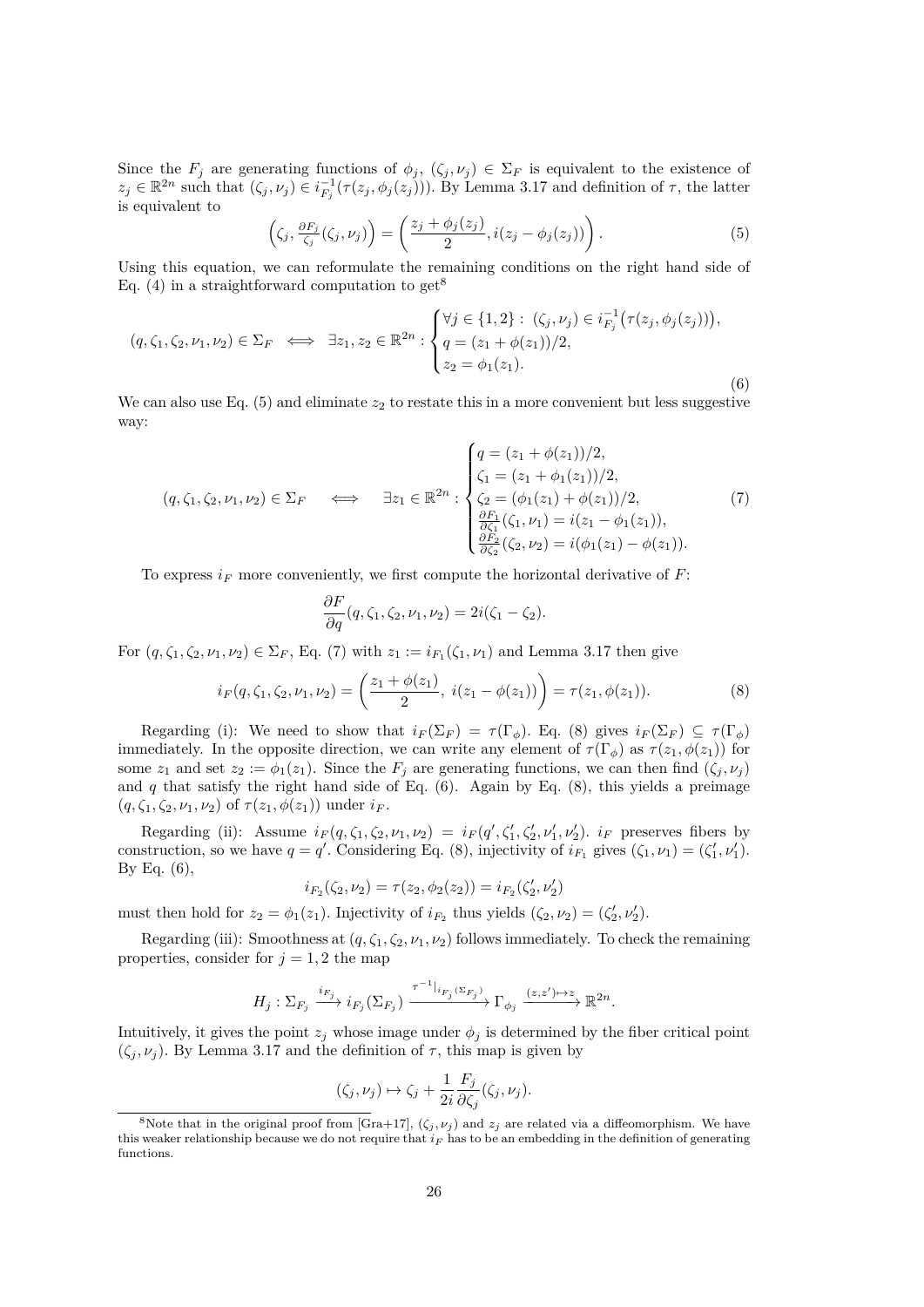The map  $H_i$  is a submersion for dimensional reasons as each of the maps we used to define it is an immersion (e.g. by Lemma [3.10](#page-24-1) for  $i_{F_j}$ ). It follows that the derivative of this map, defined on  $T_{((\zeta_j,\nu_j))}\Sigma_{F_j} = \ker(d_{(\zeta_j,\nu_j)}(\frac{\partial F_j}{\partial \nu_j}))$  $\frac{\partial P_j}{\partial \nu_j}$ ), is surjective. By transversality and Lemma [3.17,](#page-27-0) we furthermore have that the derivative of  $\frac{\partial F_j}{\partial \nu_j}$  is surjective.

Together, this implies that the matrices

$$
M_j := \begin{pmatrix} \frac{1}{2i} \frac{\partial^2 F_j}{\partial \zeta_j^2} + \mathrm{Id}_{\mathbb{R}^{2n}} & \frac{1}{2i} \frac{\partial^2 F_j}{\partial \nu_j \partial \zeta_j} \\ \frac{\partial^2 F_j}{\partial \zeta_j \partial \nu_j} & \frac{\partial^2 F_j}{\partial \nu_j^2} \end{pmatrix}
$$

are surjective: The second row is surjective as the derivative of  $\frac{\partial F_j}{\partial \nu_j}$ , and the first row is the derivative of  $H_j$  extended to all of  $\mathbb{R}^{2n+k_1}$ , which we know to be surjective on the kernel of the second row.

To show that we have a transverse intersection of  $d(F_1 \# F_2)$  and  $N_{\mathbb{R}^{2n} \times \mathbb{R}^{2n} \times \mathbb{R}^{k_1} \times \mathbb{R}^{k_2}}$  at  $(q, \zeta_1, \zeta_2, \nu_1, \nu_2)$ , by Lemma [3.17](#page-27-0) we need to show that the derivative

$$
\frac{\partial (F_1 \# F_2)}{\partial (q, \zeta_1, \zeta_2, \nu_1, \nu_2)} = \left( \frac{\partial F_1}{\partial \zeta_1} + 2i(\zeta_2 - q), \frac{\partial F_2}{\partial \zeta_2} - 2i(\zeta_1 - q), \frac{\partial F_1}{\partial \nu_1}, \frac{\partial F_2}{\partial \nu_2}, \right)
$$

is a submersion, i.e.

$$
\begin{pmatrix}\n-2 \operatorname{Id}_{\mathbb{R}^{2n}} & \frac{\partial^2 F_1}{\partial \zeta_1^2} & 2i \operatorname{Id}_{\mathbb{R}^{2n}} & \frac{\partial^2 F_1}{\partial \nu_1 \partial \zeta_1} & 0 \\
2 \operatorname{Id}_{\mathbb{R}^{2n}} & -2i \operatorname{Id}_{\mathbb{R}^{2n}} & \frac{\partial^2 F_2}{\partial \zeta_2^2} & 0 & \frac{\partial^2 F_2}{\partial \nu_2 \partial \zeta_2} \\
0 & \frac{\partial^2 F_1}{\partial \nu_1 \partial \zeta_1} & 0 & \frac{\partial^2 F_1}{\partial \nu_2^2} & 0 \\
0 & 0 & \frac{\partial^2 F_2}{\partial \nu_2 \partial \zeta_2} & 0 & \frac{\partial^2 F_2}{\partial \nu_2^2}\n\end{pmatrix}
$$

is surjective. This now follows since we can use elementary row and column operations to bring it into the form

$$
\left(\begin{array}{c|cc} * & M_1 & 0 \\ * & * & M_2 \end{array}\right).
$$

3.20 (Other composition formulas). Note that other composition formulas can be obtained for different choices of the identification  $\tau$  and with different dimensions of the domain of  $F_1 \# F_2$ , compare e.g. [\[Thé98;](#page-60-3) [San13;](#page-60-1) [San14\]](#page-60-5). The formula above, which was first introduced in [\[Gra+17\]](#page-59-0), has the advantage of being almost symmetric in  $F_1$  and  $F_2$  and not requiring one of the two to be a simple generating function in order for Proposition [3.19\(](#page-28-2)iii) to hold. However, it does exhibit a faster growth of the dimension of the domain than other choices.

# <span id="page-30-0"></span>3.4 Lifting Contactomorphisms from  $S^{2n-1}$  to  $\mathbb{R}^{2n}$

We want to pull the notion of generating function on Euclidean space back to the sphere in order to detect translated points. To achieve this, we follow [\[San13\]](#page-60-1) and consider a *lift* of contactomorphisms on the sphere. This essentially glues in one additional point into the symplectization of the sphere at the cost of smoothness in the origin:

<span id="page-30-1"></span>**3.21 Definition** (Lifting contactomorphisms and contact isotopies from  $S^{2n-1}$  to  $\mathbb{R}^{2n}$ ). Let  $\phi$ be a contactomorphism on  $(S^{2n-1}, \alpha)$  and  $\phi_t$  a contact isotopy generated by a Hamiltonian function  $H: S^{2n-1} \times \mathbb{R} \to \mathbb{R}$ . We define the **lifts** of  $\phi$  and H, respectively, as

$$
\tilde{S}\phi : \mathbb{R}^{2n} \to \mathbb{R}^{2n},
$$
  
\n
$$
z \mapsto \begin{cases}\n|z|e^{-\frac{1}{2}g(z/|z|)}\phi\left(\frac{z}{|z|}\right) & z \neq 0 \\
0 & z = 0\n\end{cases}
$$
  
\n
$$
\tilde{S}H : \mathbb{R}^{2n} \times \mathbb{R} \to \mathbb{R}.
$$
  
\n
$$
(z, t) \mapsto |z|^2 H_t(z/|z|)
$$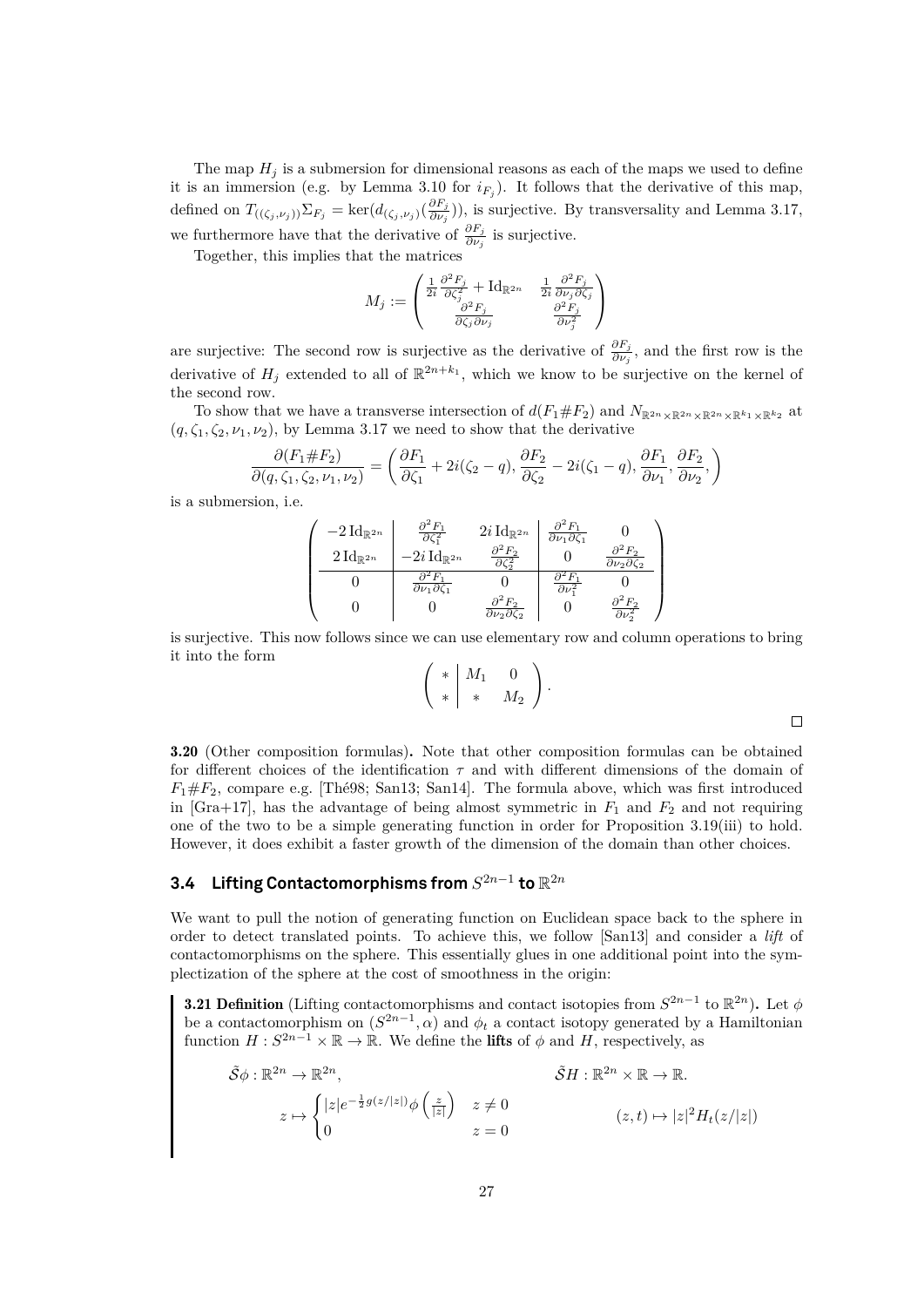#### Proposition.

- (i)  $\tilde{S}\phi$  is continuous and  $\mathbb{R}_+$ -equivariant. Outside of 0, it is a smooth symplectomorphism with respect to the standard symplectic structure  $\omega_{\text{std}}$  on  $\mathbb{R}^{2n}$ .
- (ii)  $\tilde{S}H_t(z)$  is homogeneous of degree 2 in z, i.e.  $\tilde{S}H_t(\lambda z) = \lambda^2 \tilde{S}H_t(z)$  for  $\lambda \geq 0$ , and continuous everywhere. Outside of  $z = 0$  it is smooth and generates the lifts of  $\phi_t$ , i.e.

$$
\omega_{\mathrm{std}}\left(\frac{d}{dt}\tilde{\mathcal{S}}\phi_t,\cdot\right)=-d(\tilde{\mathcal{S}}H_t).
$$

(iii) Discriminant points q of  $\phi$  correspond to radial lines  $\mathbb{R}_+$ q of fixed points of the lift  $\tilde{\mathcal{S}}\phi$ .  $q$  is non-degenerate precisely when  $p$  is non-degenerate in the directions tangent to the sphere of radius |p| for any (equivalently all) points  $p \in \mathbb{R}_+ q$ .

*Proof.* We will show that outside of zero, these maps are the symplectization from [2.16](#page-12-1) and [2.17](#page-13-3) under the identification along

$$
\psi : \mathcal{S}(S^{2n-1}, \alpha) \to (\mathbb{R}^{2n} \setminus \{0\}, \omega_{\text{std}})
$$

$$
(q, \theta) \mapsto \sqrt{2}e^{\theta/2}q.
$$

This is clearly a diffeomorphism. To see that it is a symplectomorphism, we need to verify that

$$
\psi^* \omega_{\text{std}} = d(e^{\theta} \alpha).
$$

Since  $\alpha$  is the restriction  $\iota^*\lambda$  of the Liouville form  $\lambda$  along  $\iota: S^{2n-1} \hookrightarrow \mathbb{C}^n$  and  $\omega_{\text{std}} = d\lambda$ , it suffices to verify

 $e^{\theta} \iota^* \lambda = \psi^* \lambda$ 

by inserting

$$
\lambda = -i|z| \left( \bar{z}d \frac{z}{|z|} - zd \frac{\bar{z}}{|z|} \right)
$$

in complex coordinates of  $\mathbb{R}^{2n} \simeq \mathbb{C}^n$ . We indeed have

$$
\psi(\mathcal{S}\phi(\psi^{-1}(z))) = \psi(\mathcal{S}\phi(z/|z|, 2\ln|z|)) \n= \psi(\phi(z/|z|), \ln|z| - g(z/|z|)/2) \n= |z| e^{-g(z/|z|)/2} \phi(z/|z|) = \tilde{\mathcal{S}}\phi(z)
$$

and

$$
\tilde{\mathcal{S}}H_t(\psi(q,\theta)) = e^{\theta}H_t(q) = \mathcal{S}H_t(q,\theta).
$$

Regarding (i):  $\mathbb{R}_+$ -invariance is immediate by the definition. We only need to check continuity in 0: Since  $\phi$  and  $g$  are defined on a compact set, they have a minimal and maximal value, so that  $\mathcal{S}\phi(z)$  tends to zero as |z| does. Outside zero, it is a smooth symplectomorphism as it is a composition  $\psi \circ \mathcal{S} \phi \circ \psi^{-1}$  of symplectomorphisms.

Regarding (ii): Homogeneity is immediate, and continuity in zero again follows since  $H_t$ is defined on a compact set. To conclude that  $\tilde{S}H_t$  generates  $\tilde{S}\phi_t$  outside zero, apply Def. & Prop. [2.17](#page-13-3) after identifying the symplectization along  $\psi$  as above.

Regarding (iii): Immediate by Proposition [2.21](#page-14-2) (i) and the identification along  $\psi$ .

#### $\Box$

### <span id="page-31-0"></span>**3.5 Generating Functions of Contactomorphisms on** S 2n−1

We extend our notion of generating functions to contactomorphisms on spheres via the lifts from Section [3.4.](#page-30-0) The key observation is the following: As we will see in more detail in this section, applying a general approach to proving existence using the composition formula to lifts  $\tilde{S}\phi$  of contactomorphisms  $\phi$  always yields generating functions  $G : \mathbb{R}^{2n+k} \to \mathbb{R}$  that are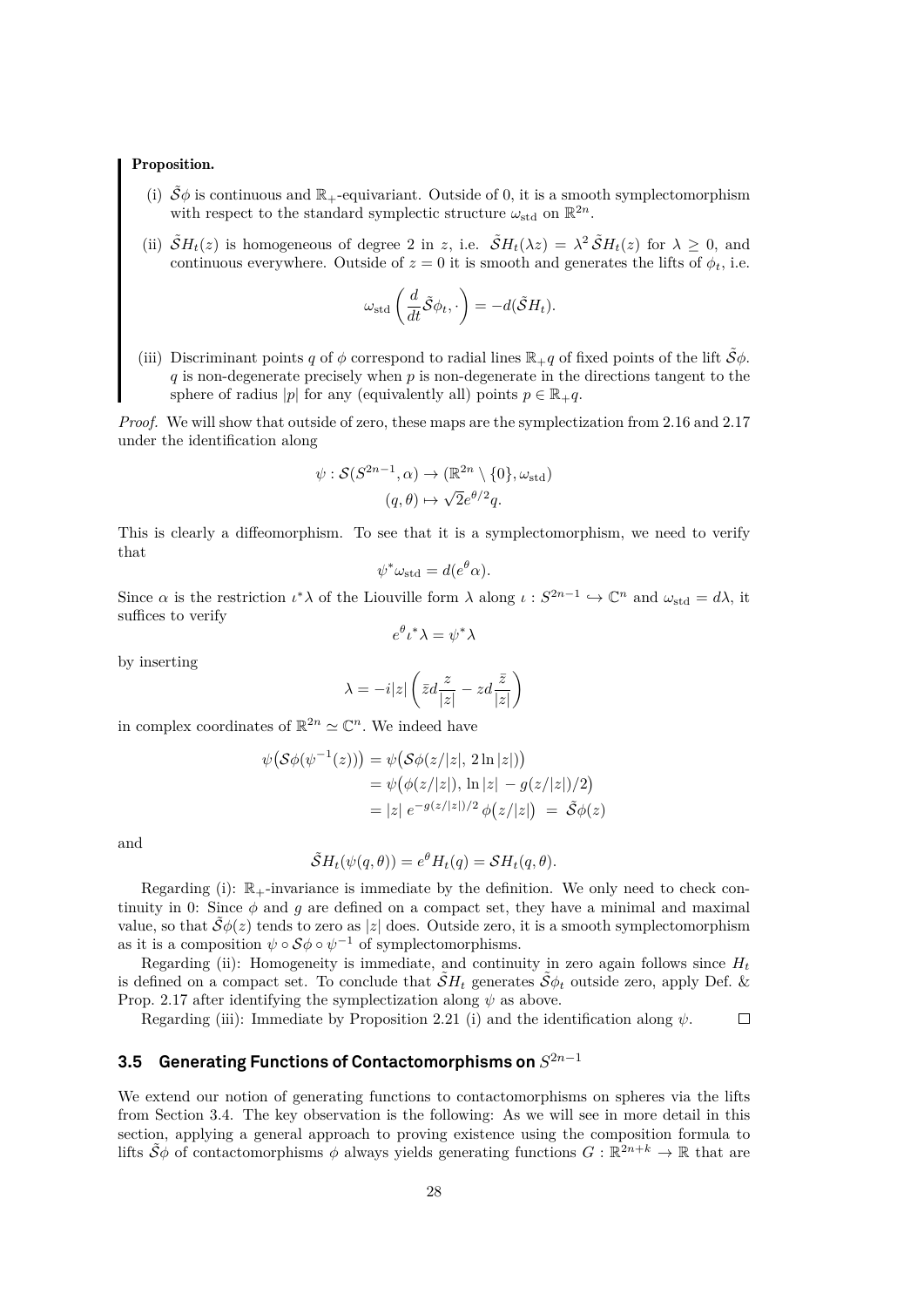homogeneous of degree two, i.e.  $G(\lambda z) = \lambda^2 G(z)$  for  $\lambda \geq 0$ . Such functions are in particular determined by their restriction to the unit sphere, so it stands to reason to call this restriction  $F = G|_{S^{2n+k-1}}$  the generating function of the contactomorphism  $\phi$  on the sphere.

<span id="page-32-0"></span>**3.22 Definition** (Generating functions on  $S^{2n-1}$ ). Let  $\phi$  be a contactomorphism on  $(S^{2n-1}, \alpha_{\text{std}})$ . For every function  $F : S^{2n+k-1} \to \mathbb{R}$ , we define the **extension**  $\hat{F} : \mathbb{R}^{2n} \times \mathbb{R}^k \to \mathbb{R}$  by  $\hat{F}(\lambda x) = \lambda^2 F(x)$  for  $\lambda > 0, x \in S^{2n+k-1}$  and  $\hat{F}(0) = 0$ . We say F is a **generating function** of  $\phi$  if

- (i)  $\hat{F}$  is differentiable and a generating function of the lift  $\tilde{S}\phi : \mathbb{R}^{2n} \to \mathbb{R}^{2n}$  of  $\phi$ ,
- (ii)  $i_{\hat{F}}$  is injective and  $i_{\hat{F}}(0) = 0$ .
- (iii) Around any point  $(\zeta, \nu) \in \Sigma_{\hat{F}} \setminus \{0\}$ ,  $\hat{F}$  is smooth and the intersection of  $d\hat{F}$  and  $N_{\mathbb{R}^{2n}\times\mathbb{R}^k}$  is transverse.
- (iv)  $\hat{F}$  has a Lipschitz differential everywhere.
- F is a **simple** generating function if additionally  $k = 0$ .
- 3.23 (Remarks on Definition [3.22\)](#page-32-0).
	- (i) The typical approach in the literature is to show that the lift of a contactomorphism on a sphere or lens space can be generated by an appropriate notion of *conical* generating function [\[Thé98;](#page-60-3) [San13;](#page-60-1) [Gra+17\]](#page-59-0). We instead put the focus on the restriction of this function to the sphere. We do not lose any information by this as it still determines the conical generating function of the lifted symplectomorphism by homogeneous extension. I prefer this approach as it allows for a simpler and more lucid formulation of the results leading up to the main theorem.
	- (ii) We took a bare-minimum approach in defining generating functions of maps on *Euclidean* space for the reasons outlined in Remark [3.15.](#page-27-3) Definition [3.22](#page-32-0) on the other hand is fitted to our specific situation by incorporating the stronger assumptions [3.22.](#page-32-0)(ii)-(iv). This allows for a simpler formulation of the upcoming propositions.

In order to show existence, we first translate the composition formula to the spherical setting and subsequently consider the  $C^2$ -small case:

<span id="page-32-1"></span>**3.24 Proposition** (Composition formula). Let  $F_1: S^{2n+k_1-1} \to \mathbb{R}$  and  $F_2: S^{2n+k_2-1} \to \mathbb{R}$ be generating functions of the contactomorphisms  $\phi_1$  and  $\phi_2$  on  $(S^{2n-1}, \alpha_{std})$ . Then the function  $F_1 \# F_2 : S^{6n+k_1+k_2-1} \to \mathbb{R}$  defined by

$$
F_1 \# F_2(x) := (\hat{F}_1 \# \hat{F}_2)|_{S^{6n+k_1+k_2-1}}(x),
$$

i.e. the restriction of the Euclidean composition formula from Proposition [3.19](#page-28-2) applied to the extensions  $\hat{F}_1$  and  $\hat{F}_2$ , is a generating function for the composition  $\phi := \phi_2 \phi_1$ .

*Proof.* For brevity, we write  $F := F_1 \# F_2$ . First note that  $\hat{F} = \hat{F}_1 \# \hat{F}_2$ . This follows since both sides coincide on the unit sphere and are homogeneous functions of degree 2 for a positive real factor: The former by construction, the latter since  $\hat{F}_1$  and  $\hat{F}_2$  are and the Euclidean composition formula preserves this property.

We now need to check each of the four conditions in Definition [3.22](#page-32-0) for  $F$ :

Regarding (i):  $\hat{F} = \hat{F}_1 \# \hat{F}_2$  is a generating function of  $\tilde{S} \phi_2 \tilde{S} \phi_1$  by part (i) of Proposi-tion [3.19.](#page-28-2) By functoriality of the lift this is just  $\tilde{\mathcal{S}}(\phi_2 \phi_1) = \tilde{\mathcal{S}} \phi$ .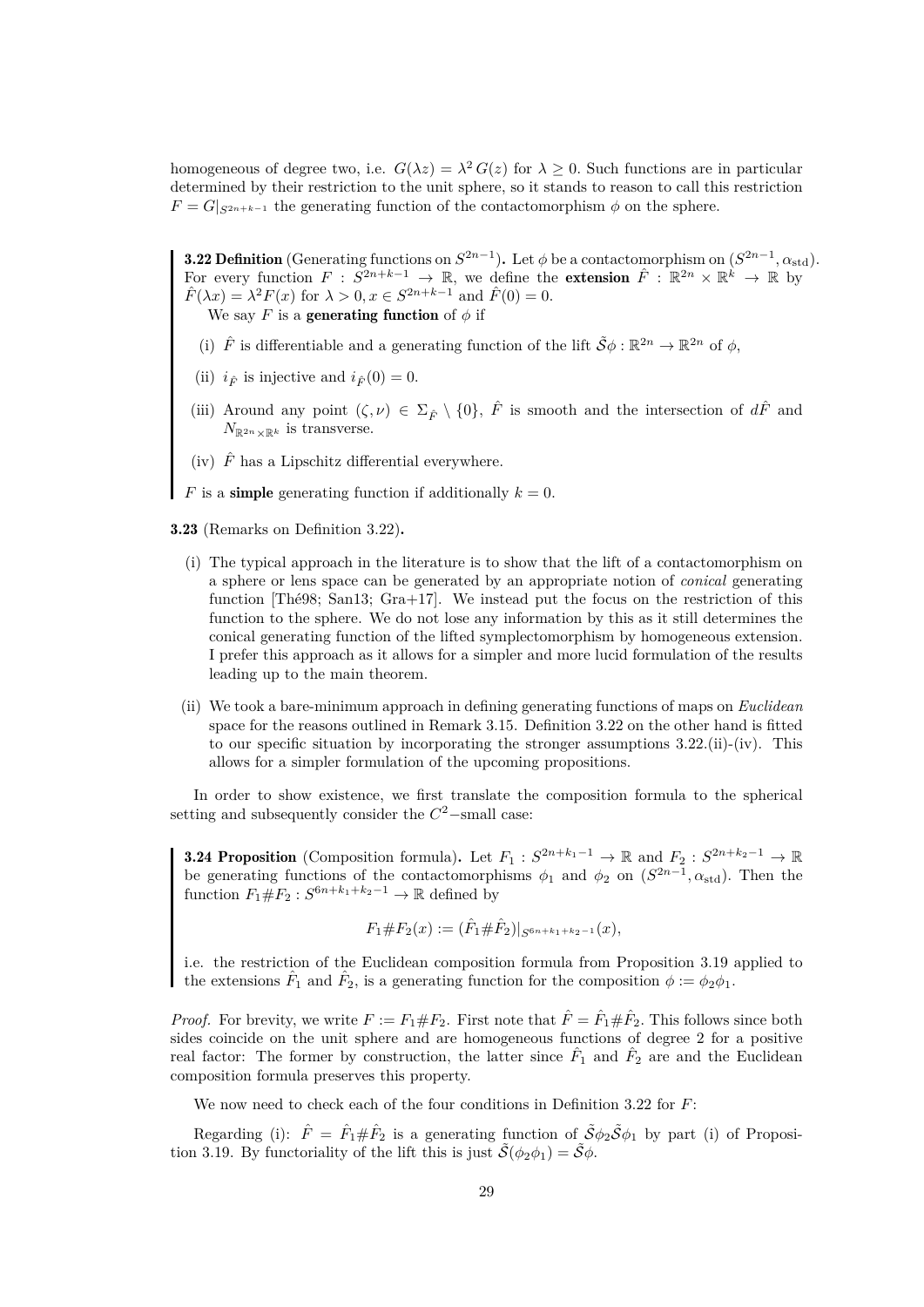Regarding (ii): Injectivity of  $i_{\hat{F}} = i_{\hat{F}_1 \# \hat{F}_2}$  follows by part (ii) of Proposition [3.19.](#page-28-2) Adapting Eq. [\(8\)](#page-29-3) from the proof of Proposition [3.19](#page-28-2) to our situation gives

$$
i_{\hat{F}}(q, \zeta_1, \zeta_2, \nu_1, \nu_2) = \tau(z_1, \tilde{\mathcal{S}}\phi(z_1))
$$
 where  $z_1 = i_{\hat{F}_1}(\zeta_1, \nu_1)$ .

As  $i_{\hat{F}_1}(0) = 0$ ,  $\tilde{S}\phi(0) = 0$  and  $\tau(0,0) = 0$ , this indeed yields  $i_{\hat{F}}(0) = 0$ .

Regarding (iii): Let  $p = (q, \zeta_1, \zeta_2, \nu_1, \nu_2) \in \Sigma_{\hat{F}} \setminus \{0\}$ . By Eq.  $(4), (\zeta_j, \nu_j) \in \Sigma_{\hat{F}_j}$  for  $j = 1, 2$ . If  $(\zeta_i, \nu_i) \neq (0, 0)$  for both j then the desired properties at p follow immediately by part (iii) of Proposition [3.19](#page-28-2) since  $F_j$  are generating functions on the sphere.

Assume instead towards contradiction that  $\exists j_0 \in \{1,2\} : (\zeta_{j_0}, \nu_{j_0}) = (0,0)$ . Then by Eq. [\(6\)](#page-29-4) and the fact that  $F_{j_0}$  is a generating function on the sphere, there exist  $z_1, z_2 \in \mathbb{R}^{2n}$  such that

$$
0 = i_{\hat{F}_{j_0}}(0,0) = \tau(z_{j_0}, \tilde{S}\phi_{j_0}(z_{j_0})) \quad \text{and} \quad z_2 = \tilde{S}\phi_1(z_1).
$$

In particular  $z_i = 0$ , and since  $\tilde{\mathcal{S}}\phi_1$  is a bijection that preserves zero, this implies that both  $z_1$ and  $z_2$  are zero. Again by Eq. [\(8\)](#page-29-3), this yields  $i_{\hat{F}}(p) = 0$ . The contradiction  $p = 0$  follows by part (ii) of this proof.

Regarding (iv): The differential of  $\hat{F}$  is made up of the differentials of  $\hat{F}_1$  and  $\hat{F}_2$ , which are Lipschitz by assumption, and that of the bilinear map  $\omega_{std}(\zeta_1 - q, \zeta_2 - q)$ , so that it is Lipschitz itself.

$$
\Box
$$

<span id="page-33-1"></span>**3.25 Lemma.** There is a neighbourhood U of the identity in the  $C^2$ -topology on smooth maps on  $S^{2n-1}$  such that any time-1 map  $\phi$  of a contact isotopy starting at the identity on  $(S^{2n-1}, \alpha_{\text{std}})$  and remaining within U has a simple generating function  $F: S^{2n-1} \to \mathbb{R}$ .

*Proof.* Denote the contact isotopy  $\phi_t$ . The graph  $\Gamma_{\tilde{S}\phi} \subseteq \mathbb{R}^{2n} \times \mathbb{R}^{2n}$  of the lift  $\tilde{S}\phi$  and the diagonal in  $\mathbb{R}^{2n} \times \mathbb{R}^{2n}$  can both be canonically identified with  $\mathbb{R}^{2n}$ . The projection of the graph onto the diagonal is then the map on  $\mathbb{R}^{2n}$  defined by  $\Phi(0) = 0$  and

<span id="page-33-0"></span>
$$
\Phi(z) := \frac{z + \tilde{S}\phi(z)}{2} = \frac{|z|}{2} \left( \frac{z}{|z|} + e^{-\frac{1}{2}g(z/|z|)} \phi\left(\frac{z}{|z|}\right) \right) \quad \text{for } z \neq 0.
$$
 (9)

We first construct the neighbourhood U such that  $\Phi$  is a homeomorphism and outside of zero even a diffeomorphism. To do this, choose  $U$  small enough that the determinant of the differential of  $\Phi$  is positive everywhere and the term in parentheses on the right-hand side of Eq. [\(9\)](#page-33-0) is bounded away from zero for all  $\frac{z}{|z|} \in S^{2n-1}$ . Note that we need to choose a neighbourhood in the  $C^2$  topology instead of the  $C^1$  topology for this as the derivative of g incorporates second derivatives of  $\phi$ .

The restriction  $\Phi|_M$  on  $M := \mathbb{R}^{2n} \setminus \{0\}$  is a proper map: Using e.g. the Bolzano-Weierstrass Theorem, it is straightforward to see that the compact sets of  $M$  are the closed sets bounded away from both zero and infinity. This boundedness is preserved by  $\Phi$  in both directions by our choice of  $U$ , so that the preimage of a compact set is compact. This argument also works for the homotopy  $(z, t) \mapsto (z + \tilde{\mathcal{S}} \phi_t(z))/2$  connecting  $\Phi|_M$  to the identity. It follows that the mapping degree of  $\Phi|_M$  is one (see Chapter III of [\[OR09\]](#page-60-13) and in particular Proposition III.2.5).

Since  $\Phi_M$  is regular everywhere by our choice of U, we can now apply Theorem III.2.3 of [\[OR09\]](#page-60-13) to conclude that  $\Phi$  indeed is a bijection on M, and by  $\Phi(0) = 0$  also on all of  $\mathbb{R}^{2n}$ . It follows by invariance of domain and the inverse function theorem that the graph of  $\tilde{S}\phi$  projects homeomorphically onto the diagonal, and diffeomorphically outside of zero.

Applying the identification  $\tau : \overline{\mathbb{R}^{2n}} \times \mathbb{R}^{2n} \to T^*\mathbb{R}^{2n}$  from Remark [3.13](#page-26-0) yields that  $\tau(\Gamma_{\tilde{\mathcal{S}}\phi}) \subseteq$  $T^*\mathbb{R}^{2n}$  projects homeomorphically onto the zero section and thereby is the graph of some (not necessarily smooth at zero) 1-form  $\alpha$ .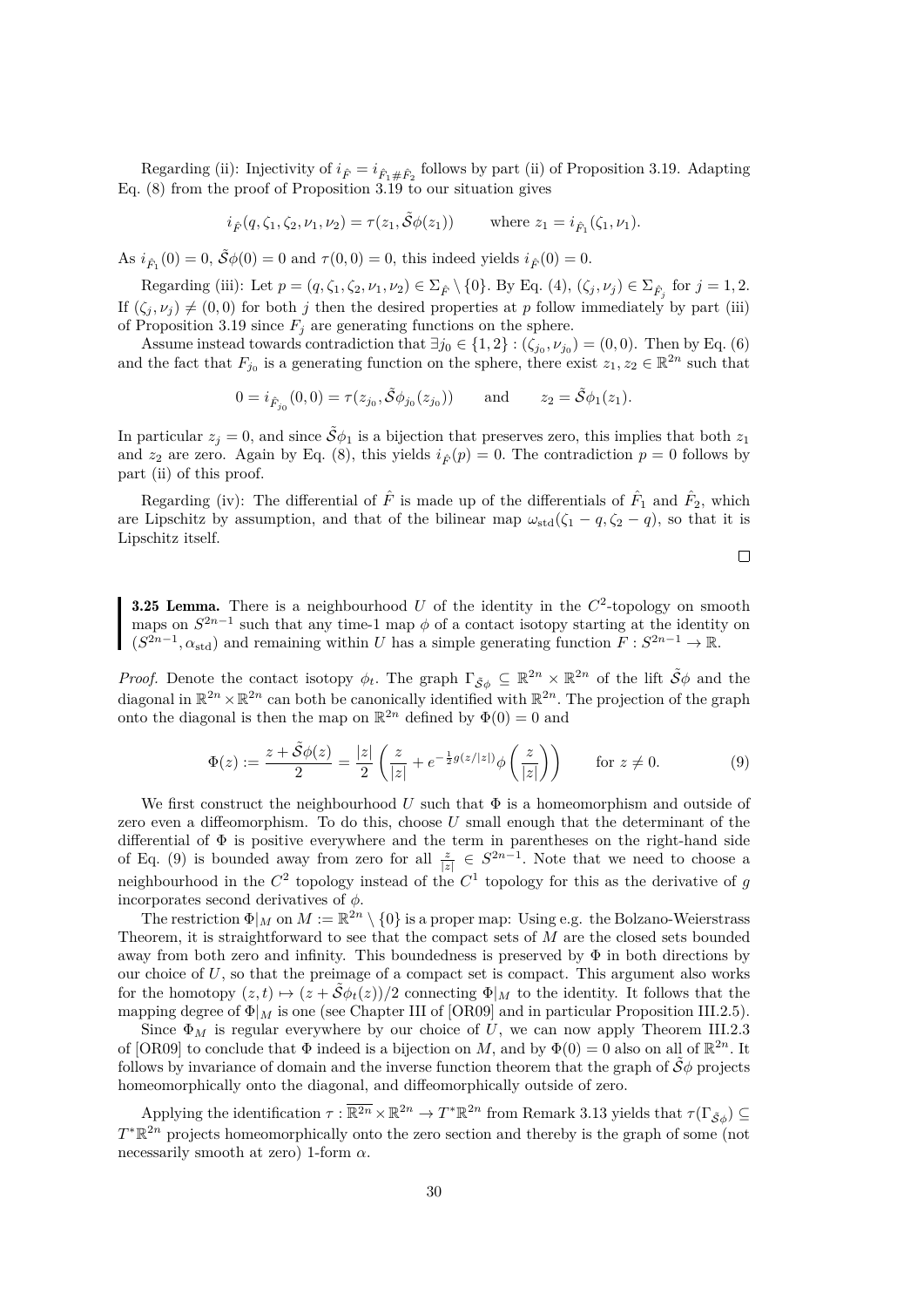Restricting  $\tilde{S}\phi$  and  $\alpha$  to  $M = \mathbb{R}^{2n} \setminus \{0\}$ , we see that  $\tau(\Gamma_{\tilde{S}\phi|_M})$  is the time-1 image of the zero section of  $T^*M$  under the isotopy  $\Psi_t := (\tau \circ (\mathrm{Id}, \tilde{\mathcal{S}}_{\phi_t}) \circ \tau^{-1})|_{T^*M}$ . This isotopy is Hamiltonian since every contact isotopy is generated by a contact Hamiltonian that lifts to a symplectic Hamiltonian by Proposition [3.21](#page-30-1) (ii). It follows by Corollary [3.3](#page-22-5) that the isotopy consists of exact symplectomorphisms. By Proposition [3.4,](#page-22-2) this means that  $\tau(\Gamma_{\tilde{\mathcal{S}}\phi|_M})$  is an exact Lagrangian submanifold.  $\alpha|_M$  is then an exact form  $dS_1$  for the smooth  $S_1 : M \to \mathbb{R}$  of Proposition [3.6](#page-23-0) (ii).

The lift is homogeneous of degree 2 by construction. As  $S_1$  arises from the formula for  $S_t$  in Proposition [3.2,](#page-21-0) it is homogeneous of degree 2 as well. This means its first derivatives are homogeneous of degree one and thereby extend continuously from M to  $\mathbb{R}^{2n}$ . The second derivatives are R>0−invariant, so that this extension is Lipschitz. By continuity of the first derivatives and  $\alpha$ , we have  $\alpha = d\tilde{S}_1$  on all of  $\mathbb{R}^{2n}$  for this extension  $\tilde{S}_1$  of  $S_1$ .

A (simple) generating function of  $\phi$  on the sphere is now given by  $F := \tilde{S}_1|_{S^{2n-1}}$ . We have just seen that  $\hat{F} = \tilde{S}_1$  is  $C^1$  with Lipschitz differential, generates the lift  $\tilde{\mathcal{S}}\phi$  and is smooth outside of zero. The remaining conditions for generating functions on a sphere from Definition [3.22](#page-32-0) are all satisfied trivially since we have constructed a *simple* generating function.  $\Box$ 

We are now ready to show the existence of generating functions of all time-1 maps of contact isotopies on the sphere:

<span id="page-34-2"></span>**3.26 Proposition.** Let  $\phi$  be the time-1 map of a contact isotopy starting at the identity on  $(S^{2n-1}, \alpha_{\text{std}})$ . Then there exists a generating function  $F: S^{2n+k-1} \to \mathbb{R}$  of  $\phi$ .

*Proof.* For the contact isotopy  $\phi_t$ , we can always choose a sufficiently large N and numbers

$$
0 = t_0 < t_1 < \ldots < t_N = 1
$$

such that each  $\psi_{j,t} := \phi_{t_{j-1}+(t_j-t_{j-1})t} \circ \phi_{t_{j-1}}^{-1}$  for  $j = 1...N, t \in [0,1]$  is a contact isotopy starting at the identity that satisfies the  $C^2$ -smallness assumption of Lemma [3.25.](#page-33-1) Thereby each  $\psi_{j,1}$ is generated by some simple generating function  $F_j$ . Inductively applying the composition formula then yields

$$
F = F_N \# (\dots \# (F_1 \# F_0) \dots )
$$

as a generating function of

$$
\phi_1 = (\phi_{t_N} \circ \phi_{t_{N-1}}^{-1}) \circ ... \circ (\phi_{t_1} \circ \phi_{t_0}^{-1})
$$
  
=  $\psi_{N,1} \circ ... \circ \psi_{1,1}.$ 

 $\Box$ 

We have a correspondence of critical points and discriminant points:

<span id="page-34-1"></span>**3.27 Proposition.** Let  $\phi$  be a contactomorphism on  $(S^{2n-1}, \alpha_{std})$  with a generating function  $F: S^{2n+k-1} \to \mathbb{R}.$ 

For every critical point  $(\zeta, \nu) \in S^{2n+k-1} \subseteq \mathbb{R}^{2n+k}$  of F with value  $0, \zeta/|\zeta| \in S^{2n-1}$  is a discriminant point of  $\phi$ . This correspondence is one-to-one and the notions of degeneracy match.

*Proof.* By construction of  $\hat{F}$ , each critical point  $(\zeta, \nu) \in S^{2n+k-1}$  of F with value zero<sup>[9](#page-34-0)</sup> corresponds one-to-one to a radial ray of critical points of  $\hat{F}$  starting at zero and passing  $(\zeta, \nu)$ .

<span id="page-34-0"></span><sup>&</sup>lt;sup>9</sup>Any other critical points of F fail to be a critical point of  $\hat{F}$  due to homogeneity of degree 2 in the radial direction.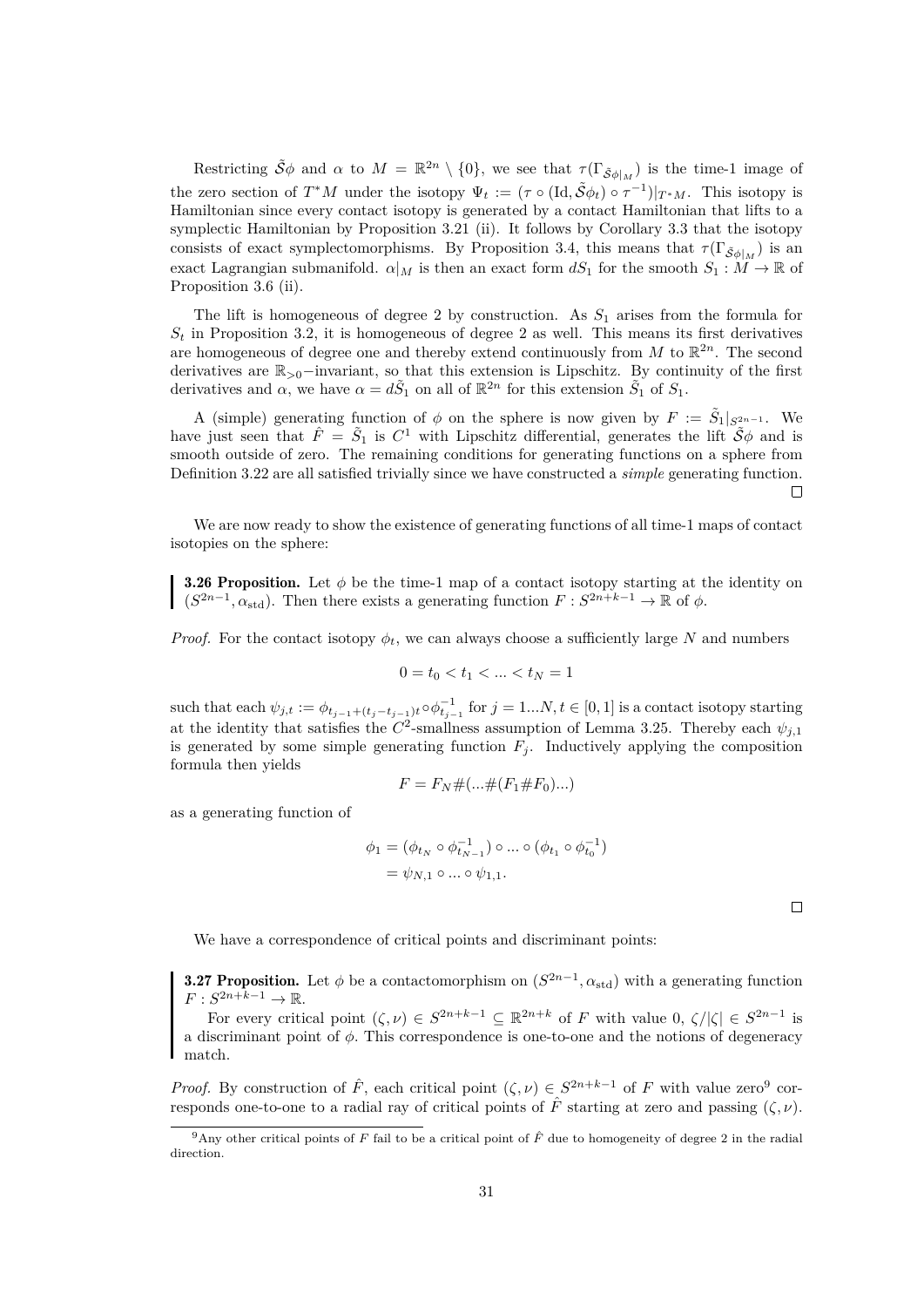Since F is a generating function on the sphere,  $i_{\hat{F}}$  is injective so that according to Propo-sition [3.18](#page-28-0) (i), these rays correspond one-to-one to rays of fixed points of  $\tilde{S}\phi$  starting at 0 and passing  $\zeta$ . By part (iii) of Proposition [3.21,](#page-30-1) each of these corresponds one-to-one to a discriminant point  $\zeta/|\zeta|$  of  $\phi$ .

By part (iii) of Definition [3.22,](#page-32-0) we can also apply part (ii) of Proposition [3.18](#page-28-0) along the subspace perpendicular to the radial direction. It follows that each of the steps above preserves (non-)degeneracy of critical points, fixed points and discriminant points (outside of the radial direction, where applicable).

 $\Box$ 

For the Reeb flow, we will require generating functions with a number of particularly nice properties:

<span id="page-35-1"></span>**3.28 Proposition.** Consider the negative Reeb flow  $a_t(z) := e^{-2\pi i t} z$  on  $S^{2n-1}$ . Then there is an  $m \in \mathbb{N}$  and a smooth family of generating functions  $(A_t : S^{2n+m-1} \to \mathbb{R})_{t \in [0,1]}$  of  $a_t$  such that:

(i) The extensions  $\hat{A}_t : \mathbb{R}^{2n+m} \to \mathbb{R}$  form a smooth family of quadratic forms.

(ii) 
$$
\partial \hat{A}_t / \partial t < 0
$$
 on  $\Sigma_{\hat{A}_t} \setminus \{0\} \subseteq \mathbb{R}^{2n+m}$ .

(iii)  $\text{ind}(\hat{A}_1) - \text{ind}(\hat{A}_0) = 2n \text{ holds}^{10}$  $\text{ind}(\hat{A}_1) - \text{ind}(\hat{A}_0) = 2n \text{ holds}^{10}$  $\text{ind}(\hat{A}_1) - \text{ind}(\hat{A}_0) = 2n \text{ holds}^{10}$ .

*Proof.* This proposition and its proof are based on Lemma 4.4 of [\[Thé98\]](#page-60-3), augmented with an additional computation for (iii).

We first show that the quadratic form

$$
Q_t(z) := -\tan(\pi t) ||z||^2
$$

on  $\mathbb{C}^n \simeq \mathbb{R}^{2n}$  generates  $\tilde{S}a_t$  for  $t \in [0, 1/2)$ . The graph of  $\tilde{S}a_t(z) = e^{-2\pi i t}z$  is given by  $\{(z, e^{-2\pi it}z) \mid z \in \mathbb{C}^n\}$ , which under the identification  $\tau$  gets mapped to

$$
\tau(\Gamma_{\tilde{S}a_t}) = \left\{ \left( (1 + e^{-2\pi it}) \frac{z}{2}, iz(1 - e^{-2\pi it}) \right) \mid z \in \mathbb{C}^n \right\}.
$$

Reparametrizing this in terms of the first variable via  $z \mapsto 2iz(1 - e^{-2\pi it})^{-1}$  (this is a diffeomorphism since  $t < 1/2$ ) yields

$$
\tau(\Gamma_{\tilde{\mathcal{S}}a_t}) = \{ (z, -2\tan(\pi t)z) \mid z \in \mathbb{C}^n \},
$$

i.e. the graph of the 1-form  $-2 \tan(\pi t)z = d_z Q_t$ . Thus  $Q_t$  is even a *simple* generating function of  $\tilde{S}_{a_t}$  for  $t < 1/2$ . As it also is smooth everywhere, all conditions for the restriction to the sphere being a generating function of  $a_t$  are met automatically.

Regarding construction of  $A_t$  and (i): We now set  $m = 8n$  and

$$
\hat{A}_t := Q_{t/3} \# (Q_{t/3} \# Q_{t/3}).
$$

This is a smooth family of quadratic forms because each  $Q_t$  is. For the same reason, it satisfies  $\hat{A}_t(\lambda x) = \lambda^2 A_t(x)$  for  $\lambda \in \mathbb{R}_{\geq 0}$  and thereby is the extension of the restriction  $A_t := \hat{A}_t|_{S^{2n+m-1}}$ , as our notation suggests. Per Proposition [3.24,](#page-32-1)  $A_t$  is a generating function of  $a_t$ .

Regarding (ii): By definition of  $\hat{A}_t$  and the composition formula (Proposition [3.19\)](#page-28-2),

$$
\hat{A}_t(q, \zeta_1, \zeta_2, \zeta_a, \zeta_b) = Q_{t/3}(\zeta_1) + Q_{t/3}(\zeta_a) + Q_{t/3}(\zeta_b)
$$

<span id="page-35-0"></span><sup>&</sup>lt;sup>10</sup>The **index** ind(*Q*) of a quadratic form *Q* is the number of negative eigenvalues of the coefficient matrix.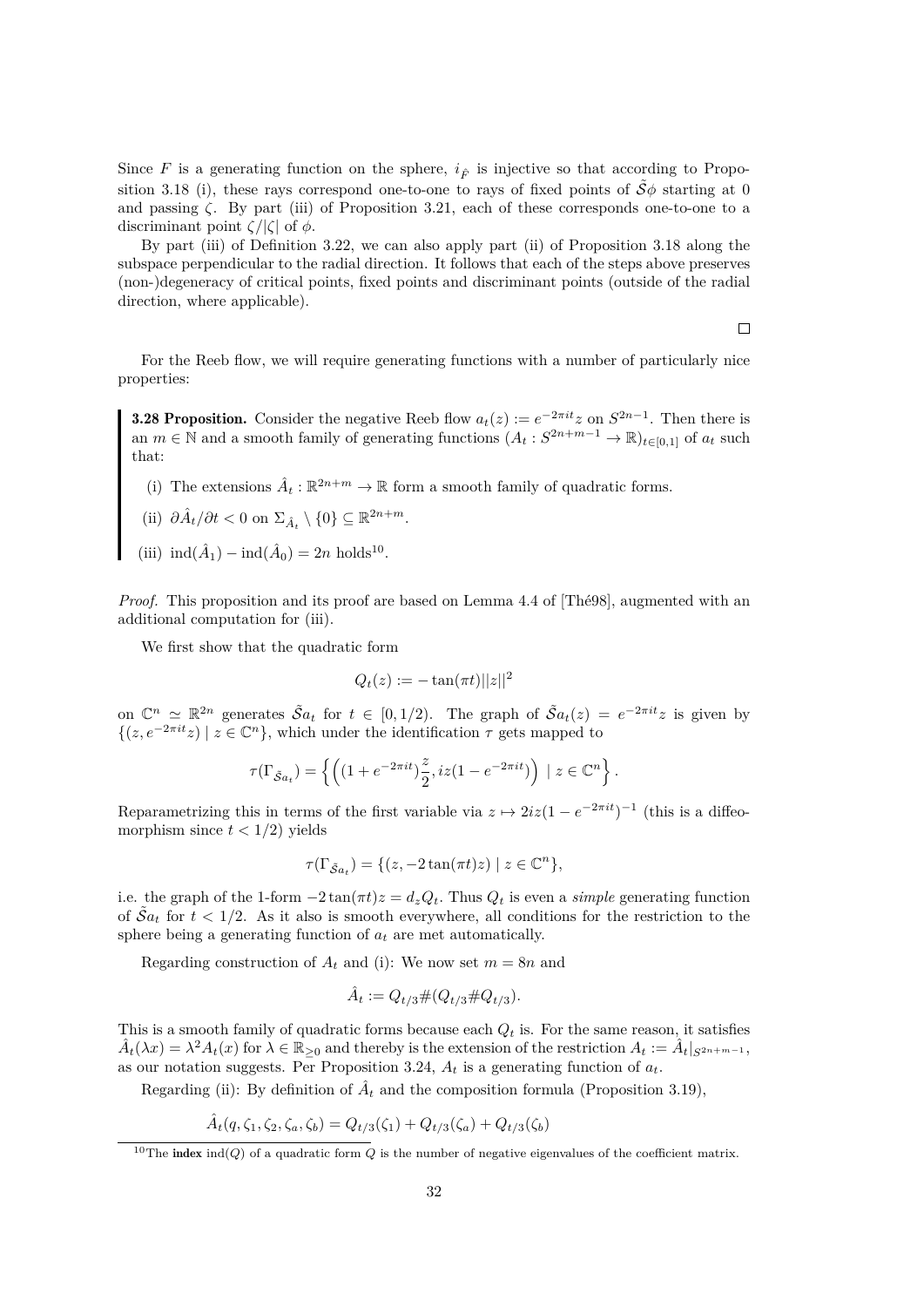$$
-2\omega_{\rm std}(\zeta_a - \zeta_2, \zeta_b - \zeta_2) - 2\omega_{\rm std}(\zeta_1 - q, \zeta_2 - q). \tag{10}
$$

The time derivative of  $\hat{A}_t$  fails to be strictly negative exactly at points where  $\zeta_1 = \zeta_a =$  $\zeta_b = 0$ . So we are done if  $(q, \zeta_1, \zeta_2, \zeta_a, \zeta_b) \in \Sigma_{\hat{A}_t}$  and  $\zeta_1 = \zeta_a = \zeta_b = 0$  already imply that  $\zeta_2$ and  $q$  vanish, too. By Lemma [3.17,](#page-27-0)

$$
\Sigma_{\hat{A}_t} = \left\{ (q, \zeta_1, \zeta_2, \zeta_a, \zeta_b) \in \mathbb{R}^{10n} \mid \partial \hat{A}_t / \partial(\zeta_1, \zeta_2, \zeta_a, \zeta_b) = 0 \right\}.
$$

After evaluating the derivative,  $\partial \hat{A}_t/\partial \zeta_a = 0$  and  $\zeta_a = \zeta_b = 0$  indeed yield  $\zeta_2 = 0$ , and  $\partial \hat{A}_t / \partial \zeta_1 = 0$  and  $\zeta_1 = \zeta_2 = 0$  yield  $q = 0$ .

Regarding (iii): In a lengthy but mindless computation, we can evaluate Eq. [\(10\)](#page-36-0) at  $t = 0, 1$ and calculate the eigenvalues of the coefficient matrices to verify that

$$
ind(\hat{A}_0) = 5n
$$
 and  $ind(\hat{A}_1) = 7n$ .

<span id="page-36-0"></span>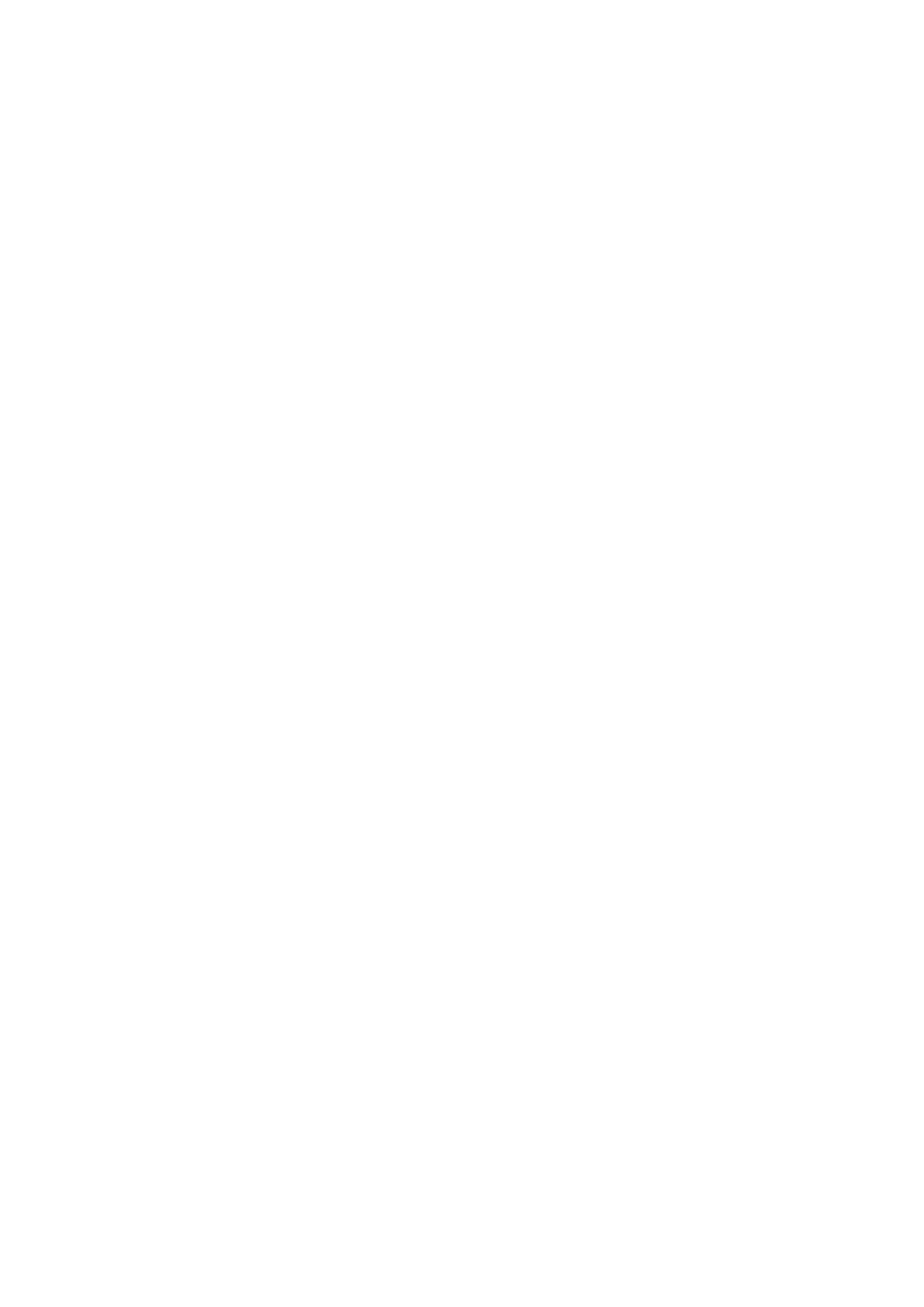# <span id="page-38-0"></span>**4 Proof of the Main Result**

In this chapter, we follow Sandon's proof [\[San13\]](#page-60-1) of the special case of the contact Arnol'd conjecture [2.27](#page-17-0) where the underlying manifold is a sphere: *Every generic contactomorphism* φ of  $S^{2n-1}$  which is contact isotopic to the identity has at least two translated points. However, due to a gap in Sandon's argument, we need to replace the condition that  $\phi$  is contact isotopic. Instead, we assume that  $\phi$  has a generating function  $F : S^{2n+k-1} \to \mathbb{R}$  such that the sublevel set  $\{F \neq 0 \leq 0\}$  is either empty or an embedded submanifold with non-trivial homology.

In the first section of this chapter, we will introduce cell attachments and a parametric Morse theory that will relate discriminant points of contactomorphisms to the homology of a sublevel set of their generating function. In the second section, we investigate the homology of the sublevel sets  $\{A_t \# F \leq 0\}$ , where  $A_t$  generates the Reeb flow. We can then combine these findings to prove the main result in the last section. Here, we also discuss the impact of the gap in Sandon's argument.

#### <span id="page-38-1"></span>**4.1 Cell Attachments and Parametric Morse Theory**

Our goal is to detect the presence of translated points, which the generating function approach relates to critical points. In turn, *Morse theory* provides a connection to topology, allowing us to detect translated points using topological invariants. This essentially builds on the insight that the sublevel sets  $f^{-1}((-\infty, a])$  of a function  $f : M \to \mathbb{R}$  change by attaching *cells* when passing non-degenerate critical points.

In this chapter, we will first discuss cell attachments and how we can detect them by their effect on the *Betti numbers* of the space. We then fill out the details of a *parametric* Morse theory that Sandon outlines in  $\text{San}13$ ; Gra $+17$ . In this part, we will crucially draw from Milnor's [\[Mil63\]](#page-59-15).

4.1 Definition (Cell attachment and CW complexes).

- (i) An n-cell is the topological space  $D^n := \{x \in \mathbb{R}^n \mid ||x|| \leq 1\}.$
- (ii) A topological space arises from a topological space Y by **attachment of an** n-cell along an attachment map  $\phi : \partial D^n \to Y$  if it is given by the quotient space

$$
Y \cup_{\phi} D^n := (Y \cup D^n) / \sim,
$$

where  $\sim$  is the equivalence relation that identifies every  $x \in \partial D^n$  with  $\phi(x) \in Y$ . Note that for  $n = 0$ , this is a disjoint union with a point since  $\partial D^n = \emptyset$ .

(iii) We say a space X is a  $\text{CW }$  complex if it arises by the following process: We start with a discrete set  $X^0$ , construct  $X^n$  from every  $X^{n-1}$  by attaching an arbitrary number of *n*-cells and finally take the union  $X = \bigcup_n X^n$  equipped with the weak topology. We regard the decomposition of  $X$  into cells as part of the CW structure. For more details, see e.g. Chapter 0 of [\[Hat02\]](#page-59-18).

It is a well-established fact that every manifold is a CW complex: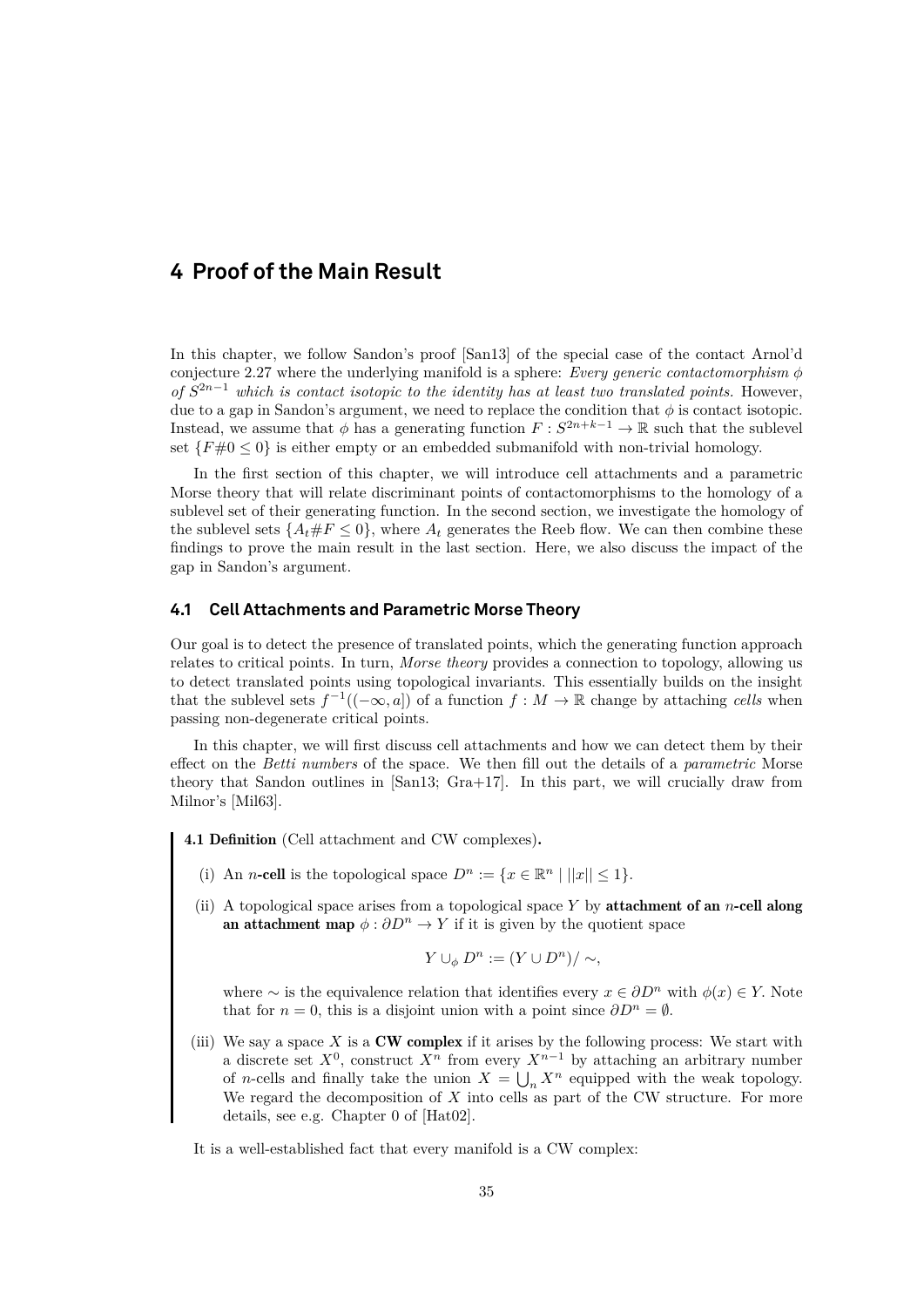<span id="page-39-4"></span>4.2 Theorem (Triangulation). Every smooth manifold M admits a *triangulation,* i.e. a homeomorphism to a *simplicial complex*. In particular, this induces a CW complex structure on the manifold M.

*Proof.* See e.g. [\[Whi40\]](#page-60-14).

We will use the following proposition in the proof of the main theorem to detect cell attachments through homology:

<span id="page-39-5"></span>4.3 Proposition. Let X be a CW complex and  $\phi : \partial D^n \to X$  an attachment map of an n-cell into  $X$ . Then exactly one Betti number of  $X$  changes when attaching the cell.

*Proof.* This argument is adapted from [\[RV06\]](#page-60-15), where it is given in the context of simplicial homology.

Write  $Y := X \cup_{\phi} D^n$ . Recall that the j-th Betti number is the rank of the j-th integral singular homology group. As such, they are invariant under homotopy equivalences. Following the arguments in the second paragraph of the proof of Theorem 3.5 in [\[Mil63\]](#page-59-15), we can find a CW complex  $Y'$  that is homotopy equivalent to Y and carries the same CW structure as  $X$ , except for one additional n-cell<sup>[11](#page-39-0)</sup>. We will denote this additional cell by  $\sigma$ .

We can now calculate the Betti numbers of the CW complexes X and Y' with *cellular homology*. For a precise definition and a proof that it coincides with singular homology, see e.g. Chapter 2.2 of [\[Hat02\]](#page-59-18). The j-th element  $C_i$  in the cellular chain complex can be seen as the group of integral linear combinations of  $j$ -cells, linked together by the natural boundary homomorphism  $d_i$  :  $C_i \rightarrow C_{i-1}$ . By rank-nullity we have

<span id="page-39-1"></span>
$$
rk C_j = rk \ker d_j + rk \operatorname{im} d_j. \tag{11}
$$

As usual, the homology groups and the Betti numbers can be calculated as

<span id="page-39-3"></span>
$$
H_j := \frac{\ker d_j}{\operatorname{im} d_{j+1}}, \quad \text{and} \quad \beta_j := \operatorname{rk} H_j = \operatorname{rk} \ker d_j - \operatorname{rk} \operatorname{im} d_{j+1}.
$$
 (12)

Turning back to our specific cellular complexes  $Y'$  and  $X$ , it follows by their construction that

<span id="page-39-2"></span>
$$
C_j(Y') = \begin{cases} C_j(X) \oplus \mathbb{Z}[\sigma] & \text{for } j = n, \\ C_j(X) & \text{otherwise.} \end{cases}
$$
(13)

Since only  $C_n(X)$  and  $C_n(Y')$  differ,  $H_j(X)$  and  $H_j(Y')$  as well as the j-th Betti numbers must coincide for all  $j \notin \{n-1, n\}$ . We now distinguish two cases based on whether  $d_n \sigma \in \text{im } d_n^{Y'}$  also lies in  $\text{im } d_n^{X'}$ .

If  $d_n \sigma \notin \text{im } d_n^X$ , we intuitively have that the attachment of  $\sigma$  closes up an n-dimensional 'hole' in X. Clearly

$$
\operatorname{rk} \operatorname{im} d_j^{Y'} = \begin{cases} \operatorname{rk} \operatorname{im} d_j^X + 1 & \text{for } j = n, \\ \operatorname{rk} \operatorname{im} d_j^X & \text{otherwise,} \end{cases}
$$

such that

$$
\operatorname{rk}\operatorname{ker} d_j^{Y'} \overset{(11),(13)}{=} \begin{cases} C_j(X) + 1 - \operatorname{rk} \operatorname{im} d_j^X - 1 & \text{for } j = n, \\ C_j(X) - \operatorname{rk} \operatorname{im} d_j^X & \text{otherwise,} \end{cases} \begin{cases} \text{(11)} \\ \stackrel{(11)}{=} \operatorname{rk} \operatorname{ker} d_j^X. \end{cases}
$$

<span id="page-39-0"></span><sup>&</sup>lt;sup>11</sup>It is not true that we can just take the CW structure of X and add in the additional n-cell to obtain a CW structure of Y: It is not clear that the cell gets attached only to cells of lower dimension, which the definition of a CW structure requires. However, Milnor uses *cellular approximation* of the attachment map to find a homotopic map  $\phi'$  that attaches to sufficiently low dimensional cells. His Lemma 3.6, a compatibility result about cell attachments, homotopies and homotopy equivalences, then gives the desired homotopy equivalence between Y and  $Y' := X \cup_{\phi'} D^n$ .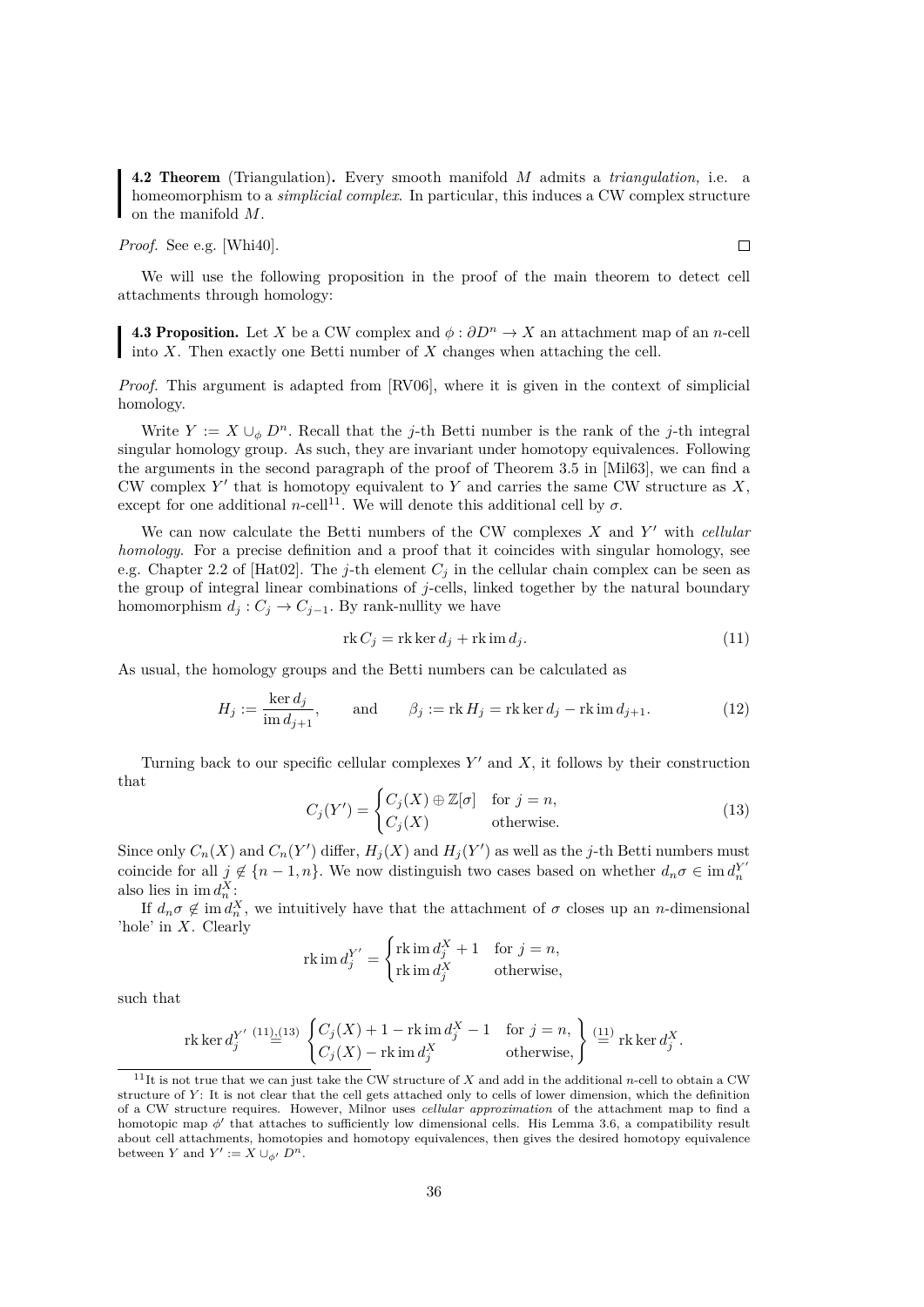It follows with Eq. [\(12\)](#page-39-3) that

$$
\beta_j(Y') = \begin{cases} \beta_j(X) - 1 & \text{for } j = n - 1, \\ \beta_j(X) & \text{otherwise.} \end{cases}
$$

If  $d_n \sigma \in d_n(C_n(X))$ , the attachment of  $\sigma$  instead creates a new  $(n+1)$ -dimensional 'hole'. In this situation, we immediately have  $\operatorname{rk} \operatorname{im} d_j^{Y'} = \operatorname{rk} \operatorname{im} d_j^X$  such that

$$
\operatorname{rk}\ker d_j^{Y'} \overset{(11),(13)}{=} \begin{cases} C_j(X)+1-\operatorname{rk}\operatorname{im} d_j^X & \text{for } j=n, \\ C_j(X)-\operatorname{rk}\operatorname{im} d_j^X & \text{otherwise,} \end{cases} \overset{(11)}{=} \begin{cases} \operatorname{rk}\ker d_j^X+1 & \text{for } j=n, \\ \operatorname{rk}\ker d_j^X & \text{otherwise.} \end{cases}
$$

It follows with Eq. [\(12\)](#page-39-3) that

$$
\beta_j(Y') = \begin{cases} \beta_j(X) + 1 & \text{for } j = n, \\ \beta_j(X) & \text{otherwise.} \end{cases}
$$

In both cases we see that exactly one Betti number changed.

We recap some basic definitions of Morse theory:

- **4.4 Definition** (Critical points). Let M be a manifold and  $f : M \to \mathbb{R}$  differentiable.
	- (i) A critical point of f is a point  $p \in M$  such that  $d_p f = 0$ . A critical value is a number  $c \in \mathbb{R}$  such that  $f^{-1}(c)$  contains at least one critical point.
	- (ii) A non-degenerate critical point of index  $\lambda$  is a critical point  $p \in M$  such that
		- $f$  is smooth around  $p$ ,
		- there is a coordinate chart around p in which the Hessian matrix  $H_p f$  of f is non-singular and
		- the dimension of the largest subspace on which  $H_p f$  is negative definite equals  $\lambda$ .

Note that the notion of non-degeneracy of critical points and their index is independent of the choice of coordinate system by Sylvester's law of inertia. While it would be sufficient for the results of this section to require  $f$  to be only  $C^2$  around critical points, we assume smoothness here and in later statements for simplicity.

The following normal form Lemma is the corner stone of Morse theory:

<span id="page-40-0"></span>**4.5 Lemma** (Morse). Let M be a manifold and  $f : M \to \mathbb{R}$  differentiable. Around any nondegenerate critical point p of index  $\lambda$ , there exists a chart  $(u_i)_{i=1...n}$  in which the function  $f:M\rightarrow\mathbb{R}$  can be written as

$$
f(u) = f(p) - u_1^2 - \dots - u_\lambda^2 + u_{\lambda+1}^2 + \dots + u_n^2.
$$

In particular, non-degenerate critical points are isolated.

*Proof.* See e.g. Lemma 2.2 in [\[Mil63\]](#page-59-15).

The fundamental theorems of Morse theory establish that sublevel sets of a function on a compact manifold with only non-degenerate critical points change up to homotopy equivalence only by attaching cells when passing critical values. We will mimic this approach for *parametric* sublevel sets: For some fixed value  $a$  and family  $f$  of functions, we investigate how the sublevel sets  $\{f_t \leq a\}$  change when varying t.

If a is a regular value of  $f_t$  for all times t we pass, nothing happens up to homotopy:

```
\Box
```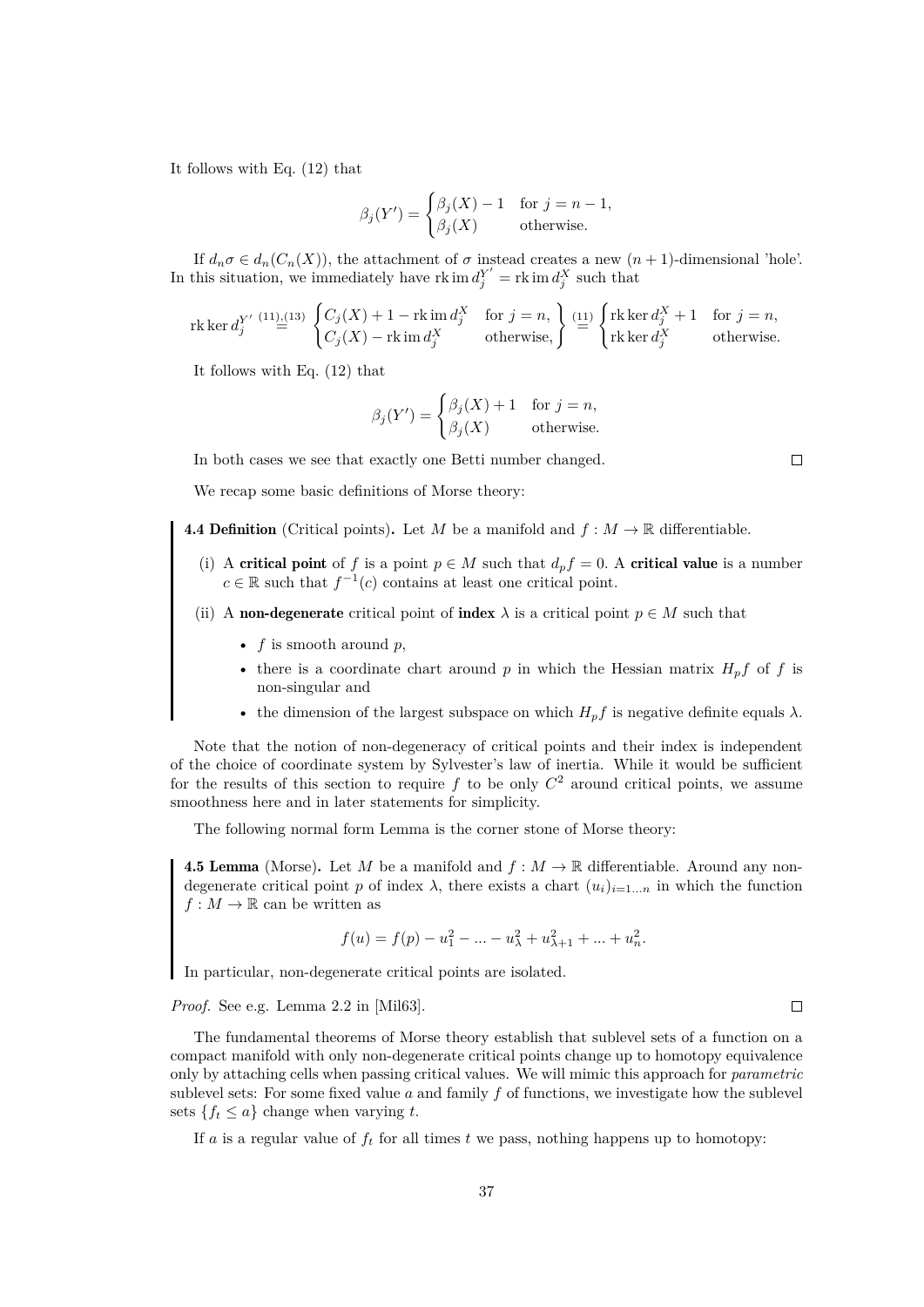<span id="page-41-0"></span>4.6 Lemma (Relation of parametric sublevel sets without passing a critical point). Let M be a compact manifold and  $f: M \times [0,1] \to \mathbb{R}, (x,t) \mapsto f_t(x)$  a  $C^1$ -map such that each  $f_t$  has a Lipschitz differential. Assume that  $a \in \mathbb{R}$  is a regular value of  $f_t$  for every  $t \in [0, 1]$ . Then there exists an isotopy  $\theta_t$  of M such that  $\theta_t({f_0 \le a}) = {f_t \le a}$ .

*Proof.* We mostly reproduce the proof of Lemma 4.14 from [\[Gra+17\]](#page-59-0) for the reader's convenience.

Pick a Riemannian metric on M. Note that the open subset

$$
\mathcal{U} := \{(x, t) \mid df_t|_x \neq 0\} \subseteq M \times [0, 1]
$$

is exactly the set of  $(x, t)$  such that the gradient  $\nabla f_t|x$  is non-zero. Define a vector field

$$
u_t := \nabla f_t / ||\nabla f_t||^2 \qquad \text{on} \qquad \mathcal{U}_t := \{ x \in M \mid df_t|_x \neq 0 \}
$$

for each  $t \in [0, 1]$  and note that  $df_t(u_t) = 1$  by construction.

Pick  $\epsilon > 0$  small enough such that the closed neighbourhood

$$
\mathcal{W} := \{(x, t) \in M \times [0, 1] \mid |f_t(x) - a| \le \epsilon\}
$$

of  $\{(x, t) \in M \times [0, 1] \mid f_t(x) = a\}$  is contained in U. Pick a smooth function

$$
\rho: M\times [0,1]\to \mathbb{R}
$$

with supp  $\rho \subseteq \mathcal{U}$  and  $\rho(x) = 1$  for  $x \in \mathcal{W}$ . Define a time-dependent vector field  $X_{t \in [0,1]}$  by

$$
X_t(x) = -\rho(x, t) \left(\partial_t f_t(x)\right) u_t(x) \quad \text{for } (x, t) \in \mathcal{U}
$$

and  $X_t(x) = 0$  otherwise. It is Lipschitz by assumption so that its flow  $\theta_t$  is well-defined on the compact M.

We now claim that  $\theta_t$  is the isotopy that we are looking for. We can check

$$
\frac{d}{dt}f_t(\theta_t(x)) = (\partial_t f_t)(\theta_t(x)) + df_t(X_t)(\theta_t(x)) = (1 - \rho(\theta_t(x), t))(\partial_t f_t)(\theta_t(x)).
$$

In particular,  $\frac{d}{dt}f_t(\theta_t(x)) = 0$  for  $(\theta_t(x), t) \in \mathcal{W}$ , so  $\theta_t(\lbrace f_0 = a \rbrace) = \lbrace f_t = a \rbrace$ . As  $\theta_0 = \text{Id}_M$ ,

$$
\theta_t(\{f_0 \le a\}) = \{f_t \le a\}
$$

follows by continuity of the isotopy.

If we do pass a time  $t$  where  $a$  is a critical value, sublevel sets essentially change by cell attachment:

<span id="page-41-1"></span>4.7 Lemma (Relation of parametric sublevel sets passing a single critical point). Let M be a compact manifold and  $f: M \times [0,1] \to \mathbb{R}, (x,t) \mapsto f_t(x)$  a  $C^1$ -map such that each  $f_t$  has a Lipschitz differential and  $\partial_t f \leq 0$ . Assume there are  $(x_0, t_0) \in M \times (0, 1)$  and  $\epsilon > 0$  such that  $x_0$  is a non-degenerate critical point of  $f_{t_0}$  with value a and index  $\lambda$ , that  $\partial_t f < 0$  and f smooth in a neighourhood of  $(x_0, t_0)$  and that for all  $t \in [t_0 - \epsilon, t_0 + \epsilon]$  there are no other critical points of  $f_t$  with value a. Then  $\{f_{t_0+\epsilon} \leq a\}$  is homotopy equivalent to  $\{f_{t_0-\epsilon} \leq a\}$ with a  $\lambda$ -cell attached.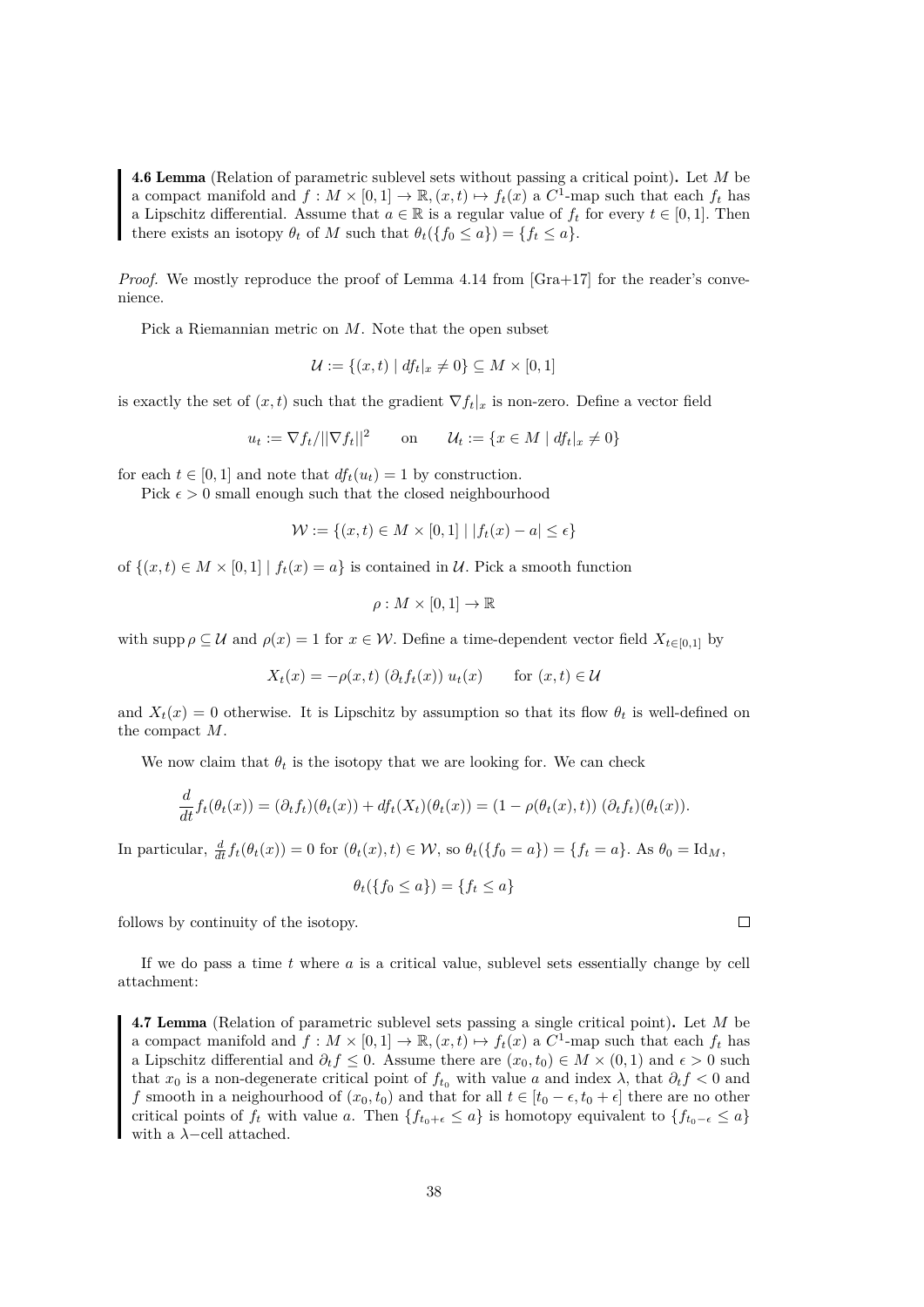

FIG. 2. Example of parametric Morse theory. The red mesh is the graph of a family of functions f, plotted between time 0 and three different t. The thick black lines are the slices  $f_t$  at those times t. The level set  ${f = a}$  for a fixed value a is colored blue and the sublevel sets  ${f_t \le a}$  are green. As the critical point of  $f_t$ passes the value a, a 1-cell is attached to the green sublevel set.

*Proof.* This proof closely mirrors the proof of Theorem 3.2 in [\[Mil63\]](#page-59-15). The crucial difference is that we use the implicit function theorem to locally construct a map  $h$  whose sublevel sets  ${h \leq t}$  relate to the parametric sublevel sets  ${f_t \leq a}$ . The proof then proceeds by bringing the problem into a normal form with the Morse Lemma and constructing perturbed functions  $\tilde{f}_t$  and  $\tilde{h}$  around the critical point.

Choose a neighbourhood U of  $x_0$  and  $\delta \in (0, \epsilon)$  small enough such that  $\partial_t f$  is bounded away from zero on the closure of  $U \times (t_0 - \delta, t_0 + \delta)$ . It follows that  $f_{t_0-\delta}(x_0) > a$  and  $f_{t_0+\delta}(x_0) < a$ . By shrinking U we may assume that  $f_{t_0-\delta} > a$  and  $f_{t_0+\delta} < a$  holds on all of U. By monotonicity and the intermediate value theorem, we get that for all  $x \in U$  there is exactly one  $t \in (t_0 - \delta, t_0 + \delta)$  such that  $f_t(x) = a$ . In other words, we can define a unique map

$$
h: U \to \mathbb{R}
$$
 such that  $f_{h(x)}(x) = a \quad \forall x \in U$ .

Further shrink U and  $\delta$  until f is smooth on the closure of  $U \times (t_0 - \delta, t_0 + \delta)$ . Since  $\partial_t f$  is bounded away from zero, the implicit function theorem implies that  $h$  is smooth with

$$
D_x h = -(\partial_t f_{h(x)}(x))^{-1} \partial_x f_{h(x)}(x), \qquad (14)
$$

so that critical points of h with value t correspond to critical points of  $f_t$  with value a. Taking the second derivative at such a critical point shows that

$$
D_x^2 h = -(\partial_t f_{h(x)}(x))^{-1} \partial_x^2 f_{h(x)}(x).
$$
\n(15)

This means for any choice of metric that the Hessian matrices of h and  $f_{t_0}$  in  $x_0$  are a positive multiple of each other, so degeneracy and index are preserved under the correspondence of critical points. In particular,  $x_0$  is a non-degenerate critical point of h with index  $\lambda$ .

By the Morse Lemma [4.5,](#page-40-0) we can further restrict U to find coordinates  $u = (u_1, ..., u_n)$  on it such that

$$
h = t_0 - u_1^2 - \dots - u_\lambda^2 + u_{\lambda+1}^2 + \dots + u_n^2
$$

and the critical point has coordinates  $u(x_0) = 0$ . For later convenience, define

$$
\xi(x) = u_1^2 - \dots + u_\lambda^2
$$

$$
\eta(x) = u_{\lambda+1}^2 + \dots + u_n^2
$$

on U such that  $h = t_0 - \xi + \eta$ .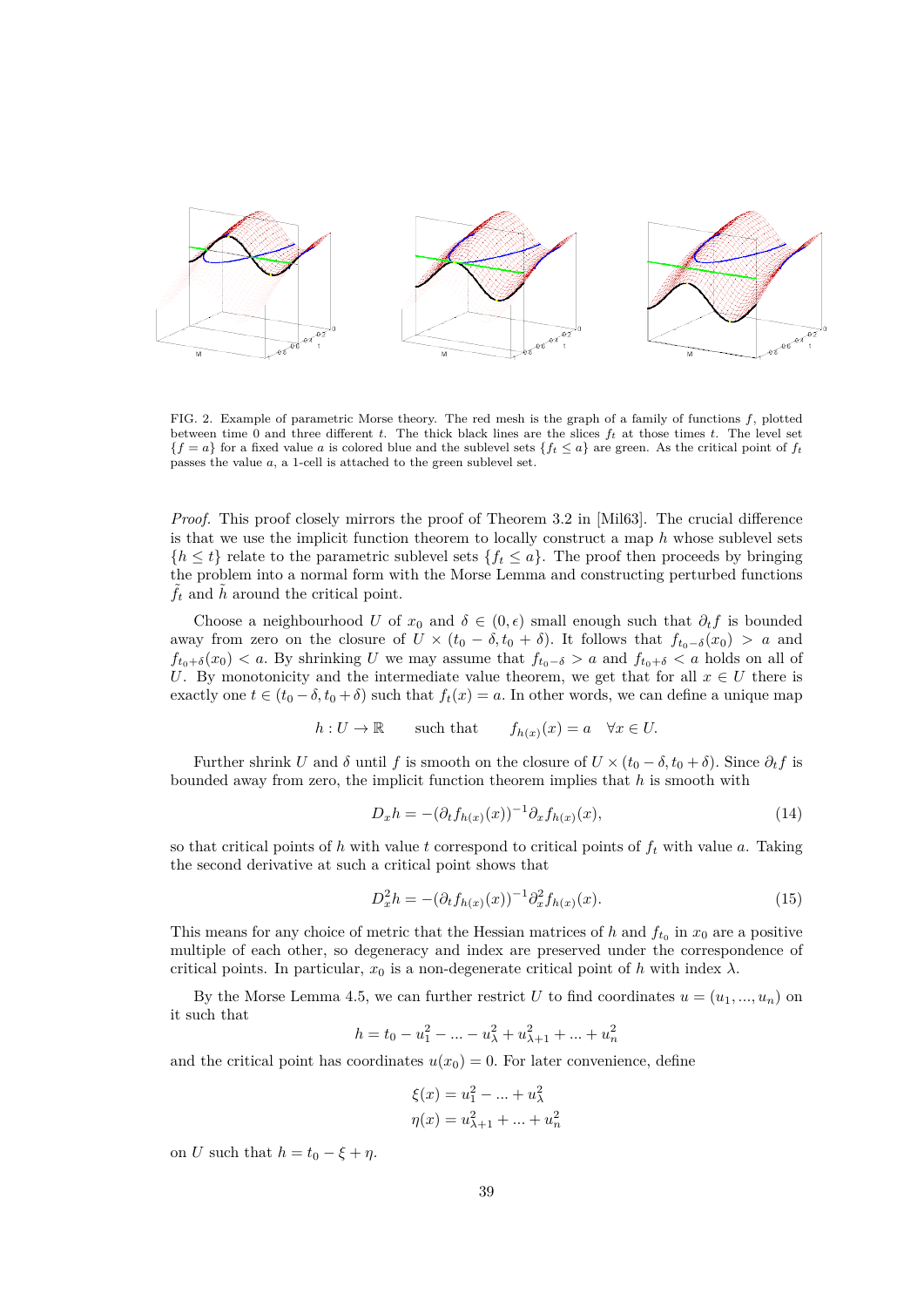Further shrink  $\delta$  until the closed ball with radius  $\sqrt{2\delta}$  around the origin is contained in the image of the chart  $u: U \to \mathbb{R}^n$  and define the  $\lambda$ -cell

$$
D := \{ p \in U \mid u_1^2(p) + \dots + u_\lambda^2(p) \le \delta \text{ and } u_{\lambda+1}(p) + \dots + u_n(p) = 0 \}
$$
  
=  $\{ p \in U \mid \xi(p) \le \delta \text{ and } \eta(p) = 0 \}.$ 

We find ourselves in the situation sketched by the following figure if we collapse each of  $(u_1, ..., u_\lambda)$  and  $(u_{\lambda+1}, ..., u_n)$  into a line:



The circle represents the boundary of the ball with radius  $\sqrt{2\delta}$ . The heavily shaded region is the region where  $h \leq t_0 - \delta$ , or equivalently  $f_{t_0-\delta} \leq a$ . In the green region we have  $t_0 - \delta <$  $h < t_0 + \delta$ . The red line is the  $\lambda$ -cell D and the level sets of h are labeled.

Pick a smooth function  $\mu : \mathbb{R} \to \mathbb{R}$  such that

$$
\mu(0) > \delta,\n\mu(r) = 0 \qquad \forall r \ge 2\delta,\n\mu'(r) \in (-1, 0] \qquad \forall r \in \mathbb{R}.
$$

Now define the map  $\tilde{f}: M \times [0,1] \to \mathbb{R}$  to coincide with f outside of  $U \times [0,1]$ , and set

$$
\tilde{f}_t(x) = f_{t+\mu(\xi(x)+2\eta(x))}(x)
$$

for  $(x, t) \in U \times [0, 1]$ .

Just like f induced h, the map  $\tilde{f}$  now corresponds to a smooth  $\tilde{h}: U \to \mathbb{R}$  given by

$$
\tilde{h} := t_0 - \xi + \eta - \mu(\xi + 2\eta)
$$

such that  $\tilde{f}_{\tilde{h}(x)}(x) = a \quad \forall x \in U$ .

By definition of  $\mu$ , the functions  $f_{t+\delta}$  and  $\tilde{f}_{t+\delta}$  coincide outside of the ellipsoid  $\{\xi+2\eta\leq\xi\}$  $2\delta$   $\subseteq$  *U*. For any  $x \in U$  contained in this ellipsoid,

$$
\tilde{h}(x) \le h(x) = t_0 - \xi(x) + \eta(x) \le t_0 + \frac{1}{2}(\xi(x) + 2\eta(x)) = t_0 + \delta,
$$

so that  $\tilde{f}_{t_0+\delta}(x) \leq a$  and  $f_{t_0+\delta}(x) \leq a$  both hold. It follows that

<span id="page-43-0"></span>
$$
\{f_{t_0+\delta} \le a\} = \{\tilde{f}_{t_0+\delta} \le a\}.
$$
\n(16)

We have constructed  $\mu$  in a way such that  $h'$  has the same unique critical point within  $U$ : We have

$$
\frac{\partial \tilde{h}}{\partial \xi} = -1 - \mu'(\xi + 2\eta) < 0 \quad \text{and} \quad \frac{\partial \tilde{h}}{\partial \eta} = 1 - 2\mu'(\xi + 2\eta) \ge 1,
$$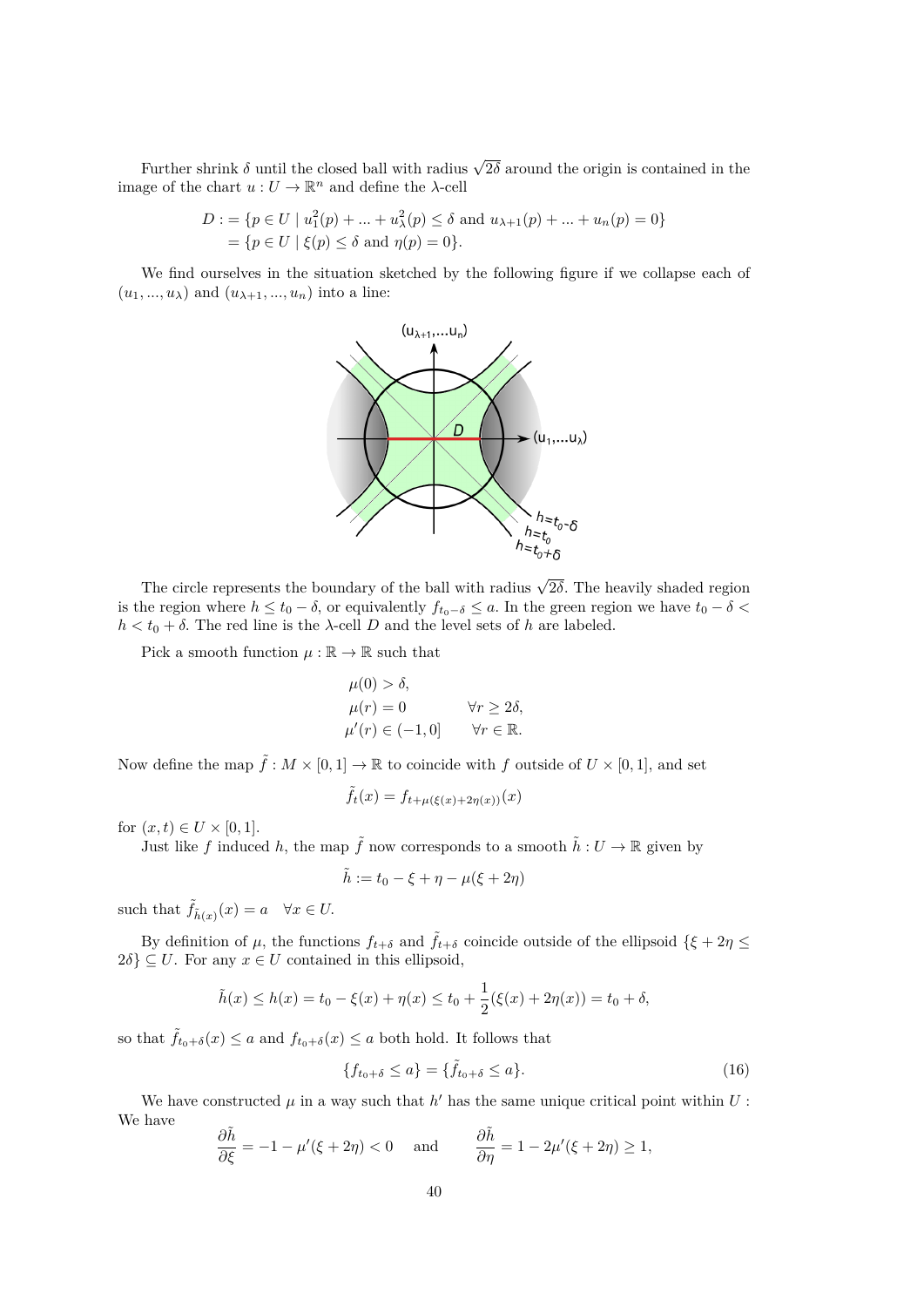so that

$$
d\tilde{h} = \frac{\partial \tilde{h}}{\partial \xi} d\xi + \frac{\partial \tilde{h}}{\partial \eta} d\eta
$$

vanishes only where  $d\xi$  and  $d\eta$  do, i.e. at  $x_0 = u(0)$ . Evaluating  $\tilde{h}$  at the critical point gives  $\tilde{h}(x_0) = t_0 - \mu(0) < t_0 - \delta$ . Due to the correspondence of critical points of  $\tilde{h}$  with those of  $\tilde{f}_h$ , we can apply Lemma [4.6](#page-41-0) to conclude the homotopy equivalence

<span id="page-44-0"></span>
$$
\{\tilde{f}_{t_0+\delta} \le a\} \simeq \{\tilde{f}_{t_0-\delta} \le a\}.\tag{17}
$$

Define H to be the closure of  $\{\tilde{f}_{t_0-\delta} \leq a\} \setminus \{f_{t_0-\delta} \leq a\}$  such that

<span id="page-44-1"></span>
$$
\{\tilde{f}_{t_0-\delta} \le a\} = \{f_{t_0-\delta} \le a\} \cup H. \tag{18}
$$

The  $\lambda$ -cell D is contained in H: For  $x \in D$ ,  $\frac{\partial \tilde{h}}{\partial \xi} < 0$  implies

$$
\tilde{h}(x) \le \tilde{h}(x_0) < t_0 - \delta \qquad \Rightarrow \qquad \tilde{f}_{t_0 - \delta}(x) < a,
$$

while also  $f_{t_0-\delta}(x) \geq a$ .

The set  $H$  is now given by the region covered with arrows in the following sketch, while the region with  $t_0 - \delta < \tilde{h} < t_0 + \delta$  is colored green:



Note that the space  ${f_{t_0-\delta} \le a} \cup D$  is a cell attachment of D onto  ${f_{t_0-\delta} \le a}$ . As the figure suggests, we can find a homotopy equivalence that is trivial outside of  $U$  such that

<span id="page-44-2"></span>
$$
\{f_{t_0-\delta}\leq a\}\cup H\simeq \{f_{t_0-\delta}\leq a\}\cup D.\tag{19}
$$

An explicit construction of such a homotopy equivalence is given in Assertion 4 in the proof of Theorem 3.2 of [\[Mil63\]](#page-59-15).

We are now ready to put everything together:

$$
\{f_{t_0+\epsilon} \le a\} \simeq \{f_{t_0+\delta} \le a\}
$$
  
\n
$$
\stackrel{(16)}{=} \{\tilde{f}_{t_0+\delta} \le a\}
$$
  
\n
$$
\stackrel{(17)}{\simeq} \{\tilde{f}_{t_0-\delta} \le a\}
$$
  
\n
$$
\stackrel{(18)}{=} \{f_{t_0-\delta} \le a\} \cup H
$$
  
\n
$$
\stackrel{(19)}{\simeq} \{f_{t_0-\delta} \le a\} \cup D
$$
  
\n
$$
\simeq \{f_{t_0-\epsilon} \le a\} \cup \psi D
$$

Apart from the previously established equivalences, we have used Lemma [4.6](#page-41-0) in the first and last step to cover the remaining distance from  $t_0 - \epsilon$  to  $t_0 - \delta$  and  $t_0 + \delta$  to  $t_0 + \epsilon$ . In the last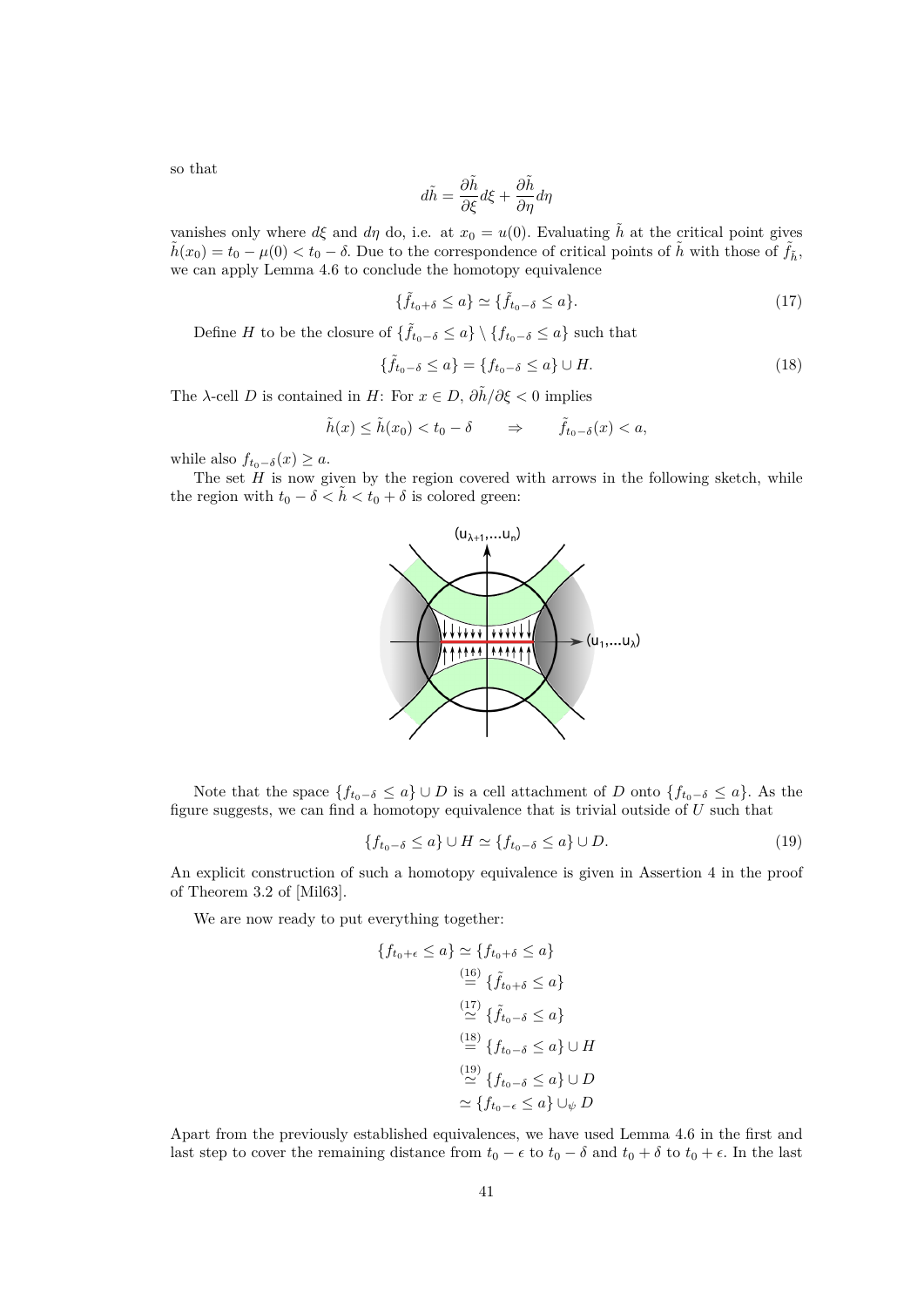step, we additionally used that a homotopy equivalence between topological spaces induces a homotopy equivalence between the spaces with an attached cell for a suitable attachment map  $\psi$  (see Lemma 3.7 of [\[Mil63\]](#page-59-15) for a proof due to P. Hilton). This completes our proof.  $\Box$ 

<span id="page-45-1"></span>4.8 (Generalization of Lemma [4.7](#page-41-1) to multiple critical points). Note that the proof of Lemma [4.7](#page-41-1) can easily be modified to allow for multiple non-degenerate critical points with value a: Since the Morse Lemma guarantees that these lie isolated, we can construct a perturbed  $\hat{f}$  and  $\hat{h}$ with minimal modifications. This results in a cell attachment for each of the critical points.

Putting the last two lemmata together, we get:

<span id="page-45-2"></span>**4.9 Proposition** (Parametric Morse Theorem). Let M be a compact manifold and  $f : M \times$  $[0,1] \to \mathbb{R}, (x,t) \mapsto f_t(x)$  a  $C^1$ -map such that each  $f_t$  has a Lipschitz differential and  $\partial_t f \leq 0$ . Let  $a \in \mathbb{R}$  and define

 $Crit_{f,a} := \{(x,t) \in M \times [0,1] \mid x \text{ is a critical point of } f_t \text{ with value } a\}.$ 

Assume that for each  $(x, t) \in \text{Crit}_{f,a}$ , x is a non-degenerate critical point of  $f_t$  with index  $\lambda_{x,t}$  and that around  $(x, t)$ , f is smooth with  $\partial_t f < 0$ .

Then  $\{f_1 \leq a\}$  is homotopy equivalent to  $\{f_0 \leq a\}$  with a cell of dimension  $\lambda_{x,t}$  attached for each  $(x, t) \in \text{Crit}_{f,a}$ .

*Proof.* By the Morse Lemma and the fact that  $\partial_t f_t < 0$  around each  $(x, t) \in \text{Crit}_{f,a}$ , we have that the points in Crit<sub>f,a</sub> are isolated. It follows that there is a finite number N of times  $t_1 < \ldots < t_N$  such that a is not a regular value of  $f_{t_j}$ . Pick  $\epsilon > 0$  smaller than any  $|t_j - t_k|$  for  $j \neq k$ . Lemma [4.7](#page-41-1) and Remark [4.8](#page-45-1) then give homotopy equivalences between each  ${f_t}_{j+\epsilon} \leq a$ and  $\{f_{t_i-\epsilon} \leq a\}$  with cells attached. Lemma [4.6](#page-41-0) provides homotopy equivalences between each  ${f_t}_{j+\epsilon} \leq a$  and  ${f_t}_{j+1-\epsilon} \leq a$ . These also induce homotopy equivalences between the spaces with attached cells by Lemma 3.7 of [\[Mil63\]](#page-59-15). П

#### <span id="page-45-0"></span>**4.2 Sublevel Sets of Composed Generating Functions**

This section is largely based on [\[San13\]](#page-60-1), but fixes various omissions and inaccuracies. We will provide a number of lemmata concerning sublevel sets of generating functions of contactomorphisms on the sphere. All of these culminate in Proposition [4.17,](#page-49-0) which will essentially allow us to detect differences in the reduced homology groups

$$
\tilde{H}_k(\{A_t\#F\leq 0\})
$$

of sublevel sets for  $t = 0$  and  $t = 1$ . This will be based on an argument that, for sufficiently nice  $G$ , the sublevel sets of composed generating functions at least philosophically are given by the *join*

$$
\{G \# F \le 0\} \simeq \{G \le 0\} * \{F \# 0 \le 0\}
$$

of their individual sublevel sets.

The join can be viewed as the union of all line segments connecting  $X$  and  $Y$  when these are placed in general position relative to each other:

4.10 Definition. Let X and Y be topological spaces. We define the join  $X * Y$  as the quotient space obtained from  $X \cup X \times Y \times [0,1] \cup Y$  by identifying for all  $x \in X, y \in Y$  the points  $(x, y, 0)$  with x as well as the points  $(x, y, 1)$  with y.

<span id="page-45-3"></span>4.11 (Alternative definition of the join). We follow the definition of the join from [\[Whi56\]](#page-60-16). Note that it is frequently defined as an analogous quotient space of only  $X \times Y \times [0, 1]$  instead.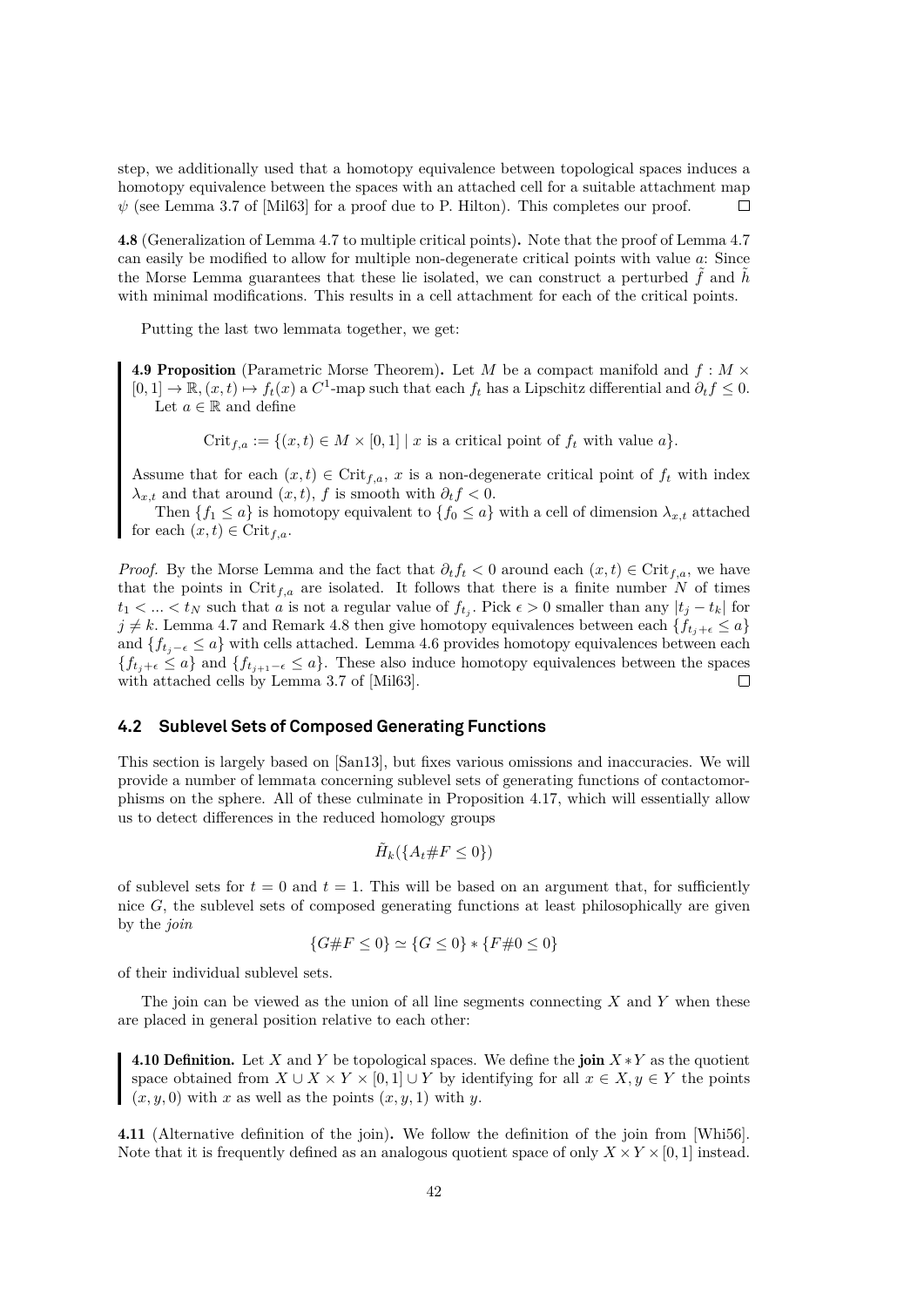These definitions only differ if exactly one of X and Y is the empty set: For us,  $M * \emptyset = M$ holds, which would otherwise be the empty set as well.

Sandon does not use our definition in Section 4 of [\[San13\]](#page-60-1). Strictly speaking, this leads to an error since she does not specifically exclude the case that  $F$  is positive in the last part of her argument.

As a step towards sublevel sets of composed generating functions, we can now consider those of the direct sum:

<span id="page-46-0"></span>**4.12 Lemma** (Sublevel set of direct sum). Let  $F_1: S^{n_1-1} \to \mathbb{R}$  and  $F_2: S^{n_2-1} \to \mathbb{R}$  be smooth functions on the sphere such that  ${F_j \leq 0}$  are deformation retractions of neighbourhoods in  $S^{n_j-1}$ . Write  $\hat{F}_1 : \mathbb{R}^{n_1} \to \mathbb{R}, \hat{F}_2 : \mathbb{R}^{n_2} \to \mathbb{R}$  for the extensions defined as in Definition [3.22](#page-32-0) and  $F_1 \oplus F_2$  for the restriction of the direct sum  $\hat{F}_1 \oplus \hat{F}_2$  to the unit sphere  $S^{n_1+n_2-1}$ . Then there is a homotopy equivalence

$$
\{F_1 \le 0\} * \{F_2 \le 0\} \simeq \{F_1 \oplus F_2 \le 0\}.
$$

*Proof.* We follow, in part, the proofs of Proposition 3.12 in [\[Gra+17\]](#page-59-0) and Proposition B.1 in [\[Giv90\]](#page-59-1) and incorporate part of an argument provided by A. Givental in correspondence regarding the latter.

Note first that there is an inclusion

$$
\iota: \{F_1 \le 0\} * \{F_2 \le 0\} \hookrightarrow \{F_1 \oplus F_2 \le 0\} \subseteq S^{n_1 + n_2 - 1}
$$

that can be defined on the join by sending equivalence classes of  $x_1 \in \{F_1 \le 0\}$  to  $(x_1, 0)$ ,  $x_2 \in \{F_2 \leq 0\}$  to  $(0, x_2)$ , and  $(x_1, x_2, s) \in \{F_1 \leq 0\} \times \{F_2 \leq 0\} \times [0, 1]$  to  $(\sqrt{s}x_1, \sqrt{1-s}x_2)$ . For brevity, we will write

$$
X := \{F_1 \oplus F_2 \le 0\} \subseteq S^{n_1 + n_2 - 1},
$$
  
\n
$$
A := \iota (\{F_1 \le 0\} * \{F_2 \le 0\})
$$
  
\n
$$
= \{(x_1, x_2) \in X \mid F_1(x_1) \le 0 \text{ and } F_2(x_2) \le 0\} \subseteq X.
$$

Our strategy will be to find a deformation retraction from  $X$  to  $A$ .

First combine the deformation retractions of neighbourhoods  $U_j \subseteq S^{n_j-1}$  to  $\{F_j \leq 0\}$  to obtain a deformation retraction

$$
r:B\times [0,1]\to B
$$

from a neighbourhood  $B$  of  $A$  in  $X$ .

We now want to find a homotopy

$$
r': X \times [0,1] \to X,
$$

such that  $r'_0 = \text{Id}_X$ ,  $r'_t|_B = \text{Id}_B$  and  $r'_1(X) \subseteq B$ . To do this, we need to continuously interpolate between the identity on B and homotopies that move points outside B into it. For a  $\delta > 0$ that we will fix later, define

$$
r'_{t}(\sqrt{s}x_{1},\sqrt{1-s}x_{2}) = \begin{cases} \left(\sqrt{(1-t)s}x_{1},\sqrt{(1-t)(1-s)+t}x_{2}\right) & \text{for } F_{1}(x_{1}) \geq \delta, \\ \left(\sqrt{(1-tq_{j}(x_{j}))s}x_{1},\sqrt{(1-tq_{j}(x_{j}))\ (1-s)+tq_{j}(x_{j})}\right) & \text{for } 0 \leq F_{1}(x_{1}) \leq \delta, \\ \left(\sqrt{s}x_{1},\sqrt{1-s}x_{2}\right) & \text{for } F_{1}(x_{1}) \leq 0 \text{ and } F_{2}(x_{2}) \leq 0, \\ \left(\sqrt{(1-tq_{j}(x_{j}))s+tq_{j}(x_{j})}x_{1},\sqrt{(1-tq_{j}(x_{j}))\ (1-s)}x_{2}\right) & \text{for } 0 \leq F_{2}(x_{2}) \leq \delta, \\ \left(\sqrt{(1-t)s+t}x_{1},\sqrt{(1-t)(1-s)}x_{2}\right) & \text{for } F_{2}(x_{2}) \geq \delta, \end{cases}
$$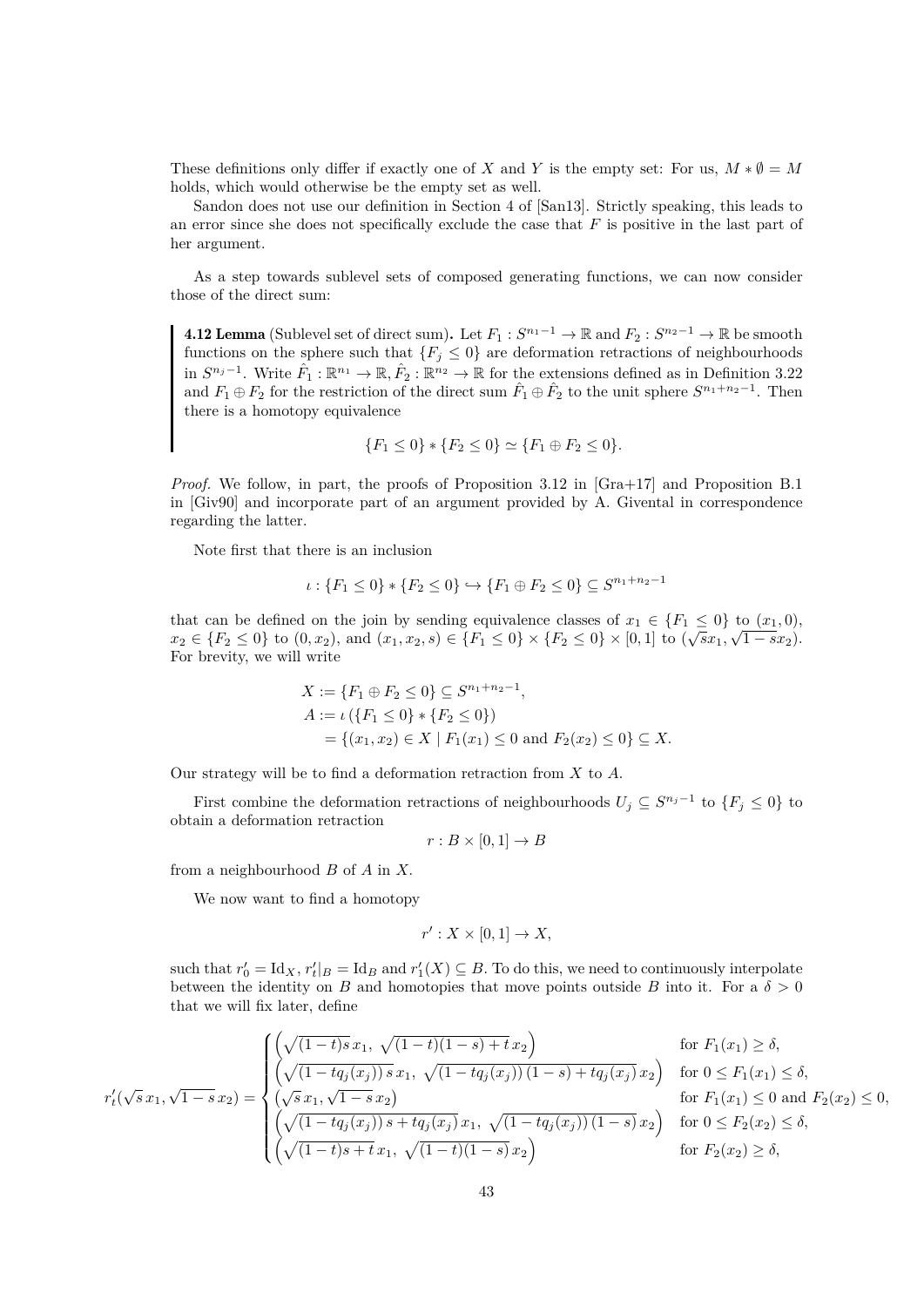where  $q_j(x_j) = F_j(x_j)/\delta$ ,  $s \in [0,1], x_1 \in S^{n_1-1}$  and  $x_2 \in S^{n_2-1}$ . We can check that the wanted properties hold if we choose any  $\delta$  small enough so that the domains of the second and fourth case of the definition are contained within the neighbourhood B of A.

We can combine  $r$  and  $r'$  to define the homotopy

$$
R_t := \begin{cases} r'_{2t} & \text{for } t \in [0, 1/2], \\ r_{2t-1} \circ r'_1 & \text{for } t \in (1/2, 1] \end{cases}
$$

on X. By the properties of r and r', this is continuous,  $R_0 = \text{Id}_X$ ,  $R_1(X) = A$  and  $R_1|_A = \text{Id}_A$ . In other words, this is a deformation retraction of X onto A.

We will be considering sublevel sets of compositions with quadratic generating forms in particular, which the next three lemmata will allow us to simplify:

<span id="page-47-1"></span>**4.13 Lemma.** Consider a quadratic form  $A : \mathbb{R}^n \to \mathbb{R}$  and the sublevel set

$$
X := \{ x \in S^{n-1} \mid A(x) \le 0 \}
$$

of its restriction to the unit sphere.

- (i) The space  $S^{\text{ind}(A)-1}$  is a strong deformation retract of X.
- (ii) X is a deformation retract of a neighbourhood of itself in  $S^{n-1}$ .

*Proof.* Set  $\lambda := \text{ind}(A)$  for the (negative) index, i.e. the number of negative eigenvalues of the coefficient matrix of A. By Sylvester's law of inertia for quadratic forms, we can assume without loss of generality that there exists a  $k \leq n$  such that A takes the form

$$
A(x) = -x_1^2 - \dots - x_\lambda^2 + x_{\lambda+1}^2 + \dots + x_k^2.
$$

Regarding (i): For convenience, we write  $x_{-}:=(x_1,...,x_{\lambda}), x_{+}:=(x_{{\lambda}+1},...,x_k)$  and  $x_0:=$  $(x_{k+1},...,x_n)$  such that  $A(x) = -x_-^2 + x_+^2$ . It follows that we can write the sublevel set as

$$
X = \{ x \in S^{n-1} \mid x_+^2 \le x_-^2 \}.
$$

Consider the subset

$$
S := \{ x \in S^{n-1} \mid x_+ = 0 = x_0, \text{ and } |x_-| = 1 \} \simeq S^{\lambda - 1}.
$$

We define a strong deformation retract  $F: X \times [0,1] \to X$  by

$$
(x_-, x_+, x_0, t) \mapsto \left(t\frac{x_-}{|x_-|} + (1-t)x_-, (1-t)x_+, (1-t)x_0\right).
$$

This map is indeed well-defined and continuous, equals the identity for  $t = 0$  and on S for all t, and  $F(x, 1) \in S$  for all  $x \in X$ .

Regarding (ii): Consider the restriction  $B$  of  $A$  to its non-null directions. Zero is a regular value of this restriction so that  ${B \le 0}$  is a submanifold and thereby a deformation retract of a neighbourhood. Extending the deformation retraction by acting trivially on the null directions then also gives that  ${A < 0}$  is a deformation retract of a neighbourhood.

 $\Box$ 

<span id="page-47-0"></span>**4.14 Lemma.** Let  $Q : \mathbb{R}^{2n} \times \mathbb{R}^k \to \mathbb{R}$  be a quadratic form that generates the identity on  $\mathbb{R}^{2n}$ . Then there is an isotopy  $(\Psi_s)_{s\in[0,1]}$  of fibre preserving<sup>[12](#page-48-0)</sup> linear diffeomorphisms of  $\mathbb{R}^{2n}\times\mathbb{R}^k$ such that  $\Psi_0 = \text{Id}_{\mathbb{R}^{2n}\times\mathbb{R}^k}$  and  $Q \circ \Psi_1$  is a quadratic form that only depends on the fiber variable.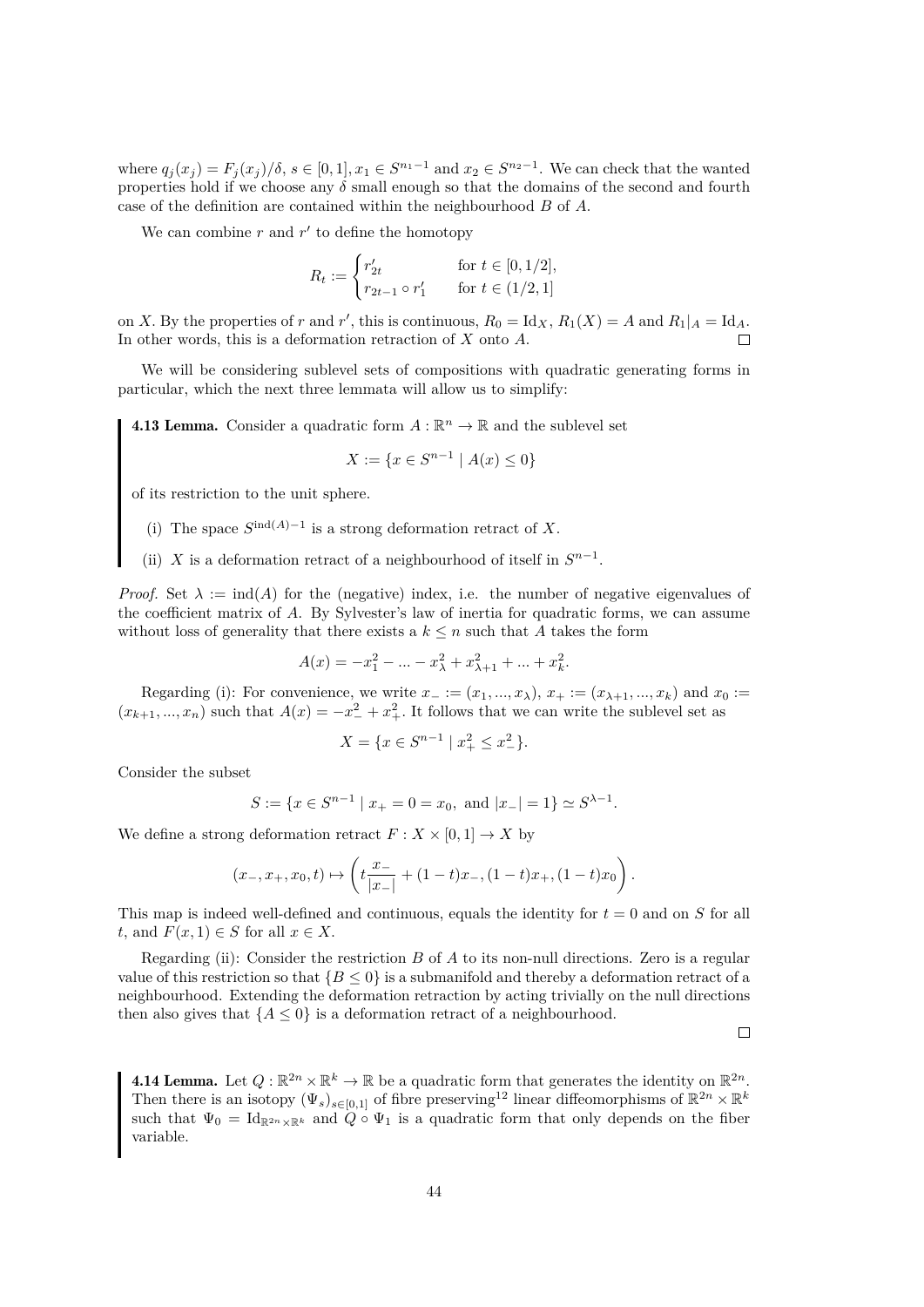*Proof.* We give additional details of the proof of Lemma 4.10 from [\[Gra+17\]](#page-59-0). Write the quadratic form at  $(\zeta, \nu) \in \mathbb{R}^{2n} \times \mathbb{R}^k$  as

$$
Q(\zeta,\nu) = \frac{1}{2} \left( \zeta^T \quad \nu^T \right) \begin{pmatrix} A & B \\ B^T & C \end{pmatrix} \begin{pmatrix} \zeta \\ \nu \end{pmatrix},
$$

where A and C are symmetric matrices. By Lemma [3.17,](#page-27-0)  $\Sigma_Q$  consists of those  $(\zeta, \nu)$  such that

<span id="page-48-1"></span>
$$
\frac{\partial Q}{\partial \nu} = C\nu + B^T \zeta = 0,
$$
  
\n
$$
i_Q(\zeta, \nu) = (\zeta, A\zeta + B\nu).
$$
\n(20)

and we can write

Since Q generates the identity, the image  $i_Q(\Sigma_Q)$  must equal the zero section of  $T^*\mathbb{R}^{2n}$ , so by the first component of Eq. [\(20\)](#page-48-1), for every  $\zeta$  there must be at least one  $\nu$  such that  $(\zeta, \nu) \in \Sigma_Q$ , i.e.  $C\nu + B^T \zeta = 0$ . Making such a choice for every vector of a basis of  $\mathbb{R}^{2n}$  thus gives us a matrix  $D$  such that

<span id="page-48-2"></span>
$$
CD + B^T = 0.\t\t(21)
$$

Again since  $i_Q(\Sigma_Q)$  is the zero section, we must have

$$
i_Q(\zeta, D\zeta) = (\zeta, 0),
$$

which by the second component of Eq. [\(20\)](#page-48-1) implies

<span id="page-48-3"></span>
$$
A + BD = 0.\t\t(22)
$$

Now define the smooth isotopy  $(\Psi_s)_{s\in[0,1]}$  of fibre preserving linear diffeomorphisms via

$$
\Psi_s(\zeta,\nu) = (\zeta,\nu + sD\zeta).
$$

The coefficient matrix of  $Q \circ \Psi_1$  is given by

$$
\begin{pmatrix} 1 & D^T \ 0 & 1 \end{pmatrix} \begin{pmatrix} A & B \ B^T & C \end{pmatrix} \begin{pmatrix} 1 & 0 \ D & 1 \end{pmatrix} = \begin{pmatrix} A + BD + CD + B^T & CD + B^T \ B + D^T C & C \end{pmatrix},
$$

which evaluates to  $\begin{pmatrix} 0 & 0 \\ 0 & C \end{pmatrix}$  using Eqs. [\(21\)](#page-48-2) and [\(22\)](#page-48-3). This means that  $Q \circ \Psi_1$  only depends on the fiber variables.  $\Box$ 

<span id="page-48-4"></span>**4.15 Lemma.** Let  $F, F': S^{2n+N-1} \to \mathbb{R}$  and  $G: S^{2n+M-1}$  be three generating functions on the sphere and assume there is a diffeomorphism  $\Psi : \mathbb{R}^{2n} \times \mathbb{R}^N \to \mathbb{R}^{2n} \times \mathbb{R}^N$  that preserves the fibers over  $\mathbb{R}^{2n}$ , is homogeneous of degree one and satisfies  $\hat{F}' = \hat{F}\Psi$ . Then there exists a canonical diffeomorphism

$$
\tilde{\Psi} : \{ F \# G \le 0 \} \to \{ F' \# G \le 0 \}.
$$

*Proof.* Since  $\Psi$  preserves fibers, we can write  $\Psi(\zeta_1,\nu_1) = (\zeta_1,\Psi_2(\zeta_1,\nu_1))$  for the component  $\Psi_2$  of  $\Psi$  on  $\mathbb{R}^N$ . Define  $\Phi : \mathbb{R}^{2n+2n+2n+N+M} \to \mathbb{R}^{2n+2n+2n+N+M}$  by setting

$$
\Phi(q,\zeta_1,\zeta_2,\nu_1,\nu_2):=(q,\zeta_1,\zeta_2,\Psi_2(\zeta_1,\nu_1),\nu_2).
$$

This is a diffeomorphism such that  $\hat{F}' \# \hat{G} = (\hat{F} \# \hat{G}) \Phi$ . It follows that  $\Phi$  restricts to a diffeomorphism of the sublevel sets of the functions  $\hat{F} \# \hat{G}$  and  $\hat{F}' \# \hat{G}$  on  $\mathbb{R}^{6n+N+M}$ . Like  $\Psi$ , Φ is homogeneous of degree one.

<span id="page-48-0"></span><sup>&</sup>lt;sup>12</sup>I.e.,  $\Psi_s(\zeta,\nu) \in {\{\zeta\}} \times \mathbb{R}^k$  for all  $(\zeta,\nu) \in \mathbb{R}^{2n} \times \mathbb{R}^k$ .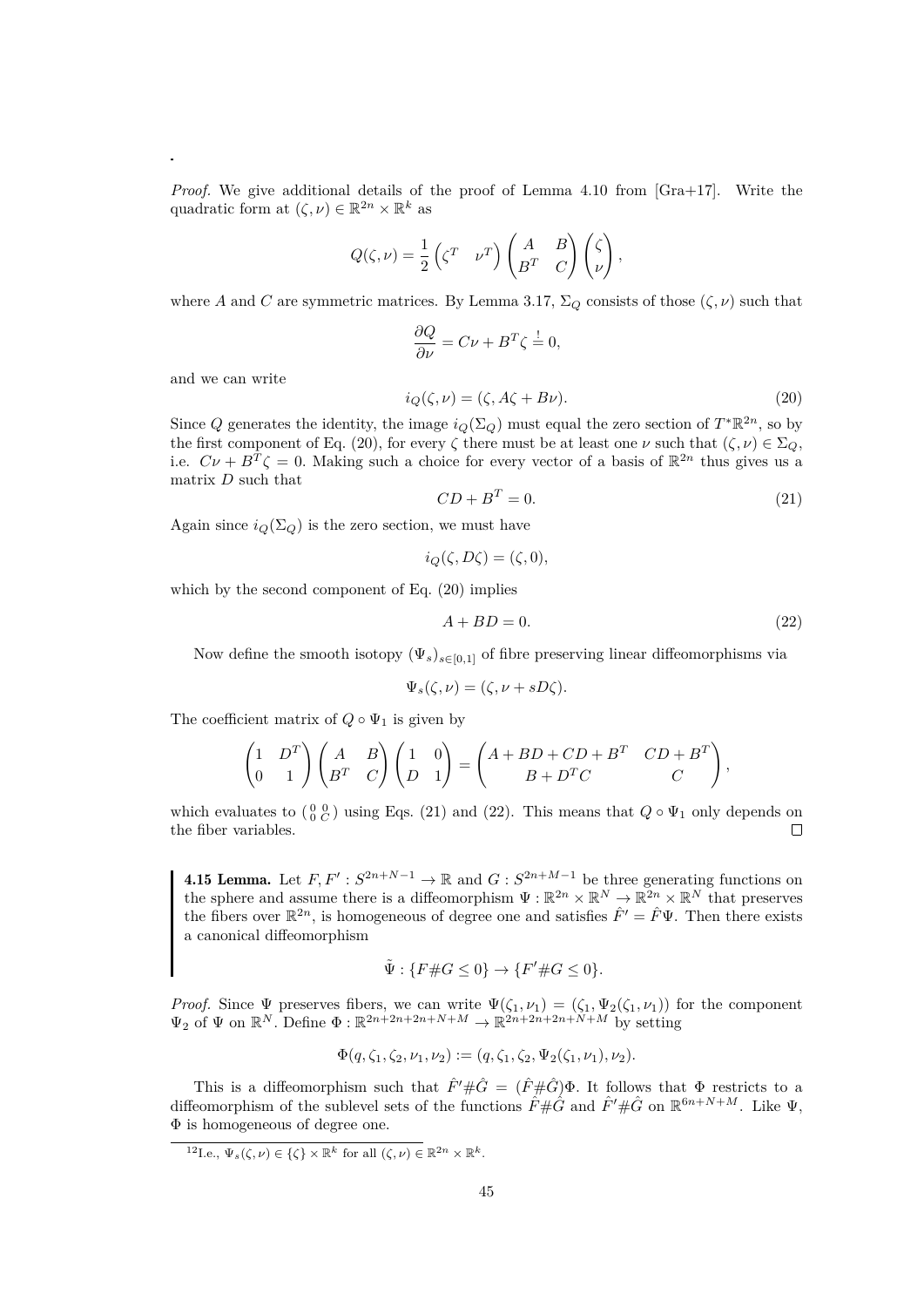Both  $\hat{F} \# \hat{G}$  and  $\hat{F}' \# \hat{G}$  are homogeneous of degree 2, so every open ray starting at zero lies either entirely within their respective 0-sublevel sets or outside of it. Such rays can be identified with points on the unit sphere and are preserved under  $\Phi$  since it is homogeneous of degree one. Under this identification,  $\Phi$  gives a diffeomorphism  $\tilde{\Psi}$  of sublevel sets on the sphere.  $\Box$ 

Write  $\tilde{H}_j(X)$  for the j-th reduced integer homology group of a compact space X. We have a Kuenneth formula for the join of a CW complex with a sphere:

<span id="page-49-1"></span>**4.16 Lemma.** Let  $X \neq \emptyset$  be a CW complex and  $d \in \mathbb{N}$ . It follows that

$$
\tilde{H}_k(S^d * X) = \tilde{H}_{k-d-1}(X),
$$

where we use the convention that all negative-dimensional reduced homology groups are trivial.

*Proof.* We follow an argument from Section 4 of [\[San13\]](#page-60-1). The *smash product* A ∧ B of two pointed topological spaces  $(A, a_0)$  and  $(B, b_0)$  arises from  $A \times B$  by identifying all  $(a, b_0)$  and  $(a_0, b)$  for all  $a \in A, b \in B$ . The *reduced suspension*  $\Sigma Y$  of a pointed topological space  $(Y, y_0)$ is the space

$$
\Sigma Y := \frac{Y \times [0,1]}{Y \times \{0\} \cup Y \times \{1\} \cup \{y_0\} \times [0,1]}.
$$

It is generally true that the join of two non-empty spaces is homotopy equivalent to the suspension of their smash product for any choice of basepoints, see e.g. 0.24 in [\[Hat02\]](#page-59-18). Moreover, it is straightforward to see that the reduced suspension  $\Sigma Y$  of a pointed topological space Y is the same as  $S^1 \wedge Y$ .

We have so far established that

$$
S^d * X \simeq S^1 \wedge (S^d \wedge X).
$$

By the Kuenneth formula, a smash product of a CW complex with a sphere shifts the homology groups of the resulting space by the dimension of the sphere (see e.g. page 276 of [\[Hat02\]](#page-59-18)). The statement of the Lemma follows by invariance of homology under homotopy equivalences.  $\Box$ 

We are now ready to combine the previous lemmata into the main result of this section.

<span id="page-49-0"></span>**4.17 Proposition** (Homology of  $\{A_t \# F \leq 0\}$ ). Let  $F : S^{2n+k-1} \to \mathbb{R}$  be a generating function of a contactomorphism  $\phi$  on  $S^{2n+k-1}$  and  $A_t$  the family of generating functions of the Reeb flow from Proposition [3.28.](#page-35-1) Assume that  $\{F\#0 \le 0\}$  is an embedded submanifold of  $S^{6n+k-1}$ and let  $t \in \{0, 1\}.$ 

(i) If  $\{F \# 0 \leq 0\}$  is empty, then

$$
\tilde{H}_j\big(\{A_t\#F\leq 0\}\big) = \begin{cases} \mathbb{Z} & \text{if } j = \text{ind}(\hat{A}_t), \\ 0 & \text{else.} \end{cases}
$$

(ii) If  $\{F \# 0 \le 0\}$  is non-empty, then

$$
\tilde{H}_j(\{A_t \# F \le 0\}) = \tilde{H}_{j-\text{ind}(\hat{A}_t)}(\{F \# 0 \le 0\}),
$$

where we use the convention that all negative-dimensional reduced homology groups are trivial.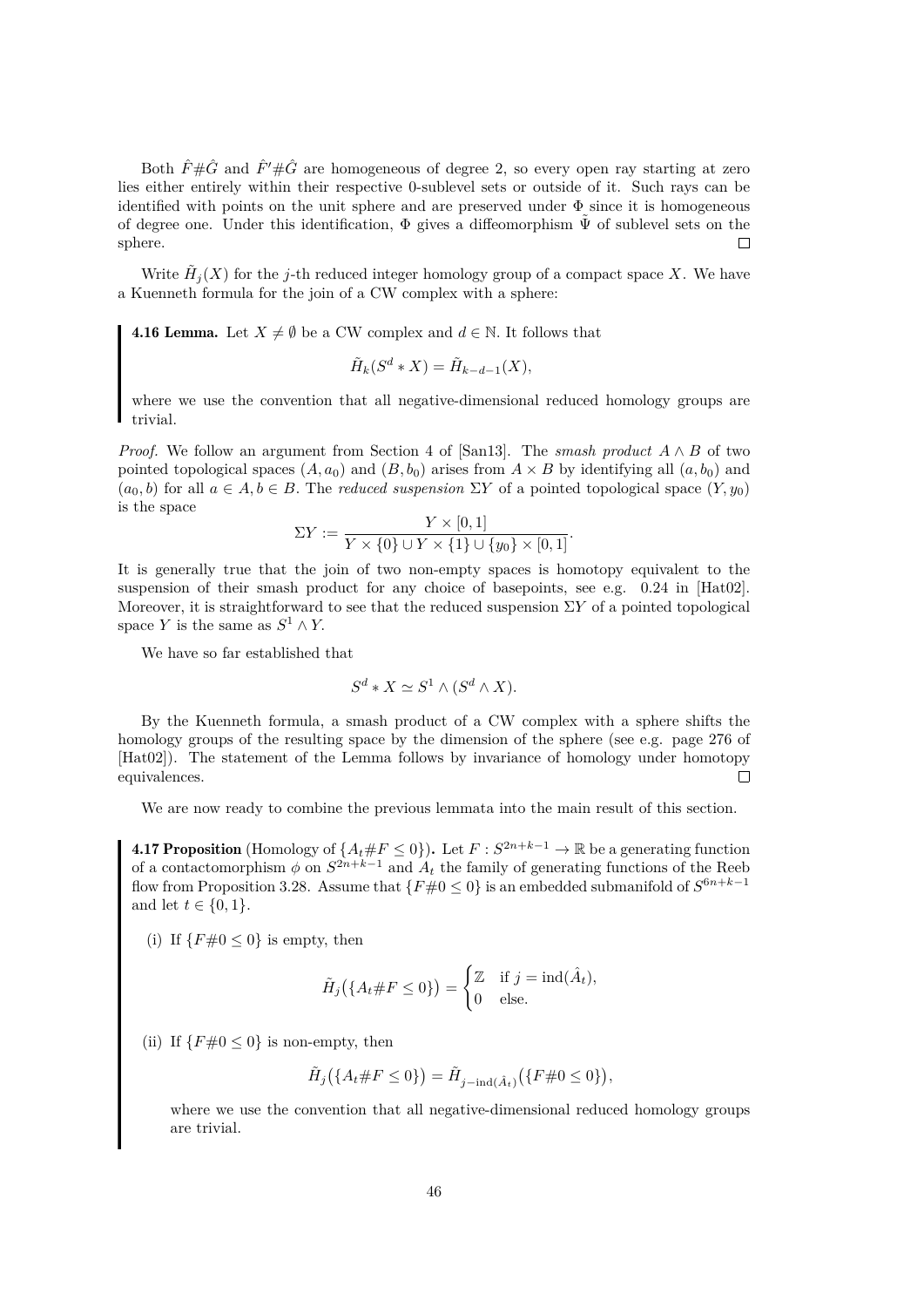(iii) If  $\{F \neq 0 \leq 0\}$  is either empty or has non-trivial homology, at least two Betti numbers of  ${A_0 \# F \leq 0}$  and  ${A_1 \# F \leq 0}$  differ. Otherwise, they both have trivial homology.

*Proof.*

Regarding (i) and (ii): By Lemma [4.14,](#page-47-0) for each  $t \in \{1,2\}$  there exists a quadratic form  $A_t$ :  $\mathbb{R}^{2n+m} \to \mathbb{R}$  that only depends on the fiber variables and equals the quadratic forms  $\hat{A}_t : \mathbb{R}^{2n+m} \to \mathbb{R}$  up to a fiber preserving linear diffeomorphism  $\Psi_t$  on the domain, i.e.  $\hat{A}_t' =$  $\hat{A}_t \Psi_t$ . Write  $A'_t := \hat{A}'_t|_{S^{2n+m-1}}$  for the restrictions to the sphere, in line with our notation  $\hat{S}$  for extensions of maps on the sphere.

We will soon show for  $t \in \{1,2\}$  that the following series of homotopy equivalences holds:

$$
\{A_t \# F \le 0\} \simeq \{A'_t \# F \le 0\}
$$
  
\n
$$
\simeq \{A'_t \oplus (F \# 0) \le 0\}
$$
  
\n
$$
\simeq \{A'_t \le 0\} * \{F \# 0 \le 0\}
$$
  
\n
$$
\simeq S^{\text{ind}(\hat{A}_t) - 1} * \{F \# 0 \le 0\}
$$

Assume for now that the equivalences hold. If  $\{F#0 \le 0\}$  is empty, the join operation yields a sphere again and (i) follows. If  $\{F \neq 0 \leq 0\}$  is non-empty, (ii) follows immediately with Lemma [4.16.](#page-49-1) We can apply this Lemma since every manifold is a CW complex by Theorem [4.2.](#page-39-4)

Regarding the first homotopy equivalence: By Proposition [4.15,](#page-48-4) the linear and fiber preserving diffeomorphisms  $\Psi_t$  even induce a canonical diffeomorphism between the sublevel sets.

Regarding the second homotopy equivalence: This follows immediately from  $\hat{A}'_t \# \hat{F} =$  $\hat{A}'_t \oplus (\hat{F} \# 0)$ , which holds by the structure of the composition formula and the fact that  $\hat{A}'_t$ only depends on fiber variables.

Regarding the third homotopy equivalence: This follows from Lemma [4.12](#page-46-0) if we can show that  $\{A_t' \leq 0\}$  and  $\{F \neq 0 \leq 0\}$  are deformation retracts of neighbourhoods in  $S^{2n+m-1}$  and  $S^{6n+k-1}$ , respectively. For the former, we have seen that this holds in Lemma [4.13](#page-47-1) (i). The latter is an embedded submanifold by assumption and thereby has a tubular neighbourhood that deformation retracts onto it.

The fourth homotopy equivalence follows from Lemma [4.13](#page-47-1) (ii) since the indices of  $\hat{A}'_t$  and  $\hat{A}_t$  are equal.

Regarding (iii): Note that by Proposition [3.28](#page-35-1) (iii), we have

$$
ind(\hat{A}_1) - ind(\hat{A}_0) = 2n > 0.
$$

If  $\{F \neq 0 \leq 0\}$  is empty, then part (i) implies that the Betti numbers differ in the dimensions  $\text{ind}(\hat{A}_1)$  and  $\text{ind}(\hat{A}_0)$ .

If  ${F#0 \leq 0}$  is non-empty with non-trivial homology, then parts (ii) yields

$$
\tilde{H}_{k+\text{ind}(\hat{A}_0)}(\{A_0\#F\leq 0\}) = \tilde{H}_k(\{F\#0\leq 0\}) = \tilde{H}_{k+\text{ind}(\hat{A}_1)}(\{A_1\#F\leq 0\}).
$$

In particular, the homology groups of  $\{A_0 \# F \le 0\}$  and  $\{A_1 \# F \le 0\}$  are not all trivial and shifted by a positive number. Since this means that the minimal and maximal non-trivial groups are shifted, it implies that two Betti numbers differ.

If  ${F#0 \le 0}$  is non-empty with trivial homology, then applying Lemma [4.16](#page-49-1) to the series of homotopy equivalences from the proof of part (i) and (ii) implies that  $\text{ind}(\hat{A}_t)$  has trivial homology for  $t = 0, 1$  as well.

 $\Box$ 

One way to satisfy the requirement that  $\{F \neq 0 \leq 0\}$  is an embedded submanifold is assuming that 0 is a regular value of  $F$ :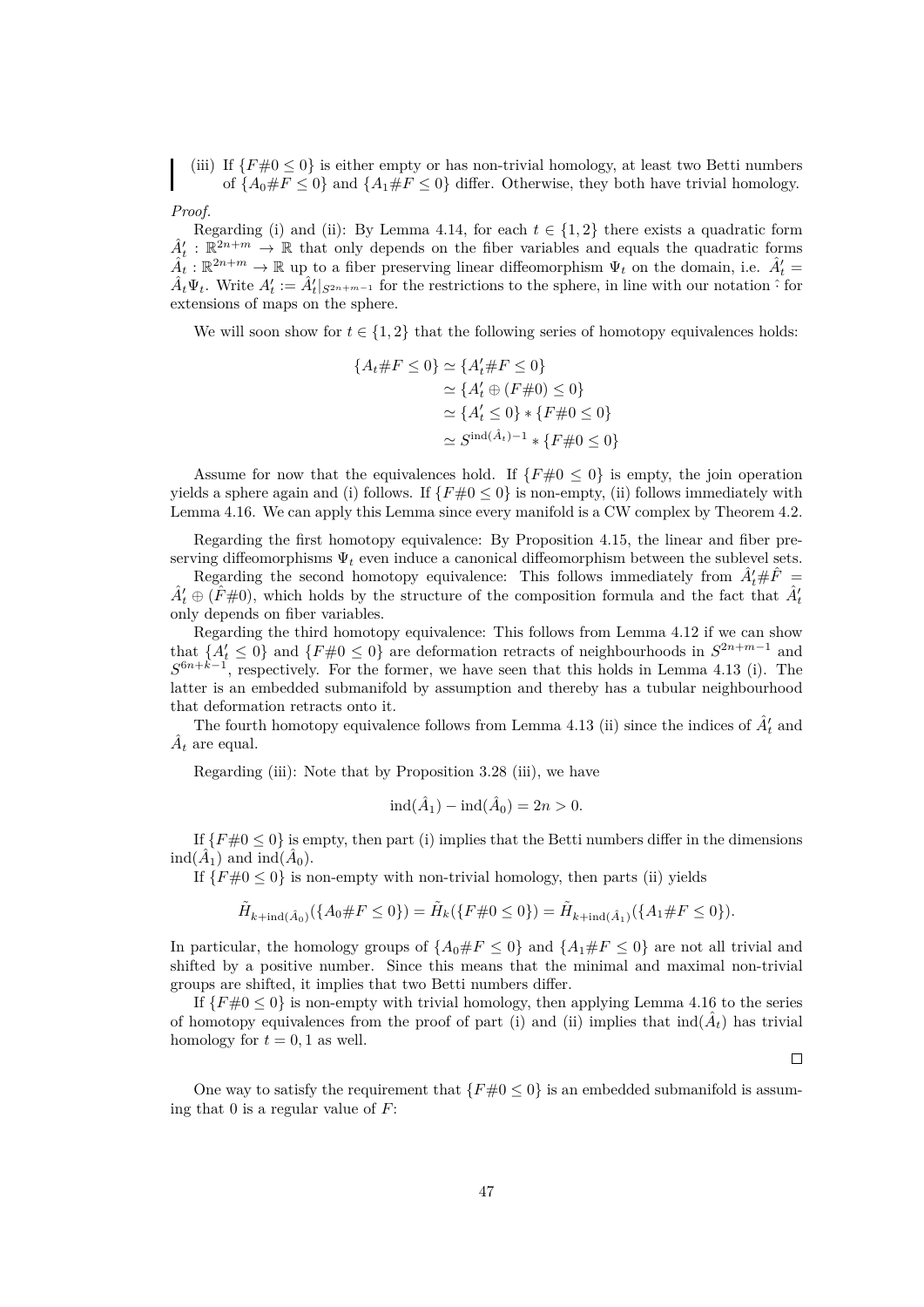<span id="page-51-4"></span>**4.18 Lemma.** Let  $F: S^{2n+k-1} \to \mathbb{R}$  be a generating function on the sphere such that 0 is a regular value of F. Then 0 is also a regular value of  $F\#0: S^{6n+k-1} \to \mathbb{R}$ , the composition of F with the zero function on  $S^{2n-1}$ .

*Proof.* Note first that 0 is a regular value of a function on the sphere exactly if it is a regular value of its homogeneous extension as defined in Definition [3.22.](#page-32-0) It follows that we need to show that 0 is a regular value of  $\hat{F} \neq 0$  assuming it is one of  $\hat{F}$ .

Per Definitions [3.19](#page-28-2) and [3.24,](#page-32-1)  $F\neq 0$  is the restriction to the sphere of

$$
\hat{F} \# 0 : \mathbb{R}^{2n+2n+2n+k} \to \mathbb{R}
$$
  

$$
(q, \zeta_1, \zeta_2, \nu_1) \mapsto \hat{F}(\zeta_1, \nu_1) - 2\omega_{\text{std}}(\zeta_1 - q, \zeta_2 - 1).
$$

Now pick any  $x = (q, \zeta_1, \zeta_2, \nu_1) \in \mathbb{R}^{2n+2n+2n+k}$  such that  $(\hat{F} \# 0)(x) = 0$ , i.e.

<span id="page-51-1"></span>
$$
\hat{F}(\zeta_1, \nu_1) = 2\omega_{\text{std}}(\zeta_1 - q, \zeta_2 - q). \tag{23}
$$

We need to find a tangent vector  $\Delta x = (\Delta q, \Delta \zeta_1, \Delta \zeta_2, \Delta \nu_1) \in T_x \mathbb{R}^{6n+k}$  such that  $d(\hat{F} \# 0) \Delta x \neq 0$ 0. Compute

<span id="page-51-2"></span>
$$
d(\hat{F}\#0) \Delta x = d\hat{F}(\Delta\zeta_1, \Delta\nu_1) - 2\omega_{\text{std}}(\Delta\zeta_1 - \Delta q, \zeta_2 - q) - 2\omega_{\text{std}}(\zeta_1 - q, \Delta\zeta_2 - \Delta q). \tag{24}
$$

We consider two cases: First assume  $F_1(\zeta_1, \nu_1) \neq 0$ , set  $\Delta \zeta_2 = \zeta_2 - q$  and all other components of  $\Delta x$  to zero. It follows by Eqs. [\(23\)](#page-51-1) and [\(24\)](#page-51-2) that

$$
d(\hat{F}\#0) \Delta x = -2\omega_{\rm std}(\zeta_1 - q, \zeta_2 - 1) = -\hat{F}(\zeta_1, \nu_1) \neq 0.
$$

Now assume instead that  $F_1(\zeta_1, \nu_1) = 0$ . Since 0 is a regular value of  $F_1$ , there exist  $(\Delta \zeta_1, \Delta \nu_1)$  such that  $h := d\hat{F}(\Delta \zeta_1, \Delta \nu_1) \neq 0$ . We again consider two cases: Assume first that  $\omega_{\text{std}}(\Delta \zeta_1, \zeta_2 - q) \neq h/2$ . Then we immediately get  $d(\hat{F} \# 0) \Delta x \neq 0$  from Eq. [\(24\)](#page-51-2) by setting  $\Delta x = (0, \Delta \zeta_1, 0, \Delta \nu_1)$ . Assume instead that  $\omega_{\text{std}}(\Delta \zeta_1, \zeta_2 - q) = h/2$ . In particular,  $\zeta_2 - q \neq 0$ and we can pick a  $\Delta q$  such that  $\omega_{\text{std}}(\Delta q, \zeta_2 - q) \neq 0$ . Now setting  $\Delta \zeta_2 = \Delta q$  in Eq. [\(24\)](#page-51-2) yields

$$
d(\hat{F}\#0) \Delta x = h - h - 2\omega_{\rm std}(-\Delta q, \zeta_2 - q) - 2\omega_{\rm std}(\zeta_1 - q, 0) = \omega_{\rm std}(\Delta q, \zeta_2 - q) \neq 0,
$$

and we are done.

### <span id="page-51-0"></span>**4.3 Existence of Translated Points on** S 2n−1

We are now ready to prove the main theorem and discuss the difference to Sandon's original statement:

<span id="page-51-3"></span>**4.19 Theorem.** Let  $\phi$  be a contactomorphism on  $S^{2n-1}$  without degenerate translated points. Assume that  $\phi$  has a generating function  $F : S^{2n+k-1} \to \mathbb{R}$  such that the sublevel set  ${F#0 \le 0}$  is either empty or an embedded submanifold with non-trivial homology. Then  $\phi$  has at least two translated points.

*Proof.* Let  $A_t$ :  $S^{2n+m-1} \to \mathbb{R}$  be the smooth family of generating functions of the Reeb negative flow  $a_t$  from Proposition [3.28](#page-35-1) and define the function

$$
G_t := A_t \# F,
$$

which generates  $a_t \circ \phi$  by Proposition [3.24.](#page-32-1)

By Definition [2.18,](#page-14-0) each translated point of  $\phi$  corresponds to a discriminant point of  $a_t \circ \phi$ for some t. Due to periodicity of  $a_t$ , we can make this correspondence one-to-one by restricting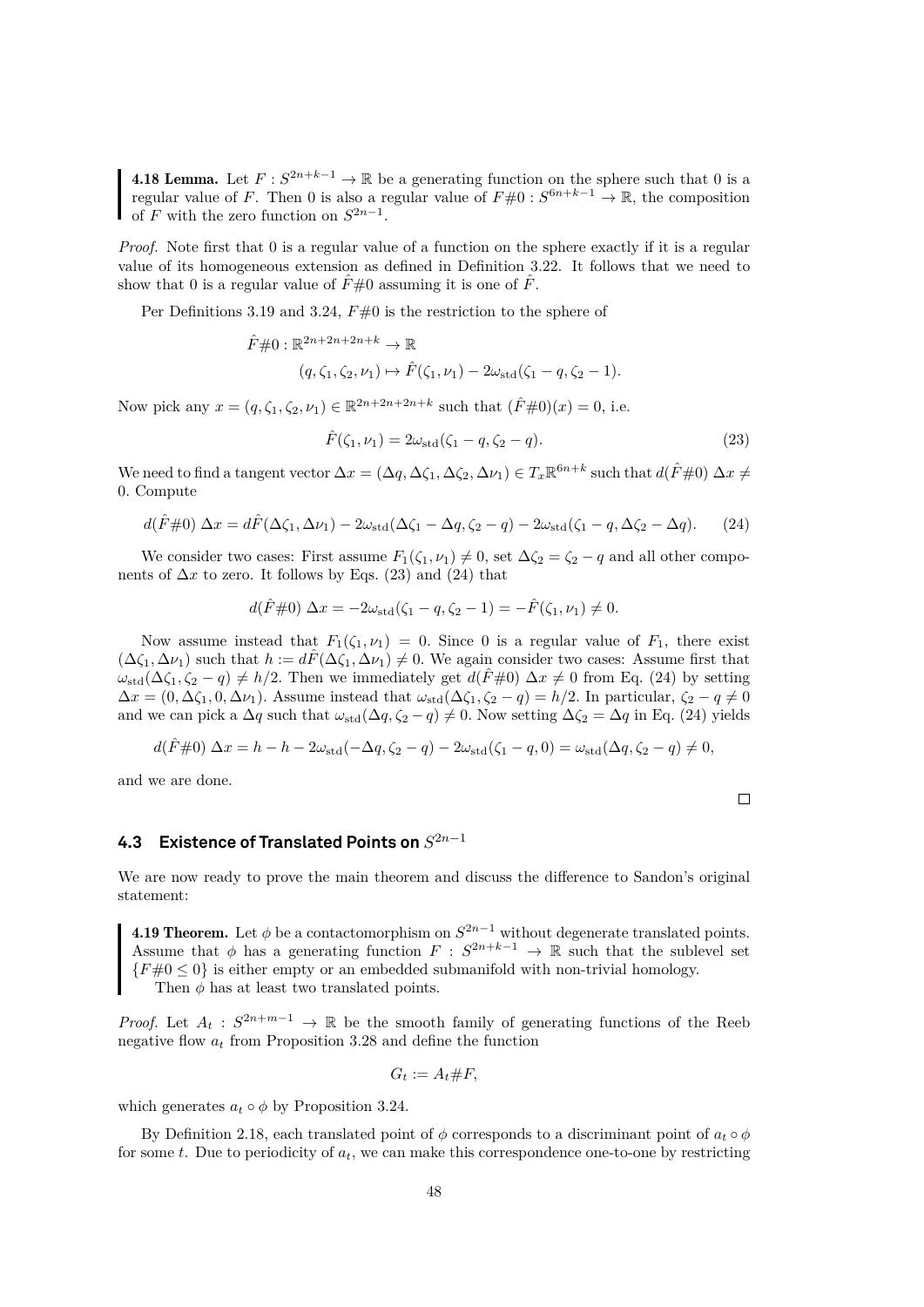t to [0, 1). Per Proposition [3.27,](#page-34-1) each of those corresponds one-to-one to a critical point of  $G_t$ with value zero and by assumption all these critical points are non-degenerate.

To detect critical points, we consider the homology of the sublevel sets

$$
N_t := \{ G_t(x) \le 0 \} \quad \text{for } t \in [0, 1].
$$

If the points in time  $t \in [0, 1]$  where  $G_t$  has a critical point with value zero were not isolated, we would clearly have more than two translated points and we would be done. Assuming instead that they are isolated, we want to show that  $\partial_t G_t < 0$  around every critical point of  $G_t$  with value zero in order to apply Proposition [4.9.](#page-45-2) By homogeneity, this is equivalent to showing that  $\partial_t \hat{G}_t < 0$  around every non-zero critical point of  $\hat{G}_t$ . Recall that

 $\hat{G}_t(q, \zeta_1, \zeta_2, \nu_1, \nu_2) = \hat{A}_t(\zeta_1, \nu_1) + \hat{F}(\zeta_2, \nu_2) - 2\omega_{\text{std}}(\zeta_1 - q, \zeta_2 - q).$ 

If  $(q, \zeta_1, \zeta_2, \nu_1, \nu_2)$  is a non-zero critical point then it lies in  $\Sigma_{\hat{A}_t\# \hat{F}} \setminus \{0\}$ . By the same argument as in part (iii) of the proof of Proposition [3.24,](#page-32-1) we have  $(\zeta_1, \nu_1) \in \Sigma_{\hat{A}_t} \setminus \{0\}$ . With Proposi-tion [3.28](#page-35-1) (ii) and continuity, it follows that  $\partial_t \hat{G}_t = \partial_t \hat{A}_t < 0$  in a neighbourhood of each such critical point.

Proposition [4.9](#page-45-2) now yields that  $N_1$  arises from  $N_0$  by attaching a cell whenever  $t \in [0,1]$ passes a critical point of  $G_t$  with value zero. Note that the sublevel sets  ${G_t \leq 0}$  away from these t with critical points are manifolds and by Theorem [4.2](#page-39-4) in particular CW complexes. It follows by Proposition [4.3](#page-39-5) that exactly one Betti number changes whenever attaching a cell. By Proposition [4.17](#page-49-0) (iii), we know that at least two Betti numbers of  $N_0$  and  $N_1$  differ. It follows that we must attach at least two cells in this process, corresponding to at least two critical points of  $G_t$  with value zero, i.e. translated points of  $\phi$ .  $\Box$ 

The following proposition covers some of the distance between Theorem [4.19](#page-51-3) and Sandon's statement:

<span id="page-52-1"></span>**4.20 Proposition.** Let  $\phi$  be a contactomorphism on  $S^{2n-1}$  that is contact isotopic to the identity. Then either  $\phi$  has an infinite number of translated points, or there is some  $t \in [0, 1]$ such that  $a_t \phi$  has a generating function  $F : S^{2n+k-1} \to \mathbb{R}$  whose sublevel set  $\{F \neq 0 \leq 0\}$  is an embedded submanifold.

*Proof.* Pick some strictly increasing series  $(t_i)_{i\in\mathbb{N}}$  of points in  $(0, 1)$ . By Proposition [3.26,](#page-34-2) each of the contactomorphisms  $a_{t_i}\phi$  has a generating function  $F_i: S^{2n+k-1} \to \mathbb{R}$ . Assume first that 0 is a regular value of one of these, then Lemma [4.18](#page-51-4) gives that it is also a regular value of  $F_i \neq 0$ . It follows that  $\{F_i \neq 0 \leq 0\}$  is an embedded submanifold, and we would be done. Now assume instead that  $0$  is a singular value of all  $F_i$ . By the same arguments as in the first two paragraphs of the proof of Theorem [4.19,](#page-51-3) this implies the existence of a translated point of  $\phi$ for each  $i \in \mathbb{N}$ .

 $\Box$ 

<span id="page-52-0"></span>4.21 (Comparison to Sandon's original statement of the theorem). In light of Proposition [4.20,](#page-52-1) the critical assumption of Theorem [4.19](#page-51-3) that we cannot yet guarantee is the homological condition on  $\{F \neq 0 \leq 0\}$ . The problem is exemplified by the following situation: Say for the sake of argument that  $\{F \neq 0 \leq 0\}$  was a contractible space. The proof of Theorem [4.19](#page-51-3) then fails at the step where we try to apply Proposition [4.17](#page-49-0) (iii). It still follows by the proof of this proposition that

$$
N_t = \{A_t \# F \le 0\} \simeq S^{\text{ind}(\hat{A}_t) - 1} * \{F \# 0 \le 0\}.
$$

Since  $\{F \neq 0 \leq 0\}$  is homotopy equivalent to a point, it follows that  $N_t$  is homotopy equivalent to a point as well, for both  $t \in \{0, 1\}$ . The proof of Theorem [4.19](#page-51-3) is built around the idea of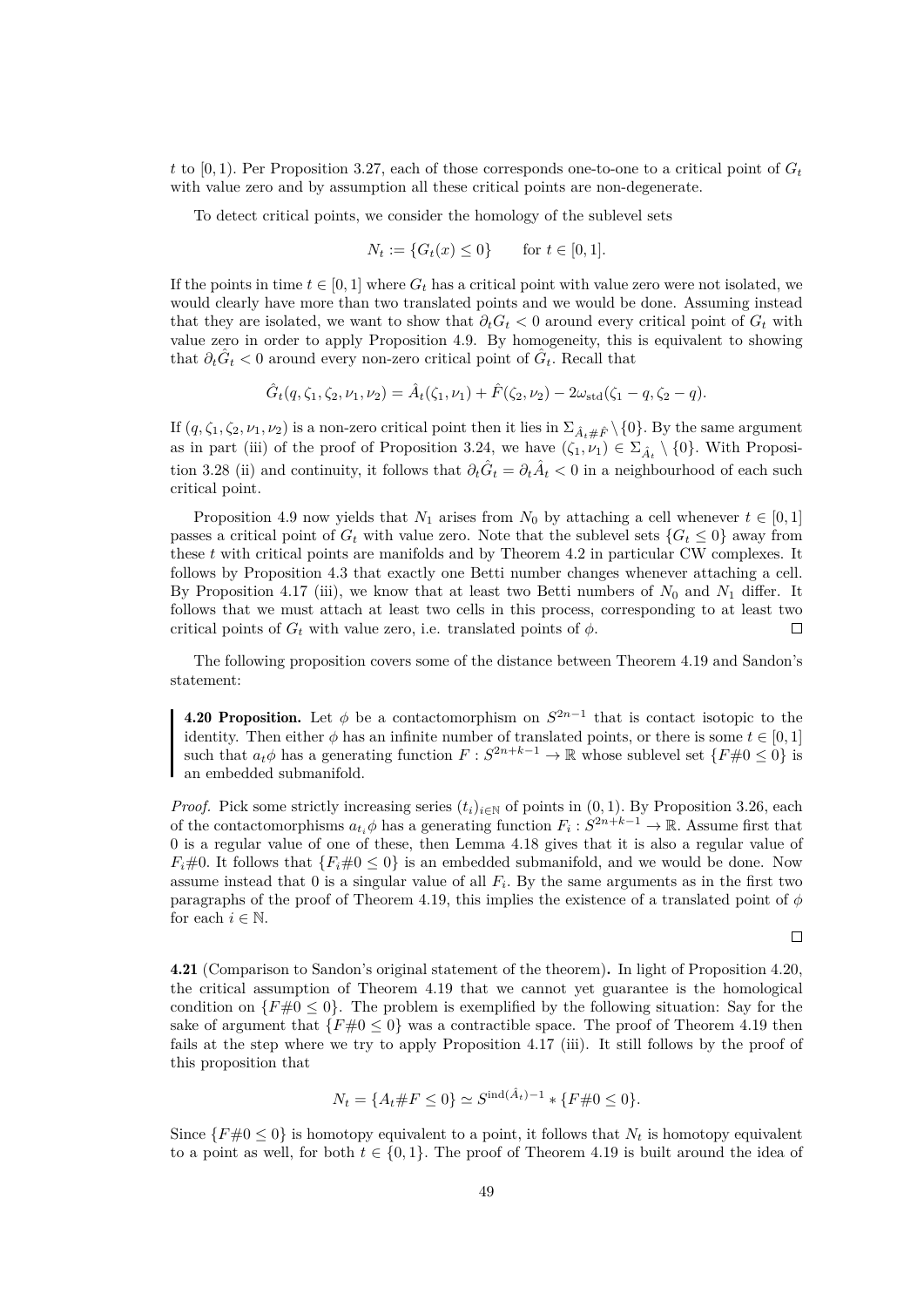finding translated points by detecting differences in the homology of  $N_0$  and  $N_1$ , so there is a considerable problem in this situation.

One way to address this problem could be to modify the generating function  $F$  we get from Proposition [4.20](#page-52-1) by composing it with some appropriate generating function  $G$  of the identity such that  $\{(F \# G) \# 0 \leq 0\}$  satisfies the assumptions. Failing that, one could make a genericity argument by considering a carefully chosen series of functions  $G_i$  whose generated contactomorphisms tend toward the identity. Assuming one can show that the assumptions are met for them, one can argue that this also yields at least one translated point for the original contactomorphism.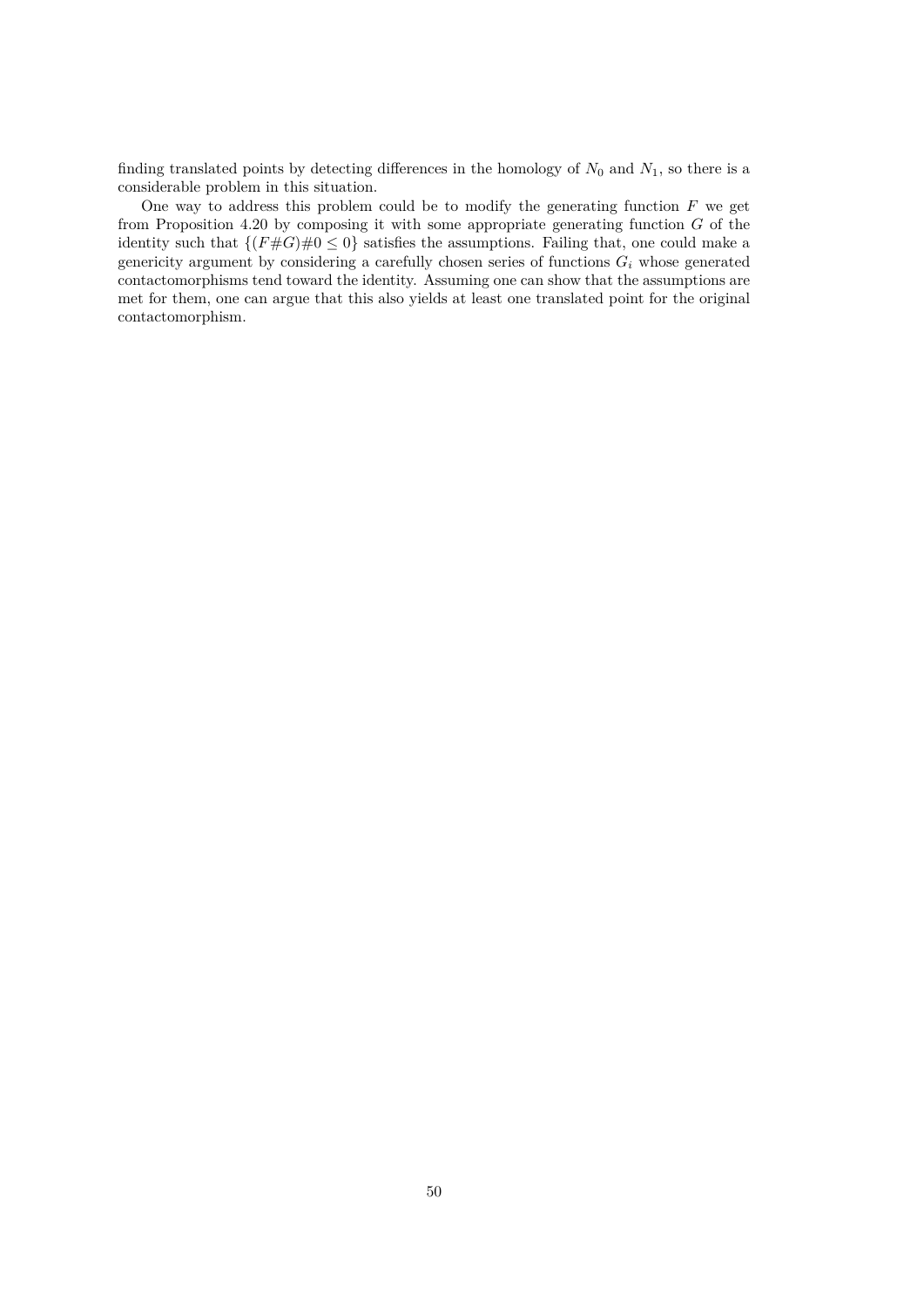# <span id="page-54-0"></span>**A Appendix**

#### <span id="page-54-1"></span>**A.1 Notes on [\[San13\]](#page-60-1)**

This appendix gives an itemized summary of all the differences between this thesis and Sheila Sandon's *A Morse estimate for translated points of contactomorphisms of spheres and projective spaces* [\[San13\]](#page-60-1). We consider in particular Sandon's section two (*Preliminaries*), three (*Homogeneous generating functions*) and four (*Translated points for contactomorphisms of*  $S^{2n-1}$ ).

#### A.1.1 Preliminaries

(i) Our Definition [2.18](#page-14-0) of non-degenerate translated points is more restrictive that Sandon's. While they coincide in the context of the main result, ours seems more natural and fits in better to with non-degeneracy of leafwise fixed-points (compare Remark [2.19\)](#page-14-1).

#### A.1.2 Homogeneous generating functions

- (i) Sandon acknowledges that her definition of generating functions does not literally apply to lifts of contactomorphisms in her Remark 3.4. This is essentially a consequence of the lift failing to be smooth at the origin. In this thesis, we took great care to make the propositions applicable to the situation we use them in. This forced us to state and prove slightly more general statements throughout chapter three (compare Remark [3.15\)](#page-27-3) and in particular led to the complicated statement of Definition [3.22.](#page-32-0)
- (ii) In her definition of a generating function F for a symplectomorphism  $\Phi$ , Sandon only demands that the set  $i_F(\Sigma_F)$  generated by it gets identified with the graph of  $\Phi$ , a Lagrangian submanifold. However, we must demand at least that  $i_F$  must be injective for the correspondence of critical points to be one-to-one. Indeed, if  $F(x)$  is a generating function of  $\Phi$ , then  $F'(x,\theta) := F(x) + \sin(\theta)$  can be seen to generate  $\Phi$  as well since  $i_F'(\Sigma'_F) = i_F(\Sigma_F)$  by Lemma [3.17.](#page-27-0) But F' has an infinite number of critical points for each critical point of F.
- (iii) Sandon's Proposition 3.1 was likely meant to be formulated for symplectomorphisms that were lifted from a contactomorphism, not general Hamiltonian symplectomorphisms Φ on  $\mathbb{R}^{2n}$ : The Hamiltonian isotopy  $\Phi_t$  associated with the latter can not generally be subdivided into  $C<sup>1</sup>$ -small pieces on its non-compact domain. Instead we require the arguments of our Lemma [3.25.](#page-33-1) Note also that the isotopy needs to be split into  $C^2$ -small pieces instead of  $C^1$ -small pieces as the derivative of the function g in the lift incorporates second derivatives of the contactomorphism  $\phi$ .
- (iv) The inequality in Sandon's Lemma 3.6 should not be strict: At the coordinate origin, homogeneity of the family  $F_t$  forces a vanishing time derivative. It does not suffice to only exclude this origin: While her argument in the  $C<sup>1</sup>$ -small case would hold, the composition formula carries this problem away from the origin. This assessment seems consistent with the fact that Sandon and her coauthors formulate a weaker statement in Proposition 2.22 of the later  $[Gra+17]$ . In the larger context of the main result, this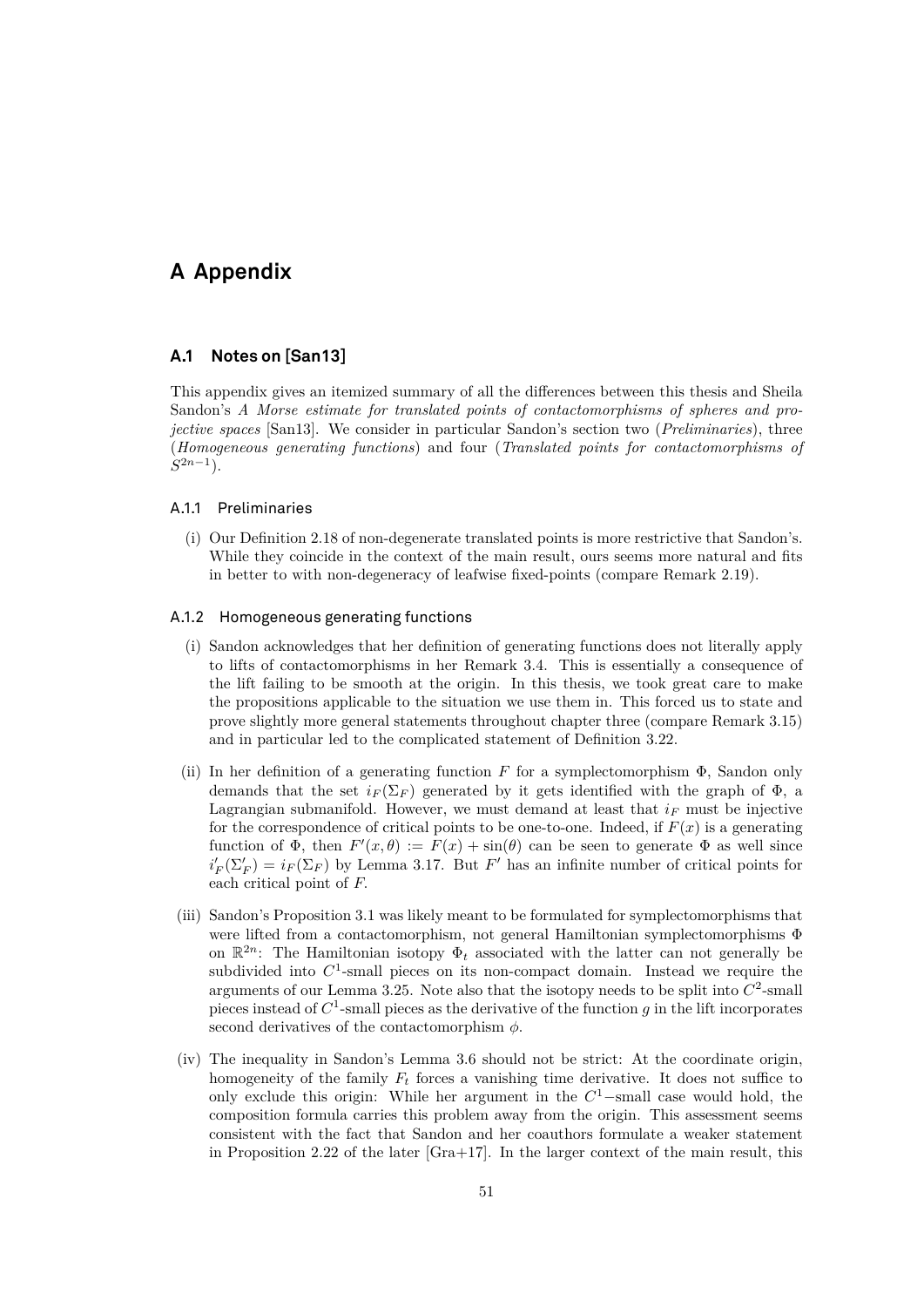weaker statement required us to state the assumptions of the parametric Morse theory approach more carefully and derive that the inequality holds strictly for the Reeb flow at least on  $\Sigma_{\hat{A}_t} \setminus \{0\}$  (see Proposition [3.28](#page-35-1) (iii)). This approach is adapted from [\[Thé98\]](#page-60-3).

(v) Instead of Sandon's Proposition 3.8, we give an explicit proof of the difference of indices based on our concrete choice of  $A_t$  in Proposition [3.28](#page-35-1) (iv).

#### <code>A.1.3  $\,$  Translated points for contactomorphisms of  $S^{2n-1}$ </code>

- (i) All sublevel sets of functions on Euclidean space should refer to their restrictions to the unit sphere instead. Similarly, the distinction between cases where  $F$  is positive everywhere or not should refer to the restriction of  $F$  to the unit sphere. Otherwise,  $F$ is never strictly positive as it must vanish in the origin by homogeneity.
- (ii)  $\bar{A}_0$  should be defined on  $\mathbb{R}^{2N'}$  instead of  $\mathbb{R}^{2M}$ , since  $A_t$  is defined on  $\mathbb{R}^{2n} \times \mathbb{R}^{2N'}$ .
- (iii) Strictly speaking, the equalities  $A_0 \circ \Psi_1^0 = \overline{A}_0$  and  $A_1 \circ \Psi_1^1 = \overline{A}_1$  are missing projection maps.
- (iv) Sandon suggests that equivalent generating functions have homotopy equivalent sublevel sets. Care should be taken here since she does not define equivalence of generating functions. Common definitions from the literature allow for the addition of constants, which would make this statement false (compare Sandon's own [\[San14\]](#page-60-5)). Here, she likely only allows for the application of a diffeomorphism in the domain and stabilization. Lemma 4.8 from [\[Thé98\]](#page-60-3) provides a stronger statement than she quotes, however, and immediately gives homotopy equivalence of sublevel sets in this situation.
- (v) Sandon does not give any justification for the formula  $\{\bar{A}_0 \# F \leq 0\} \simeq \{\bar{A}_0 \leq 0\}$  for the case F positive, and  $\{\bar{A}_0 \# F \leq 0\} \simeq \{\bar{A}_0 \leq 0\} * \{F \leq 0\}$  for F general. The later preprint [\[Gra+17\]](#page-59-0) gives some context to these formulae with their Proposition 3.14 and the arguments at the end of page 31. These establish only an equality of their Maslov index on lens spaces of the involved sublevel sets. We derived the stronger statements applicable to our situation mostly in Lemma [4.12,](#page-46-0) which crucially builds on communication with Alexander Givental on his Proposition B.1 in [\[Giv90\]](#page-59-1).
- (vi) Sandon's definition of the join strictly speaking leads to an error: She does not exclude the case F strictly positive for the general case, which would imply  $\{F \le 0\} = \emptyset$  and  $\{\bar{A}_0 \# F \leq 0\} \simeq \{\bar{A}_0 \leq 0\} * \{F \leq 0\} = \emptyset$ . This leads to problems as the rest of the argument assumes non-empty spaces in order to use constructions of pointed spaces. This is easy to fix, however: Either one can explicitly exclude the case that  $F$  is strictly positive as it was already considered separately, or one can choose a more natural definition of the join as we do (compare our Remark [4.11\)](#page-45-3).
- (vii) Sandon hints at the required parametric Morse theory statements, but gives very little details. In the later preprint [\[Gra+17\]](#page-59-0), she and her coauthors only give an argument for the case that  $a$  is a regular value for all times with her Lemma 4.14. We provide the singular case in our Lemma [4.7](#page-41-1) by adapting a proof due to Milnor [\[Mil63\]](#page-59-15).
- <span id="page-55-0"></span>(viii) Similarly, Sandon only provides the idea of how to use a Kuenneth formula to detect cell attachments through homology. We filled out the details by considering specifically the change in Betti numbers by our Propositions [4.3](#page-39-5) and [4.17.](#page-49-0) This gap is what allowed the assumption on non-trivial homology of  ${F#0 \le 0}$  to go unnoticed (see Remark [4.21](#page-52-0) for details).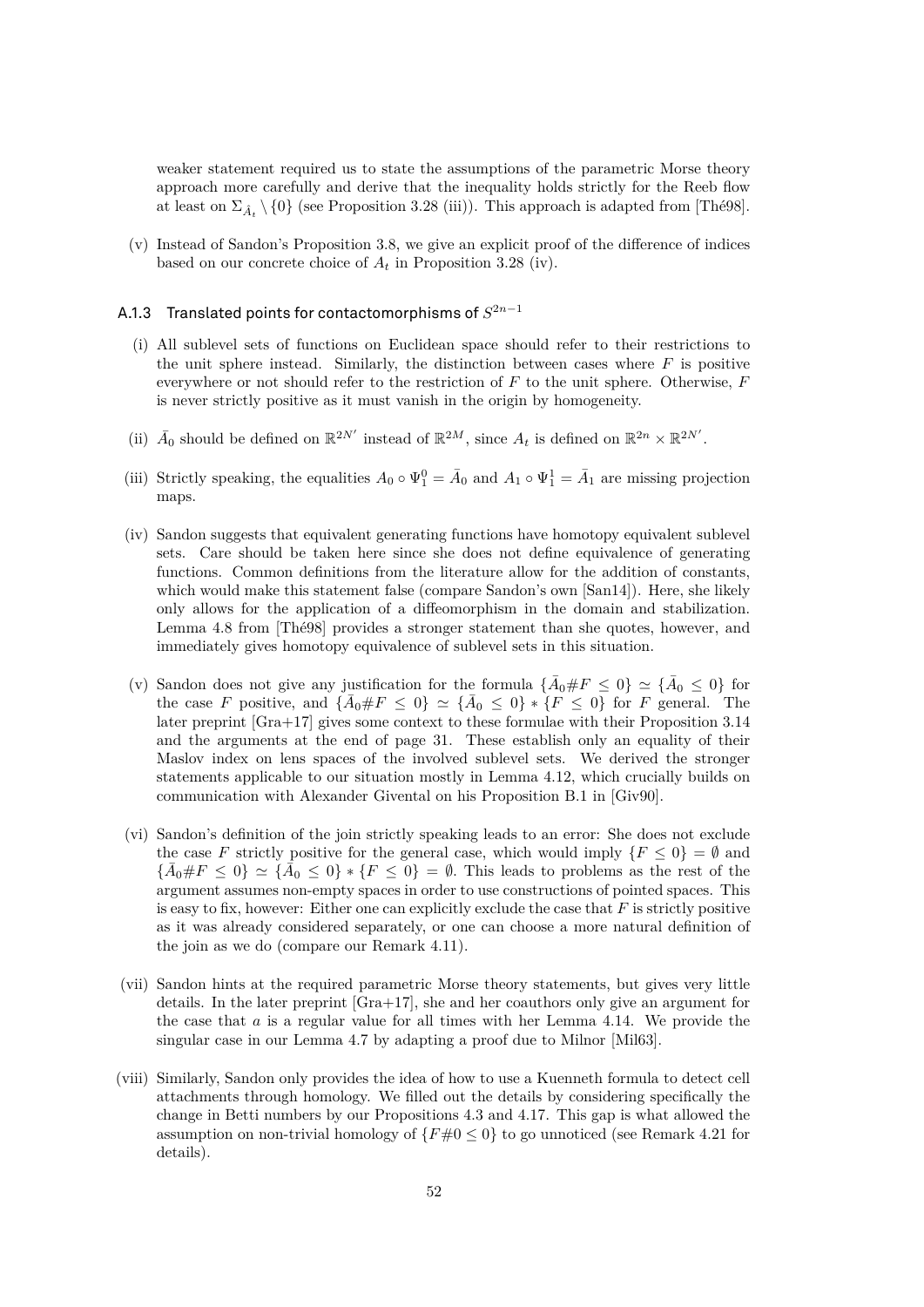# **A.2** Lifting Contactomorphisms from  $\mathbb{R}P^{2n-1}$  to  $\mathbb{R}^{2n}$

Sandon also gives a proof of the contact Arnol'd conjecture for real projective space in [\[San13\]](#page-60-1) with a very similar approach, where  $\mathbb{R}P^{2n-1}$  is equipped with the standard contact form  $\tilde{\alpha}$ from Remark [2.15.](#page-12-2) Analogously to Section [3.4](#page-30-0) for the sphere, this appendix provides the foundation for Sandon's proof with a way to lift contactomorphisms from real projective space to Euclidean space.

It is based on the discussion of lifting in [\[San13\]](#page-60-1), but spells out the details of the proof.

**A.1 Proposition** (Lifting contactomorphisms and contact isotopies from  $\mathbb{R}P^{2n-1}$  to  $S^{2n-1}$ ). Let  $\phi$  be a contactomorphism and  $\phi_t$  a contact isotopy on  $(\mathbb{R}P^{2n-1}, \tilde{\alpha})$ .

- (i) We can lift  $\phi$  to a contactomorphism  $\hat{\phi}$  on  $(S^{2n-1}, \alpha)$  such that  $\pi \hat{\phi} = \phi \pi$ , where  $\pi$  is the canonical projection from the sphere to projective space.
- (ii) We can lift  $\phi_t$  to a unique contact isotopy  $\hat{\phi}_t$  on  $(S^{2n-1}, \alpha)$  by requiring in addition to  $\pi \hat{\phi}_t = \phi_t \pi$  that the lift starts at the identity. If  $\phi_t$  is generated by the Hamiltonian function  $H_t$ , then  $\hat{\phi}_t$  is generated by  $\hat{H}_t := H_t \circ \pi$ .
- (iii) Each (non-degenerate) translated point of  $\phi$  corresponds precisely to two (non-degenerate) translated points of  $\hat{\phi}$ , namely those which project to it under  $\pi$ .

Note that the lift  $\hat{\phi}$  from part (i) is not unique since its composition with the antipodal map descends to the same  $\phi$ . Part (iii) does not hold for discriminant points, i.e. their preimages are not necessarily discriminant points themselves: The lift of  $\phi$  may permute them so that they fail to be fixed points.

*Proof.* Regarding (i): Note that  $S^{2n-1}$  is a double cover of  $\mathbb{R}P^{2n-1}$ . We can then apply a smooth version of the lifting Theorem 3.5.2 in [\[Die08\]](#page-58-17) to the composition  $f = \phi \pi$  since  $\phi$  is a diffeomorphism and the push-forwards of the fundamental groups are therefore the same. Since the contact form of  $\mathbb{R}P^{2n-1}$  is defined as the pushforward along the covering map, this lift preserves it. Similarly lifting the inverse of  $\phi$  must, up to applying the antipodal map, yield the inverse of  $\phi$  such that it is a contactomorphism.

Regarding (ii): Since  $\pi : S^{2n-1} \to \mathbb{R}P^{2n-1}$  is a smooth fibration, it satisfies a homotopy lifting property (see e.g. Section 5.5 of [\[Die08\]](#page-58-17)). The lifted homotopy is smooth and unique since  $\pi$  is even a smooth covering space. We can apply this to the homotopy  $\phi_t \pi$  to get  $\hat{\phi}_t$ , requiring the lifted homotopy to start at the identity. By the same arguments of part (i), each  $\phi_t$  is a contactomorphism.

We still need to show that the isotopy  $\hat{\phi}_t$  is generated by the contact Hamiltonian  $\hat{H}_t$ . To see this, note that differentiating  $\pi \hat{\phi}_t = \phi \pi_t$  shows that  $\hat{\phi}_t$  is generated by the vector field

$$
\hat{X}_t := d\pi^{-1}X_t \circ \pi,
$$

where  $X_t$  is the generating field of  $\phi_t$  and we used that  $\pi$  is a local diffeomorphism. Using the equations from Def. & Prop. [2.12](#page-11-0) that characterize  $X_t$  as generated by  $H_t$  and inserting the definitions of  $\hat{X}_t$ ,  $\hat{H}_t$  and  $\alpha = \pi^* \tilde{\alpha}$  yields that  $\hat{H}_t$  indeed generates  $\hat{X}_t$ .

Regarding (iii): By part (ii), the Reeb flow  $\mathbb{R}^{\alpha}$  on  $S^{2n-1}$  is a lift of the Reeb flow  $R^{\tilde{\alpha}}$  on  $\mathbb{R}P^{2n-1}$ , i.e.

$$
\pi R_t^{\alpha} = R_t^{\tilde{\alpha}} \pi.
$$

If p is a translated point of  $\hat{\phi}$ , we can apply  $\pi$  to  $R_t^{\alpha} \hat{\phi}(p) = p$  to get

$$
\pi(p)=\pi R_t^\alpha \hat{\phi}(p)=R_t^{\tilde{\alpha}} \pi \hat{\phi}(p)=R_t^{\tilde{\alpha}} \phi(\pi(p)).
$$

If conversely we have a translated point  $\pi(p)$ , we can run the same argument backwards to see that  $\hat{\phi}(p)$  is in the same Reeb orbit as either p or  $-p$ . But since the Reeb flow on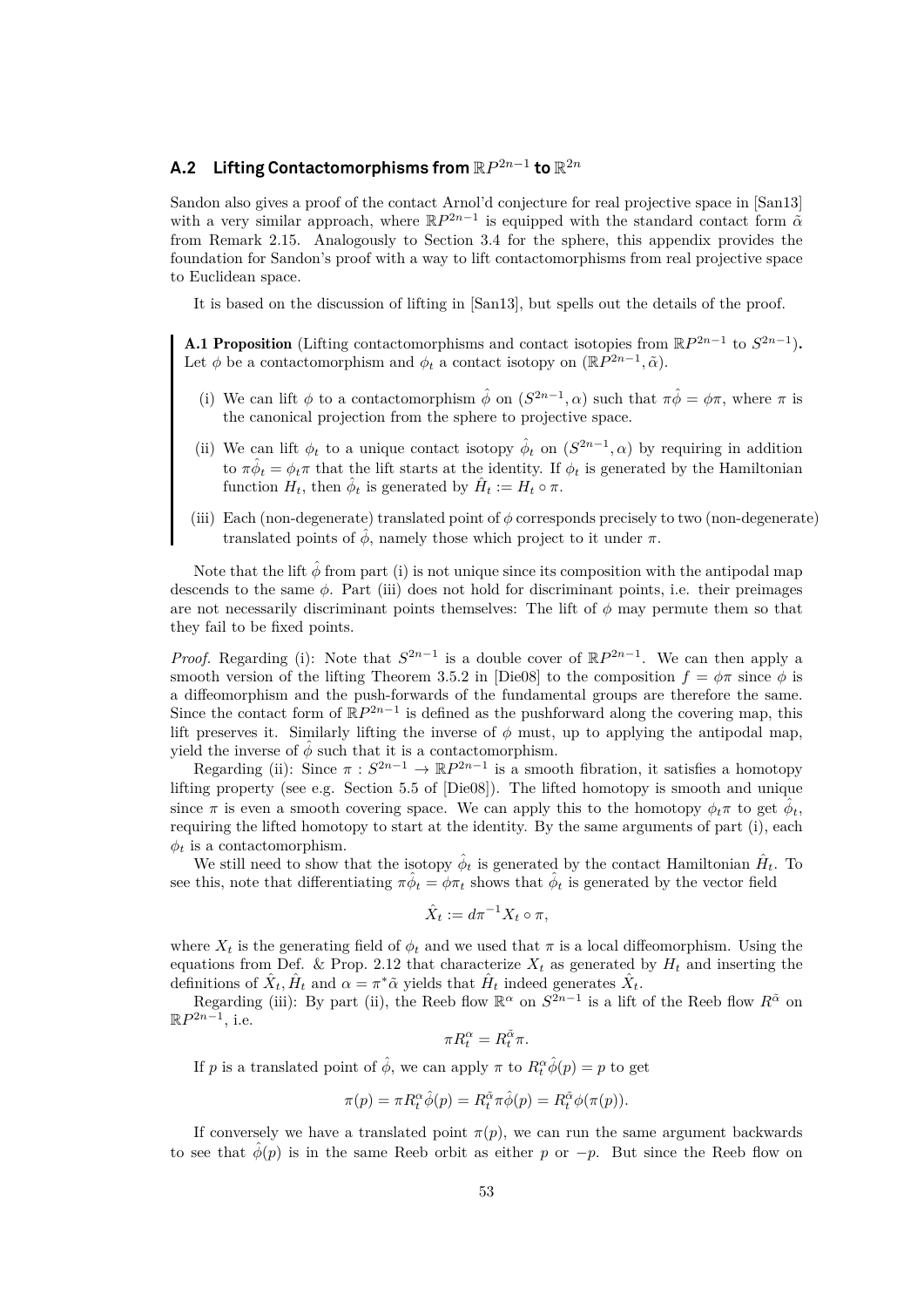$S^{2n-1} \subseteq \mathbb{C}^n$  is given by  $z \mapsto \exp(it)z$ , we can conclude that there exists some t such that  $R_t^{\alpha} \hat{\phi}(p) = p$ . The same argument applies to  $-p$ , giving two candidates for translated points corresponding to  $\pi(p)$ .

The remaining criteria for translated points and their degeneracy are all local and thus the proof is completed in both directions by the fact that  $\pi$  is a local diffeomorphism.  $\Box$ 

Subsequently applying Proposition [3.21](#page-30-1) to the contactomorphism on the sphere yields symplectomorphisms on  $\mathbb{R}^{2n-1}$ .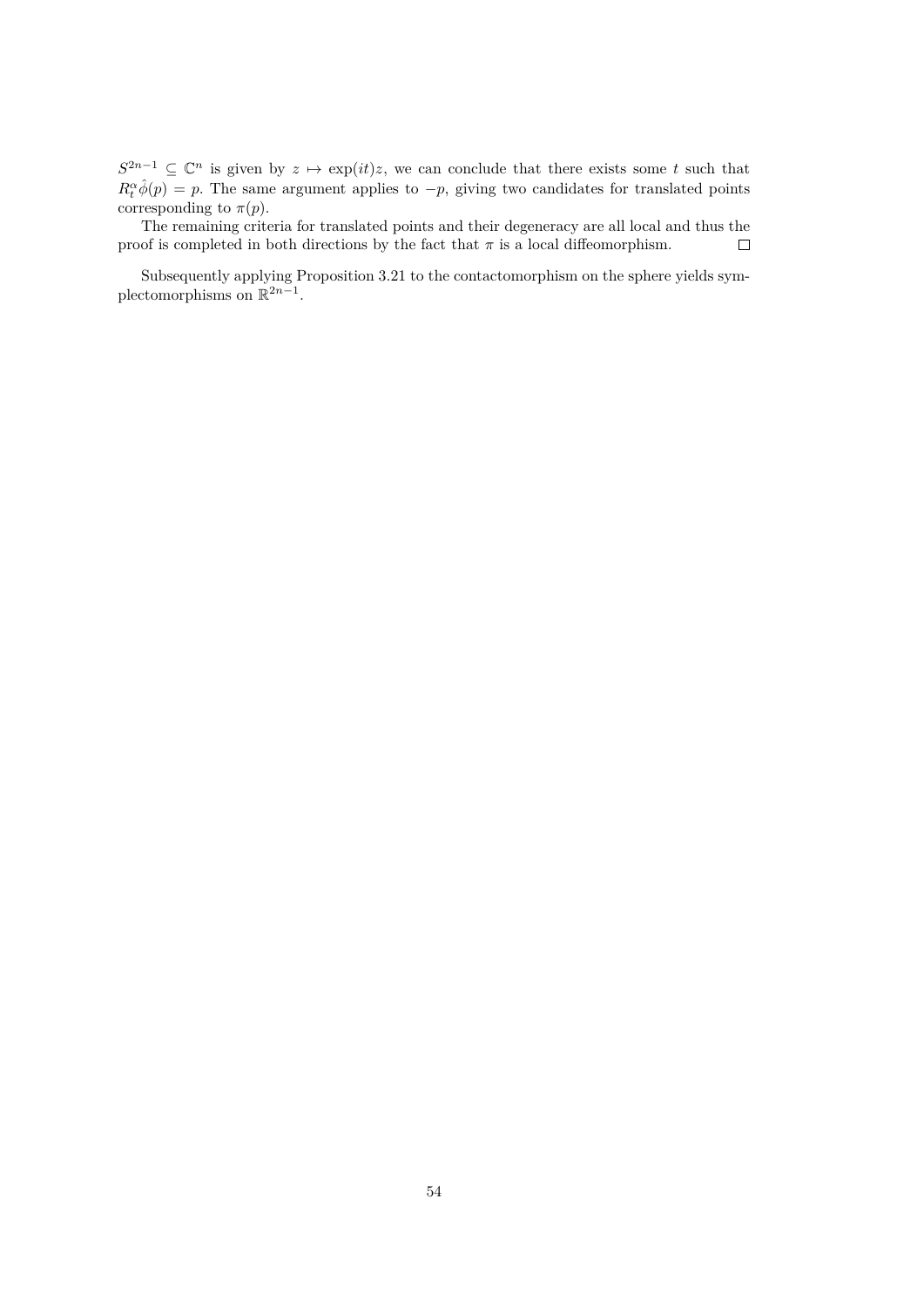# <span id="page-58-0"></span>**References**

- <span id="page-58-15"></span>[AD14] Michèle Audin and Mihai Damian. *Morse theory and Floer homology*. Universitext. Translated from the 2010 French original by Reinie Erné. Springer, London; EDP Sciences, Les Ulis, 2014, pp. xiv+596. isbn: 978-1-4471-5495-2; 978-1-4471-5496-9; 978-2-7598-0704-8. doi: [10.1007/978-1-4471-5496-9](https://doi.org/10.1007/978-1-4471-5496-9).
- <span id="page-58-5"></span>[AF10a] Peter Albers and Urs Frauenfelder. "Leaf-wise intersections and Rabinowitz Floer homology". *Journal of Topology and Analysis* 2.01 (2010), pp. 77–98.
- <span id="page-58-8"></span>[AF10b] Peter Albers and Urs Frauenfelder. "Spectral Invariants in Rabinowitz Floer homology and Global Hamiltonian perturbations" (Jan. 2010), pp. 329–357. doi: [10.3934/jmd.2010.4.](https://doi.org/10.3934/jmd.2010.4.329) [329](https://doi.org/10.3934/jmd.2010.4.329). arXiv: [1001.2920v1 \[math.SG\]](https://arxiv.org/abs/1001.2920v1).
- <span id="page-58-7"></span>[AF12a] Peter Albers and Urs Frauenfelder. "Infinitely many leaf-wise intersections on cotangent bundles". *Expositiones Mathematicae* 30.2 (Dec. 2012), pp. 168–181. poi: 10. 1016/j. [exmath.2012.01.005](https://doi.org/10.1016/j.exmath.2012.01.005).
- <span id="page-58-10"></span>[AF12b] Peter Albers and Urs Frauenfelder. "On a theorem by Ekeland-Hofer". *Israel Journal of Mathematics* 187.1 (2012), pp. 485–491.
- <span id="page-58-12"></span>[AFM15] Peter Albers, Urs Fuchs, and Will J Merry. "Orderability and the Weinstein conjecture". *Compositio Mathematica* 151.12 (2015), pp. 2251–2272.
- <span id="page-58-6"></span>[AM10] Peter Albers and Al Momin. "Cup-length estimates for leaf-wise intersections" (May 2010), pp. 539–551. doi: [10.1017/S0305004110000435](https://doi.org/10.1017/S0305004110000435). arXiv: [1002.3283v2 \[math.SG\]](https://arxiv.org/abs/1002.3283v2).
- <span id="page-58-9"></span>[AM+11] Peter Albers, Mark McLean, et al. "Non-displaceable contact embeddings and infinitely many leaf-wise intersections". *Journal of Symplectic Geometry* 9.3 (2011), pp. 271–284.
- <span id="page-58-11"></span>[AM13] Peter Albers and Will J Merry. "Translated points and Rabinowitz Floer homology". *Journal of Fixed Point Theory and Applications* 13.1 (2013), pp. 201–214.
- <span id="page-58-13"></span>[Arn65] Vladimir Arnold. "Sur une propriétés topologique des applications globalment canonique de la méchanique classique". *CR. Acad. Sci. Paris* 261 (1965), pp. 3719–3722.
- <span id="page-58-3"></span>[Ban80] Augustin Banyaga. "On fixed points of symplectic maps". *Inventiones Mathematicae* 56.3 (1980), pp. 215–229. ISSN: 0020-9910. DOI: [10.1007/BF01390045](https://doi.org/10.1007/BF01390045).
- <span id="page-58-1"></span>[Bla10] David E. Blair. *Riemannian geometry of contact and symplectic manifolds*. Second. Vol. 203. Progress in Mathematics. Birkhäuser Boston Ltd., Boston MA, 2010, pp. xvi+343. isbn: 978-0-8176-4958-6. doi: [10.1007/978-0-8176-4959-3](https://doi.org/10.1007/978-0-8176-4959-3).
- <span id="page-58-16"></span>[Can03] Ana Cannas da Silva. *Introduction to symplectic and Hamiltonian geometry*. Publicações Matemáticas do IMPA. [IMPA Mathematical Publications]. Instituto de Matemática Pura e Aplicada (IMPA), Rio de Janeiro, 2003, pp. x+130. ISBN: 85-244-0195-8. DOI: [10.1007/](https://doi.org/10.1007/978-3-0348-8071-8) [978-3-0348-8071-8](https://doi.org/10.1007/978-3-0348-8071-8).
- <span id="page-58-2"></span>[Che96] Yu. V. Chekanov. "Critical points of quasi-functions and generating families of Legendrian manifolds". *Functional Analysis and Its Applications* 30.2 (1996), pp. 118–128. issn: 1573- 8485. doi: [10.1007/BF02509451](https://doi.org/10.1007/BF02509451).
- <span id="page-58-14"></span>[Cor+03] Octav Cornea et al. *Lusternik-Schnirelmann category*. Vol. 103. Mathematical Surveys and Monographs. American Mathematical Society, Providence, RI, 2003, pp. xviii+330. isbn: 0-8218-3403-5. doi: [10.1090/surv/103](https://doi.org/10.1090/surv/103).
- <span id="page-58-17"></span>[Die08] Tammo tom Dieck. *Algebraic Topology*. Vol. 8. European Mathematical Society, 2008.
- <span id="page-58-4"></span>[Dra08] Dragomir L. Dragnev. "Symplectic rigidity, symplectic fixed points, and global perturbations of Hamiltonian systems". *Communications on Pure and Applied Mathematics* 61.3 (2008), pp. 346-370. ISSN: 0010-3640. DOI: [10.1002/cpa.20203](https://doi.org/10.1002/cpa.20203).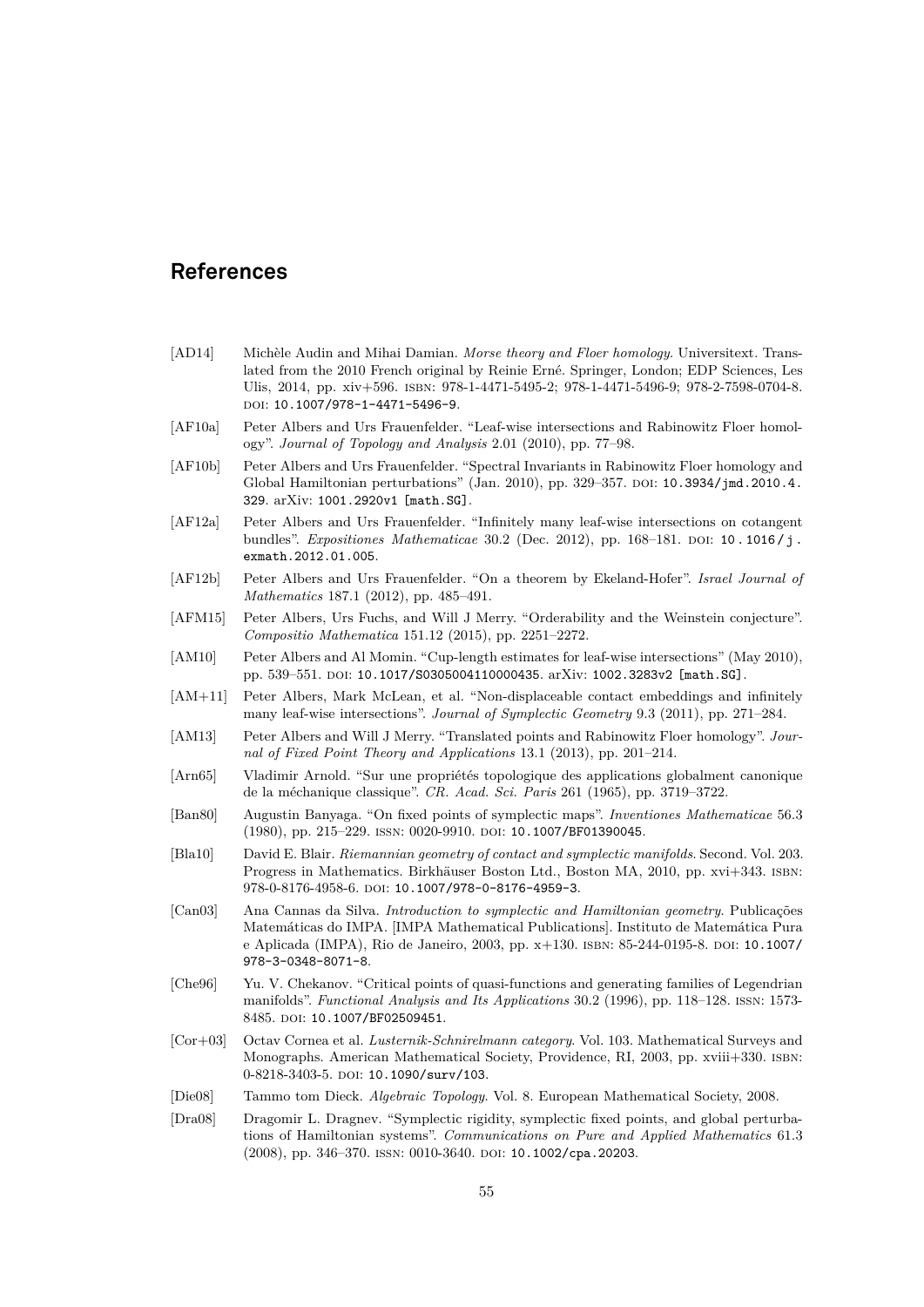- <span id="page-59-12"></span>[EH89] Ivar Ekeland and Helmut Hofer. "Two symplectic fixed-point theorems with applications to Hamiltonian dynamics". *Journal de mathématiques pures et appliquées* 68.4 (1989), pp. 467–489.
- <span id="page-59-4"></span>[Gei08] Hansjörg Geiges. *An introduction to contact topology*. Vol. 109. Cambridge Studies in Advanced Mathematics. Cambridge University Press, Cambridge, 2008, pp. xvi+440. isbn: 978-0-521-86585-2. doi: [10.1017/CBO9780511611438](https://doi.org/10.1017/CBO9780511611438).
- <span id="page-59-7"></span>[Gin+07] Viktor L Ginzburg et al. "Coisotropic intersections". *Duke Mathematical Journal* 140.1 (2007), pp. 111–163.
- <span id="page-59-1"></span>[Giv90] A. B. Givental. "Nonlinear generalization of the Maslov index". *Theory of singularities and its applications*. Vol. 1. Adv. Soviet Math. Amer. Math. Soc., Providence, RI, 1990, pp. 71–103.
- <span id="page-59-0"></span>[Gra+17] Gustavo Granja et al. "Givental's non-linear Maslov index on lens spaces". *arXiv preprint arXiv:1704.05827v3* (2017). Version 3.
- <span id="page-59-9"></span>[Gür10] Başak Zehra Gürel. "Leafwise coisotropic intersections". *International Mathematics Research Notices. IMRN* 5 (2010), pp. 914–931. ISSN: 1073-7928. DOI: [10.1093/imrn/rnp164](https://doi.org/10.1093/imrn/rnp164).
- <span id="page-59-18"></span>[Hat02] Allen Hatcher. *Algebraic topology*. Cambridge University Press, Cambridge, 2002, pp. xii+544. isbn: 0-521-79160-X; 0-521-79540-0.
- <span id="page-59-16"></span>[Hir61] Morris W. Hirsch. "On imbedding differentiable manifolds in euclidean space". *Annals of Mathematics. Second Series* 73 (1961), pp. 566-571. ISSN: 0003-486X. DOI: [10.2307/](https://doi.org/10.2307/1970318) [1970318](https://doi.org/10.2307/1970318).
- <span id="page-59-6"></span>[Hof90] H. Hofer. "On the topological properties of symplectic maps". *Proceedings of the Royal Society of Edinburgh. Section A. Mathematics* 115.1-2 (1990), pp. 25–38. issn: 0308-2105. doi: [10.1017/S0308210500024549](https://doi.org/10.1017/S0308210500024549).
- <span id="page-59-2"></span>[Hör71] Lars Hörmander. "Fourier integral operators. I". *Acta Mathematica* 127.1-2 (1971), pp. 79– 183. issn: 0001-5962. doi: [10.1007/BF02392052](https://doi.org/10.1007/BF02392052).
- <span id="page-59-10"></span>[Kan12] Jungsoo Kang. "Existence of leafwise intersection points in the unrestricted case". *Israel Journal of Mathematics* 190 (2012), pp. 111-134. ISSN: 0021-2172. DOI: [10.1007/s11856-](https://doi.org/10.1007/s11856-011-0184-4) [011-0184-4](https://doi.org/10.1007/s11856-011-0184-4).
- <span id="page-59-8"></span>[Ker08] Ely Kerman. "Displacement energy of coisotropic submanifolds and Hofer's geometry". *Journal of Modern Dynamics* 2.3 (2008), pp. 471–497. ISSN: 1930-5311. DOI: [10.3934/jmd.](https://doi.org/10.3934/jmd.2008.2.471) [2008.2.471](https://doi.org/10.3934/jmd.2008.2.471).
- <span id="page-59-17"></span>[Mat02] Yukio Matsumoto. *An introduction to Morse theory*. Vol. 208. Translations of Mathematical Monographs. Translated from the 1997 Japanese original by Kiki Hudson and Masahico Saito, Iwanami Series in Modern Mathematics. American Mathematical Society, Providence, RI, 2002, pp. xiv+219. isbn: 0-8218-1022-7.
- <span id="page-59-11"></span>[Mer11] Will J. Merry. "On the Rabinowitz Floer homology of twisted cotangent bundles". *Calculus of Variations and Partial Differential Equations* 42.3-4 (2011), pp. 355–404. issn: 0944- 2669. poi: [10.1007/s00526-011-0391-1](https://doi.org/10.1007/s00526-011-0391-1).
- <span id="page-59-15"></span>[Mil63] John Milnor. *Morse theory*. Based on lecture notes by M. Spivak and R. Wells. Annals of Mathematics Studies, No. 51. Princeton University Press, Princeton, N.J., 1963, pp. vi+153.
- <span id="page-59-13"></span>[MN18] Matthias Meiwes and Kathrin Naef. "Translated points on hypertight contact manifolds". *Journal of Topology and Analysis* 10.02 (2018), pp. 289–322.
- <span id="page-59-5"></span>[Mos78] Jürgen Moser. "A fixed point theorem in symplectic geometry". *Acta Mathematica* 141.1 (1978), pp. 17–34.
- <span id="page-59-3"></span>[MS17] Dusa McDuff and Dietmar Salamon. *Introduction to symplectic topology*. Third Edition. Oxford Graduate Texts in Mathematics. Oxford University Press, Oxford, 2017, pp. xi+623. isbn: 978-0-19-879490-5; 978-0-19-879489-9. doi: [10.1093/oso/9780198794899.001.0001](https://doi.org/10.1093/oso/9780198794899.001.0001).
- <span id="page-59-14"></span>[MU19] Will J. Merry and Igor Uljarevic. "Maximum principles in symplectic homology". *Israel Journal of Mathematics* 229.1 (2019), pp. 39–65. ISSN: 0021-2172. DOI: [10.1007/s11856-](https://doi.org/10.1007/s11856-018-1792-z) [018-1792-z](https://doi.org/10.1007/s11856-018-1792-z).